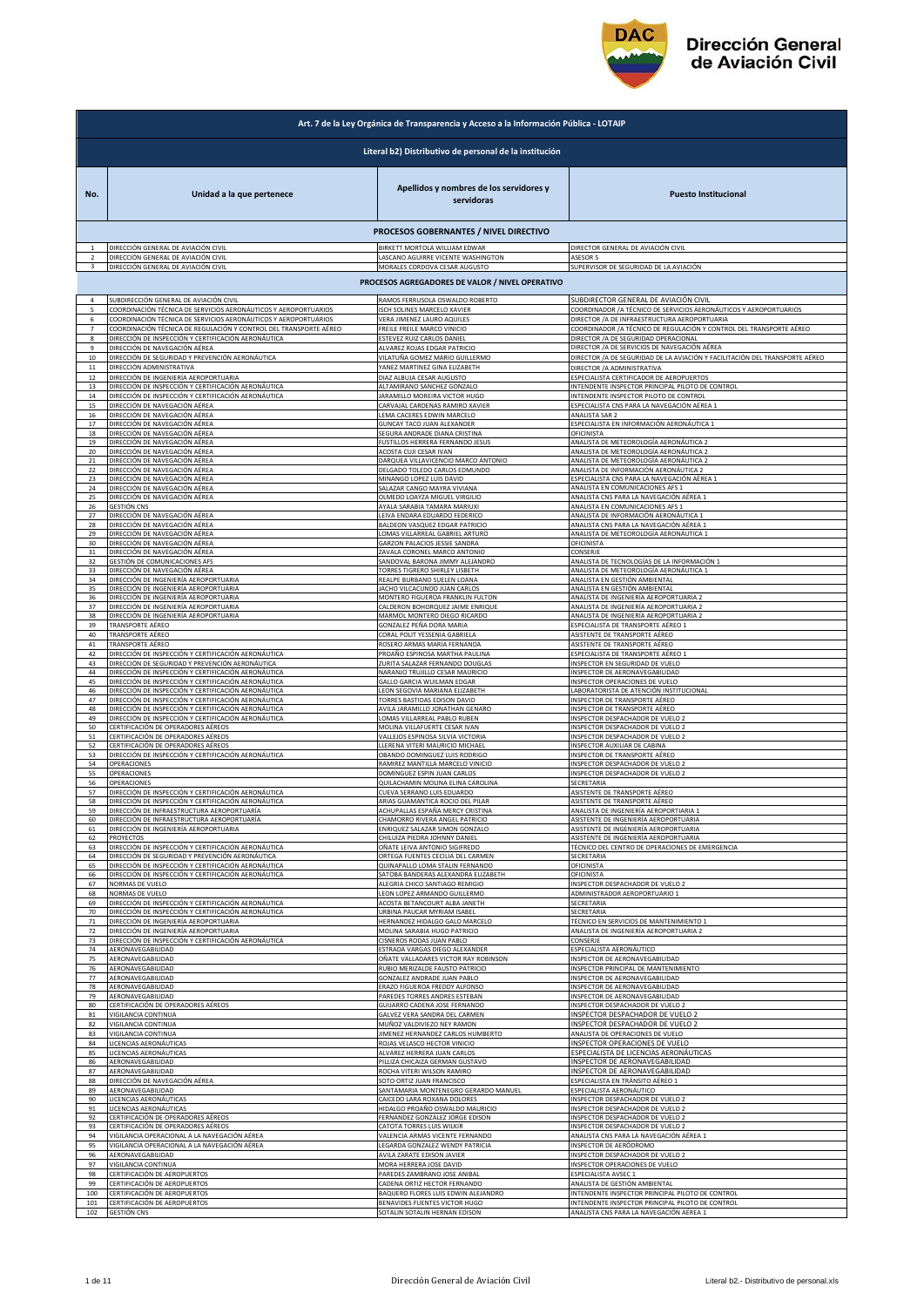

|            | Art. 7 de la Ley Orgánica de Transparencia y Acceso a la Información Pública - LOTAIP |                                                              |                                                                                  |  |
|------------|---------------------------------------------------------------------------------------|--------------------------------------------------------------|----------------------------------------------------------------------------------|--|
|            | Literal b2) Distributivo de personal de la institución                                |                                                              |                                                                                  |  |
|            |                                                                                       | Apellidos y nombres de los servidores y                      |                                                                                  |  |
| No.        | Unidad a la que pertenece                                                             | servidoras                                                   | <b>Puesto Institucional</b>                                                      |  |
| 103        | <b>GESTIÓN CNS</b>                                                                    | ZUÑIGA JIBAJA JORGE ALFREDO                                  | CONTROLADOR RADAR APP                                                            |  |
| 104        | GESTIÓN DE TRÁNSITO AÉREO                                                             | VILLAVICENCIO ARMIJOS ALIS JOWANY                            | CONTROLADOR RADAR APP                                                            |  |
| 105        | GESTIÓN DE TRÁNSITO AÉREO                                                             | RAMOS TAPIA CHRISTIAN ALEXIS                                 | CONTROLADOR RADAR APP                                                            |  |
| 106        | GESTIÓN DE TRÁNSITO AÉREO                                                             | VALLEJO NARVAEZ JOSE BOLIVAR                                 | CONTROLADOR RADAR APP                                                            |  |
| 107        | GESTIÓN DE TRÁNSITO AÉREO                                                             | VALENCIA TACO LUIS MARCELO                                   | ESPECIALISTA EN TRÁNSITO AÉREO 1                                                 |  |
| 108        | SEGURIDAD DE LA AVIACIÓN                                                              | RUEDA ROSERO KARINA ESTEFANIA                                | SUPERVISOR DE SEGURIDAD DE LA AVIACIÓN                                           |  |
| 109<br>110 | SEGURIDAD DE LA AVIACIÓN                                                              | AGUIRRE CARRERA LISSET ALEXANDRA                             | SUPERVISOR DE SEGURIDAD DE LA AVIACIÓN                                           |  |
| 111        | SEGURIDAD DE LA AVIACIÓN                                                              | PAZ Y MIÑO ANALUISA MARCO RODRIGO                            | SUPERVISOR DE SEGURIDAD DE LA AVIACIÓN                                           |  |
|            | SEGURIDAD DE LA AVIACIÓN                                                              | MIRANDA ORELLANA BORIS DANILO                                | AGENTE DE SEGURIDAD DE LA AVIACIÓN                                               |  |
| 112        | SEGURIDAD DE LA AVIACIÓN                                                              | TORRES ZAMBRANO ALFREDO NICOLAS                              | AGENTE DE SEGURIDAD DE LA AVIACIÓN                                               |  |
| 113        | SEGURIDAD DE LA AVIACIÓN                                                              | ZAVALA OÑA CRISTINA MAGDALENA                                | AGENTE DE SEGURIDAD DE LA AVIACIÓN                                               |  |
| 114        | SEGURIDAD DE LA AVIACIÓN                                                              | DOMINGUEZ SUAREZ JULIO DENNYS                                | AGENTE DE SEGURIDAD DE LA AVIACIÓN                                               |  |
| 115        | SEGURIDAD DE LA AVIACIÓN                                                              | PINCHA TOAPANTA JORGE ANIBAL                                 | AGENTE DE SEGURIDAD DE LA AVIACIÓN                                               |  |
| 116        | SEGURIDAD DE LA AVIACIÓN                                                              | CHUSIN VILLALBA CARLOS ARTURO                                | AGENTE DE SEGURIDAD DE LA AVIACIÓN                                               |  |
| 117        | SEGURIDAD DE LA AVIACIÓN                                                              | ROMERO ROSALES CRISTIAN RODOLFO                              | SUPERVISOR DE SEGURIDAD DE LA AVIACIÓN                                           |  |
| 118        | GESTIÓN DE METEOROLOGÍA AERONÁUTICA                                                   | ORBE VELASTEGUI NIKITH ALEXANDER                             | ANALISTA DE METEOROLOGÍA AERONÁUTICA 2                                           |  |
| 119        | CERTIFICACIÓN DE OPERADORES AÉREOS                                                    | SANTOS ASTUDILLO GENOVEVA LEONOR                             | INSPECTOR OPERACIONES DE VUELO                                                   |  |
| 120        | DIRECCIÓN DE INSPECCIÓN Y CERTIFICACIÓN AERONÁUTICA                                   | FUERTES PAZMIÑO DIEGO ORLANDO                                | ANALISTA DE INGENIERÍA AEROPORTUARIA 1                                           |  |
| 121        | DIRECCIÓN DE INSPECCIÓN Y CERTIFICACIÓN AERONÁUTICA                                   | MONTERO FIGUEROA IRMA JANET                                  | ESPECIALISTA DE TRANSPORTE AÉREO 1                                               |  |
| 122        | DIRECCIÓN DE CERTIFICACIÓN DOCUMENTACIÓN Y ARCHIVO                                    | CERON CHAFUELAN WILLIAM RONALD                               | ANALISTA DOCUMENTACIÓN Y ARCHIVO 2                                               |  |
|            |                                                                                       | PROCESOS DESCONCENTRADOS                                     |                                                                                  |  |
| 123        | INSPECCIÓN Y CERTIFICACIÓN AERONÁUTICA RII                                            | JATIVA CUASPUD HECTOR CRISTOBAL                              | INTENDENTE INSPECTOR PILOTO DE CONTROL                                           |  |
| 124        | INSPECCIÓN Y CERTIFICACIÓN AERONÁUTICA RII                                            | PUGA BENALCAZAR CARLOS PATRICIO                              | INTENDENTE INSPECTOR PILOTO DE CONTROL                                           |  |
| 125        | INSPECCIÓN Y CERTIFICACIÓN AERONÁUTICA RII                                            | ILLESCAS SANCHEZ VICENTE XAVIER                              | INTENDENTE INSPECTOR PILOTO DE CONTROL                                           |  |
| 126        | AEROPUERTO SHELL                                                                      | CRUZ MONTENEGRO DIOGENES PAUL                                | INTENDENTE INSPECTOR PILOTO DE CONTROL                                           |  |
| 127        | AEROPUERTO SHELL                                                                      | SILVA ESPINOSA RAFAEL GENARO                                 | INTENDENTE INSPECTOR PILOTO DE CONTROL                                           |  |
| 128        | INSPECCIÓN Y CERTIFICACIÓN AERONÁUTICA RI                                             | TERAN ANGULO HUGO ANIBAL                                     | INSPECTOR OPERACIONES DE VUELO                                                   |  |
| 129        | JUZGADO DE INFRACCIONES AERONÁUTICAS RI                                               | REYES CORDERO SANDRA MARIA DEL MAR                           | ESPECIALISTA EN INFRACCIONES AERONÁUTICAS                                        |  |
| 130        | COORDINACIÓN ADMINISTRATIVA                                                           | HERNANDEZ JACOME YASMINA GUADALUPE                           | ANALISTA FINANCIERO 2                                                            |  |
| 131        | AEROPUERTO COCA                                                                       | TERAN ANGULO GERMAN OSWALDO                                  | ANALISTA DE INFORMACIÓN AERONÁUTICA 1                                            |  |
| 132        | AEROPUERTO QUITO                                                                      | LEON JATIVA ELIANA BEATRIZ                                   | OFICINISTA                                                                       |  |
| 133        | AEROPUERTO QUITO                                                                      | CARRION CUEVA MARIANA DE JESUS                               | SECRETARIA                                                                       |  |
| 134        | AEROPUERTO QUITO                                                                      | HERNANDEZ JATIVA MARIA GABRIELA                              | ASISTENTE DE TRANSPORTE AÉREO                                                    |  |
| 135        | AEROPUERTO QUITO                                                                      | COX RICARDO NAPOLEON                                         | CONTROLADOR RADAR APP                                                            |  |
| 136        | AEROPUERTO SHELL                                                                      | ANDRADE TORRES ROBERTO ALFREDO                               | INSPECTOR DESPACHADOR DE VUELO 2                                                 |  |
| 137        | SEGURIDAD Y PREVENCIÓN AERONÁUTICA RI                                                 | BARRIGA DE LA VEGA DARWIN FRANCISCO                          | ESPECIALISTA AVSEC 1                                                             |  |
| 138        | INSPECCIÓN Y CERTIFICACIÓN AERONÁUTICA RII                                            | VERDEZOTO VERDEZOTO JOE LUIS                                 | INSPECTOR DESPACHADOR DE VUELO 2                                                 |  |
| 139        | AEROPUERTO DE GUAYAQUIL                                                               | ASPIAZU CALDERON ALLYSON YAZMIN                              | INSPECTOR DE AERÓDROMO                                                           |  |
| 140        | NAVEGACIÓN AÉREA RI                                                                   | PAREDES SILVA JOSE LUIS                                      | SPECIALISTA EN COMUNICACIONES AFS 1                                              |  |
| 141        | RECURSOS HUMANOS RII                                                                  | RADA LAURIDO JOHANNA PERPETUA                                | ANALISTA DE RECURSOS HUMANOS 2                                                   |  |
| 142        | NAVEGACIÓN AÉREA RI                                                                   | GRANDE CONDOR FRANKLIN GONZALO                               | GUARDIÁN                                                                         |  |
| 143        | NAVEGACIÓN AÉREA RI                                                                   | BOADA MONGE ANIBAL RODOLFO                                   | CONTROLADOR RADAR APP                                                            |  |
| 144        | NAVEGACIÓN AÉREA RI                                                                   | RUALES NEIRA JUAN CARLOS                                     | ANALISTA EN COMUNICACIONES AFS 2                                                 |  |
| 145        | NAVEGACIÓN AÉREA RI                                                                   | MEJIA ISCH HUGO ERNESTO                                      | CONTROLADOR DE AERÓDROMO 2                                                       |  |
| 146        | NAVEGACIÓN AÉREA RI                                                                   | REYES GALLARDO JORGE ALEJANDRO                               | ANALISTA EN COMUNICACIONES AFS 1                                                 |  |
| 147        | NAVEGACIÓN AÉREA RIII                                                                 | ORBE VELASTEGUI JOSE TULIO                                   | ANALISTA DE METEOROLOGÍA AERONÁUTICA 1                                           |  |
| 148        | AEROPUERTO NUEVA LOJA                                                                 | SUAREZ LOPEZ EDISON RAUL                                     | INSPECTOR DESPACHADOR DE VUELO 1                                                 |  |
| 149        | NAVEGACIÓN AÉREA RI                                                                   | CAMPOS VARGAS FRANKLIN PATRICIO                              | ANALISTA EN COMUNICACIONES AFS 1                                                 |  |
| 150        | CAPACITACIÓN INTERNACIONAL                                                            | LEIVA RAMOS JUAN CARLOS                                      | INSPECTOR DE SEGURIDAD DE LA AVIACIÓN                                            |  |
| 151        | AEROPUERTO SHELL                                                                      | HARO SANCHEZ WILLIAMS GERMAN                                 | AGENTE DE SEGURIDAD DE LA AVIACIÓN                                               |  |
| 152        | AEROPUERTO SHELL                                                                      | YEDRA MACHADO MARGOTH VICTORIA                               | CONTROLADOR DE AERÓDROMO 1                                                       |  |
| 153        | <b>AEROPUERTO TAISHA</b>                                                              | BONILLA ANDRADE LESLY GABRIELA                               | CONTROLADOR DE AERÓDROMO 1                                                       |  |
| 154        | CAPACITACIÓN INTERNACIONAL                                                            | GUERRA RENGIFO JUAN FRANCISCO                                | ANALISTA DE METEOROLOGÍA AERONÁUTICA 2                                           |  |
| 155<br>156 | NAVEGACIÓN AÉREA RI<br><b>AEROPUERTO CUENCA</b>                                       | SUAREZ LEON DARWIN FRANCISCO                                 | CONTROLADOR RADAR APP                                                            |  |
| 157        | AEROPUERTO QUITO                                                                      | RIVERA PEREZ RODRIGO FERNANDO<br>NUÑEZ CHACON JAVIER ALBERTO | ANALISTA DE METEOROLOGÍA AERONÁUTICA 1<br>ANALISTA DE METEOROLOGÍA AERONÁUTICA 1 |  |
| 158        | CAPACITACIÓN NACIONAL                                                                 | <b>TULCAN ORMAZA IVAN ALFREDO</b>                            | CONTROLADOR RADAR APP                                                            |  |
| 159        | AEROPUERTO QUITO                                                                      | VEINTIMILLA CORTEZ LUIS EDUARDO                              | INSPECTOR DESPACHADOR DE VUELO 2                                                 |  |
| 160        | INSPECCIÓN Y CERTIFICACIÓN AERONÁUTICA RI                                             | FIALLOS PAZMIÑO EDGAR PATRICIO                               | INSPECTOR DESPACHADOR DE VUELO 2                                                 |  |
| 161        | INSPECCIÓN Y CERTIFICACIÓN AFRONÁLITICA R                                             | <b>BARREZUETA MACIAS EREDDY AUSRERTO</b>                     | <b>ESPECIALISTA EN INGENIERÍA AFROPORTILARIA</b>                                 |  |
| 162        | SERVICIO DE SALVAMENTO Y EXTINCIÓN DE INCENDIOS (SSEI)                                | PEÑAFIEL ARIAS GUSTAVO DARIO                                 | <b>3OMBERO AERONÁUTICO</b>                                                       |  |
| 163        | AFROPUFRTO OUITO                                                                      | GRIJALVA NOROÑA FREDDY EDGARDO                               | ANALISTA DE INFORMACIÓN AERONÁUTICA 1                                            |  |
| 164        | AEROPUERTO TENA                                                                       | PEREZ HARO JAIME ROLANDO                                     | ANALISTA DE METEOROLOGÍA AERONÁUTICA 1                                           |  |
| 165        | RECURSOS HUMANOS RII                                                                  | AVENDAÑO ARIAS ANA MERCEDES                                  | ENFERMERA DE ATENCIÓN INSTITUCIONAL                                              |  |
| 166        | AEROPUERTO QUITO                                                                      | QUISHPE FUERTES MAURICIO RAFAEL                              | ANALISTA DE INFORMACIÓN AERONÁUTICA 1                                            |  |
| 167        | AEROPUERTO DE GUAYAQUIL                                                               | MORA VIVAR MARIO FERNANDO                                    | ANALISTA DE INFORMACIÓN AERONÁUTICA 1                                            |  |
| 168        | SEGURIDAD Y PREVENCIÓN AERONÁUTICA RII                                                | ROMERO IMAICELA GILBERTO MANUEL                              | CONTROLADOR RADAR APP                                                            |  |
| 169        | <b>FINANCIERO RI</b>                                                                  | GARCES MANCHENO PATRICIO ENRIQUE                             | ANALISTA FINANCIERO 3<br>ASISTENTE FINANCIERO                                    |  |
| 170        | <b>FINANCIERO RI</b>                                                                  | GODOY GUALPAZ VIOLETA DEL ROSARIO                            | CONTROLADOR DE AERÓDROMO 2                                                       |  |
| 171        | NAVEGACIÓN AÉREA RII                                                                  | MEJILLON ENRIQUEZ ROBERT ALBERTO                             |                                                                                  |  |
| 172        | AEROPUERTO QUITO                                                                      | ARCOS PEREZ JONI CAMILO                                      | CONTROLADOR RADAR APP                                                            |  |
| 173        | NAVEGACIÓN AÉREA RI                                                                   | CABRERA YEPEZ JUAN VICENTE                                   | CONTROLADOR RADAR APP                                                            |  |
| 174        | NAVEGACIÓN AÉREA RI                                                                   | ZURITA AGUILAR DANILO FABIAN                                 | CONTROLADOR RADAR APP                                                            |  |
| 175        | NAVEGACIÓN AÉREA RII                                                                  | GORDILLO TIRADO MAX LEONARDO                                 | CONTROLADOR RADAR APP                                                            |  |
| 176        | AEROPUERTO QUITO                                                                      | BONILLA FRAGA EDDY XAVIER                                    | CONTROLADOR RADAR APP                                                            |  |
| 177        | NAVEGACIÓN AÉREA RI                                                                   | SANGUINO SUAREZ KLEVER FERNANDO                              | CONTROLADOR RADAR APP                                                            |  |
| 178        | AEROPUERTO QUITO                                                                      | CARVAJAL CASTRO WASHINGTON AMILCAR                           | CONTROLADOR RADAR APP                                                            |  |
| 179        | AEROPUERTO QUITO                                                                      | JARAMILLO OJEDA RICHARD IVAN                                 | CONTROLADOR RADAR APP                                                            |  |
| 180        | NAVEGACIÓN AÉREA RI                                                                   | MENDEZ GUERRERO MARCO PATRICIO                               | CONTROLADOR RADAR APP                                                            |  |
| 181        | AEROPUERTO QUITO                                                                      | LANDETA MUÑOZ LENIN TITO                                     | CONTROLADOR RADAR APP                                                            |  |
| 182        | NAVEGACIÓN AÉREA RI                                                                   | MOLINA SIMBAÑA CARLOS VINICIO                                | CONTROLADOR RADAR APP                                                            |  |
| 183        | AEROPUERTO MANTA                                                                      | ZAMBRANO LOPEZ ADRIANO RAFAEL                                | ADMINISTRADOR AEROPORTUARIO 3                                                    |  |
| 184        | AEROPUERTO DE GUAYAQUIL                                                               | BALON ANASTACIO CESAR ANTONIO                                | CONTROLADOR RADAR APP                                                            |  |
| 185        | AEROPUERTO DE GUAYAQUIL                                                               | REGATO CHANG FERNANDO ARTURO                                 | CONTROLADOR RADAR APP                                                            |  |
| 186        | AEROPUERTO DE GUAYAQUIL                                                               | CORONADO MARTINEZ ALEJANDRO ANDRES                           | CONTROLADOR RADAR APP                                                            |  |
| 187        | AEROPUERTO DE GUAYAQUIL                                                               | ULLOA LARA EDGAR OSWALDO                                     | CONTROLADOR RADAR APP                                                            |  |
| 188        | AEROPUERTO DE GUAYAQUIL                                                               | JURADO RIVERA SANTIAGO GIOVANNY                              | CONTROLADOR RADAR APP                                                            |  |
| 189        | AEROPUERTO DE GUAYAQUIL                                                               | LUZARDO REMACHE JUAN CARLOS                                  | CONTROLADOR RADAR APP                                                            |  |
| 190        | AEROPUERTO DE GUAYAQUIL                                                               | ESPINOZA VERGARA JOHN GENARO                                 | CONTROLADOR RADAR APP                                                            |  |
| 191        | AEROPUERTO DE GUAYAQUIL                                                               | FREIRE NAVAS ELMER GIOVANNI                                  | CONTROLADOR RADAR APP                                                            |  |
| 192        | AEROPUERTO DE GUAYAQUIL                                                               | ESPINOZA MURILLO DENNY ALEX                                  | CONTROLADOR RADAR APP                                                            |  |
| 193        | AEROPUERTO DE GUAYAQUIL                                                               | MONTES CHUNGA EDUARDO MARCELO                                | CONTROLADOR RADAR APP                                                            |  |
| 194        | AEROPUERTO DE GUAYAQUIL                                                               | POALASIN NARVAEZ JUAN FERNANDO                               | CONTROLADOR RADAR APP                                                            |  |
| 195        | AEROPUERTO DE GUAYAQUIL                                                               | ROMERO VEINTIMILLA JORGE BOLIVAR                             | CONTROLADOR RADAR APP                                                            |  |
| 196        | AEROPUERTO MANTA                                                                      | YASELGA MANCHENO RAUL IVAN                                   | CONTROLADOR RADAR APP                                                            |  |
| 197        | AEROPUERTO DE GUAYAQUIL                                                               | PINARGOTE VASQUEZ CLEMENTE CRISTOBAL                         | CONTROLADOR RADAR APP                                                            |  |
| 198        | AEROPUERTO DE GUAYAQUIL                                                               | GUZMAN RUIZ LUIS ALFONSO                                     | CONTROLADOR RADAR APP                                                            |  |
| 199        | AEROPUERTO DE GUAYAQUIL                                                               | PORTERO IGLESIAS JUAN CARLOS                                 | CONTROLADOR RADAR APP                                                            |  |
| 200        | AEROPUERTO DE GUAYAQUIL                                                               | LEON FRANCO LUIS CARLOS                                      | CONTROLADOR RADAR APP                                                            |  |
| 201        | AEROPUERTO DE GUAYAQUIL                                                               | FRANCO YCAZA HARRY GABRIEL                                   | CONTROLADOR RADAR APP                                                            |  |
| 202        | AEROPUERTO DE GUAYAQUIL                                                               | PUENTE SILVA HERNAN RICARDO                                  | CONTROLADOR RADAR APP                                                            |  |
| 203        | AEROPUERTO DE GUAYAQUIL                                                               | MEJIA MARTINEZ MARCO VINICIO                                 | CONTROLADOR RADAR APP                                                            |  |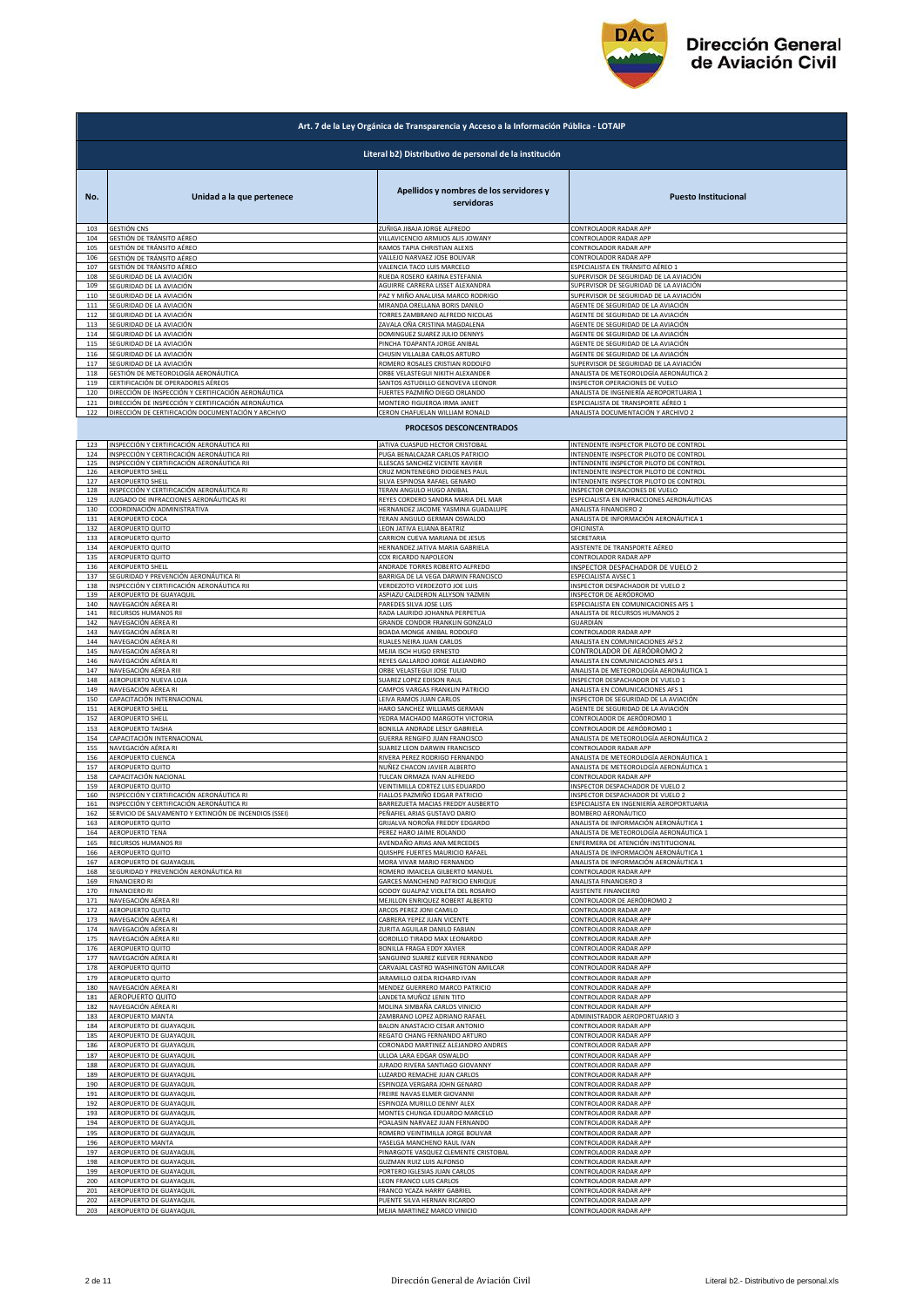

| Art. 7 de la Ley Orgánica de Transparencia y Acceso a la Información Pública - LOTAIP |                                                        |                                                       |                                                  |  |
|---------------------------------------------------------------------------------------|--------------------------------------------------------|-------------------------------------------------------|--------------------------------------------------|--|
|                                                                                       | Literal b2) Distributivo de personal de la institución |                                                       |                                                  |  |
| No.                                                                                   | Unidad a la que pertenece                              | Apellidos y nombres de los servidores y<br>servidoras | <b>Puesto Institucional</b>                      |  |
| 204                                                                                   | AEROPUERTO DE GUAYAQUIL                                | RENDON MALDONADO EDUARDO ALFREDO                      | CONTROLADOR RADAR APP                            |  |
| 205                                                                                   | AEROPUERTO DE GUAYAQUII                                | ESPINOZA ARELLANO EUGENIO ERASMO                      | CONTROLADOR RADAR APP                            |  |
| 206                                                                                   | AEROPUERTO DE GUAYAQUIL                                | TARIRA VELIZ LUIS CESAREO                             | CONTROLADOR RADAR APP                            |  |
| 207                                                                                   | AEROPUERTO DE GUAYAQUIL                                | LEON VALLEJO JUAN CARLOS                              | CONTROLADOR DE APROXIMACIÓN NO RADAR             |  |
| 208                                                                                   | AEROPUERTO DE GUAYAQUIL                                | ZHUNIO SARMIENTO MANUEL DAVID                         | ANALISTA DE METEOROLOGÍA AERONÁUTICA 1           |  |
| 209                                                                                   | AEROPUERTO MANTA                                       | IMBAQUINGO ERAZO MAURICIO RAFAEL                      | CONTROLADOR DE APROXIMACIÓN NO RADAR             |  |
| 210                                                                                   | AEROPUERTO DE GUAYAQUIL                                | DAVILA VIERA EMMA MARIA                               | CONTROLADOR DE APROXIMACIÓN NO RADAR             |  |
| 211                                                                                   | AEROPUERTO DE GUAYAQUIL                                | RECALDE BAEZ PAULO CESAR                              | CONTROLADOR DE APROXIMACIÓN NO RADAR             |  |
| 212                                                                                   | AEROPUERTO DE GUAYAQUIL                                | RAMIREZ PEREDO NATHALIE KRISTEL                       | CONTROLADOR DE APROXIMACIÓN NO RADAR             |  |
| 213                                                                                   | AEROPUERTO DE GUAYAQUIL                                | SANDOVAL PUGA SUSAN YOLANDA                           | CONTROLADOR DE APROXIMACIÓN NO RADAR             |  |
| 214                                                                                   | AEROPUERTO TACHINA (ESMERALDAS)                        | GUERRERO PORRAS FELIPE SEBASTIAN                      | CONTROLADOR DE APROXIMACIÓN NO RADAR             |  |
| 215                                                                                   | AEROPUERTO NUEVA LOJA                                  | TROYA HERRERA ANGEL MAURICIO                          | CONTROLADOR DE APROXIMACIÓN NO RADAR             |  |
| 216                                                                                   | AEROPUERTO NUEVA LOJA                                  | GUILCA BARRIGAS WALTER JOSELITO                       | CONTROLADOR DE APROXIMACIÓN NO RADAR             |  |
| 217                                                                                   | AEROPUERTO SHELL                                       | PINEIDA LAZO WILLIAN SANDRO                           | CONTROLADOR DE APROXIMACIÓN NO RADAR             |  |
| 218                                                                                   | <b>AEROPUERTO SHELL</b>                                | GRANDA SARANGO ALVARO HERNAN                          | CONTROLADOR DE APROXIMACIÓN NO RADAR             |  |
| 219                                                                                   | <b>AEROPUERTO SHELL</b>                                | SOLANO VALLEJO WENDY MAYRA                            | CONTROLADOR DE APROXIMACIÓN NO RADAR             |  |
| 220                                                                                   | <b>AEROPUERTO SHELL</b>                                | OÑATE LOPEZ LUIS BERNARDO                             | CONTROLADOR DE APROXIMACIÓN NO RADAR             |  |
| 221                                                                                   | AEROPUERTO SHELL                                       | YANDUN AGUILAR MARLON FERNANDO                        | CONTROLADOR DE APROXIMACIÓN NO RADAR             |  |
| 222                                                                                   | <b>AEROPUERTO SHELL</b>                                | MARTINEZ RODRIGUEZ ALEXANDRA KATHERINE                | AGENTE DE SEGURIDAD DE LA AVIACIÓN               |  |
| 223                                                                                   | AEROPUERTO SAN CRISTÓBAL                               | RAMIREZ DUARTE FABIAN ARTURO                          | CONTROLADOR DE APROXIMACIÓN NO RADAR             |  |
| 224                                                                                   | AEROPUERTO SAN CRISTÓBAL                               | MACIAS ROJAS JOSE LUIS                                | CONTROLADOR DE APROXIMACIÓN NO RADAR             |  |
| 225                                                                                   | AEROPUERTO BALTRA                                      | MURILLO ARMIJOS JUAN FRANCISCO                        | CONTROLADOR DE APROXIMACIÓN NO RADAR             |  |
| 226                                                                                   | CAPACITACIÓN NACIONAL                                  | ARTEAGA MEDRANO RAFAEL ELICEO                         | ESPECIALISTA TÉCNICO DE CAPACITACIÓN AERONÁUTICA |  |
| 227                                                                                   | AEROPUERTO LATACUNGA                                   | VALLEJO MOSQUERA DARWIN AURELIO                       | ADMINISTRADOR AEROPORTUARIO 3                    |  |
| 228                                                                                   | AEROPOUERTO NUEVA LOJA                                 | TORRES RAZA WILSON STALIN                             | ADMINISTRADOR AEROPORTUARIO 2                    |  |
| 229                                                                                   | ADMINISTRATIVO RII                                     | JADAN LOZANO EGMA ROSARIO                             | ANALISTA ADMINISTRATIVO 3                        |  |
| 230                                                                                   | <b>FINANCIERO RI</b>                                   | SISALEMA MASAQUIZA MARIA TERESA                       | <b>ANALISTA FINANCIERO 2</b>                     |  |
| 231                                                                                   | NAVEGACIÓN AÉREA RI                                    | PONCE VELASTEGUI EDGAR ALAN                           | CONTROLADOR DE AERÓDROMO 2                       |  |
| 232                                                                                   | AEROPUERTO QUITO                                       | BETANCOURT CHICA EDISON ARMANDO                       | CONTROLADOR DE AERÓDROMO 2                       |  |
| 233                                                                                   | AEROPUERTO QUITO                                       | GARZON ULLAGUARI MAYRA MIRELLA                        | CONTROLADOR DE AERÓDROMO 2                       |  |
| 234                                                                                   | AEROPUERTO QUITO                                       | CLAVIJO VILLAVICENCIO EDWIN GONZALO                   | ANALISTA CNS PARA LA NAVEGACIÓN AÉREA 1          |  |
| 235                                                                                   | NAVEGACIÓN AÉREA RI                                    | CURAY PANCHI CRISTIAN EDUARDO                         | CONTROLADOR DE AERÓDROMO 2                       |  |
| 236                                                                                   | AEROPUERTO SALINAS                                     | PASQUEL ANDRADE TERESA JACQUELINE                     | INSPECTOR AUXILIAR DE CABINA                     |  |
| 237                                                                                   | AEROPUERTO QUITO                                       | PASQUEL GALINDO JUAN CARLOS                           | CONTROLADOR DE AERÓDROMO 2                       |  |
| 238                                                                                   | <b>AEROPUERTO MANTA</b>                                | LLIVE TITUAÑA DANY SANTIAGO                           | CONTROLADOR DE AERÓDROMO 2                       |  |
| 239                                                                                   | AEROPUERTO QUITO                                       | ALVAREZ LARA LILIANA PATRICIA                         | CONTROLADOR DE AERÓDROMO 2                       |  |
| 240                                                                                   | AEROPUERTO DE GUAYAQUIL                                | POZO CORREA CARLOS DAVID                              | CONTROLADOR DE AERÓDROMO 2                       |  |
| 241                                                                                   | AEROPUERTO DE GUAYAQUIL                                | PEREZ VERA FRANKLIN                                   | TÉCNICO CNS PARA LA NAVEGACIÓN AÉREA             |  |
| 242                                                                                   | AEROPUERTO DE GUAYAQUIL                                | CARRERA BURBANO DAVID ISMAEL                          | CONTROLADOR DE AERÓDROMO 1                       |  |
| 243                                                                                   | AEROPUERTO QUITO                                       | RUIZ CRUZ JONATHAN FERNANDO                           | CONTROLADOR DE AERÓDROMO 2                       |  |
| 244                                                                                   | NAVEGACIÓN AÉREA RI                                    | RECALDE VIVERO ALDO MARTIN                            | CONTROLADOR DE AERÓDROMO 2                       |  |
| 245                                                                                   | AEROPUERTO QUITO                                       | YACHIMBA OBANDO ANGEL HERMEL                          | CONTROLADOR DE AERÓDROMO 2                       |  |
| 246                                                                                   | AEROPUERTO QUITO                                       | HERRERA ZAPATA WALTER JERRY                           | CONTROLADOR DE AERÓDROMO 2                       |  |
| 247                                                                                   | AEROPUERTO QUITO                                       | MARCHAN CHUMAÑA JEANNETH DE LOS ANGELES               | CONTROLADOR DE AERÓDROMO 2                       |  |
| 248                                                                                   | AEROPUERTO QUITO                                       | SALAZAR TAPIA EDISON PATRICIO                         | CONTROLADOR DE AERÓDROMO 2                       |  |
| 249                                                                                   | AEROPUERTO QUITO                                       | ALDAS PINZON EVELYN LIZETH                            | CONTROLADOR DE AERÓDROMO 2                       |  |
| 250                                                                                   | NAVEGACIÓN AÉREA RI                                    | CONTRERAS CORNEJO MARIA ALEXANDRA                     | ESPECIALISTA CNS PARA LA NAVEGACIÓN AÉREA 1      |  |
| 251                                                                                   | INSPECCIÓN Y CERTIFICACIÓN AERONÁUTICA RII             | GUZMAN KURE GIOVANNI JOSE                             | MÉDICO ESPECIALISTA DE ATENCIÓN INSTITUCIONAL    |  |
| 252                                                                                   | AEROPUERTO QUITO                                       | HERRERA BASTIDAS ANDRES FERNANDO                      | CONTROLADOR DE AERÓDROMO 2                       |  |
| 253                                                                                   | <b>AEROPUERTO SHELL</b>                                | TAMAYO ESCOBAR MILTON FERNANDO                        | CONTROLADOR DE AERÓDROMO 2                       |  |
| 254                                                                                   | AEROPUERTO LATACUNGA                                   | DEFAZ MAFLA GUIDO BOLIVAR                             | CONTROLADOR DE AERÓDROMO 2                       |  |
| 255                                                                                   | AEROPUERTO LATACUNGA                                   | REYES CASILLAS ROSAURA MARGARITA                      | ANALISTA CNS PARA LA NAVEGACIÓN AÉREA 1          |  |
| 256                                                                                   | AEROPUERTO MANTA                                       | GAVILANES CARREÑO WILSON FABRICIO                     | CONTROLADOR DE AERÓDROMO 2                       |  |
| 257                                                                                   | <b>AEROPUERTO MANTA</b>                                | LEON JATIVA MONICA CECILIA                            | CONTROLADOR DE AERÓDROMO 2                       |  |
| 258                                                                                   | AEROPUERTO QUITO                                       | JACOME AGUILAR TELMO FABRICIO                         | CONTROLADOR DE AERÓDROMO 2                       |  |
| 259                                                                                   | AEROPUERTO MANTA                                       | VERA GARCIA JOSE JULIAN                               | CONTROLADOR DE AERÓDROMO 2                       |  |
| 260                                                                                   | AEROPUERTO MANTA                                       | MARIÑO SALAN DAVID JONATHAN                           | CONTROLADOR DE AERÓDROMO 2                       |  |
| 261                                                                                   | AEROPUERTO DE GUAYAQUIL                                | MONTALVO PINARGOTE HOLGER VIVIE                       | CONTROLADOR DE AERÓDROMO 2                       |  |
| 262                                                                                   | AEROPUERTO DE SANTA ROSA                               | RENDON SANCHEZ RAUL RODRIGO                           | CONTROLADOR DE APROXIMACIÓN NO RADAR             |  |
| 263                                                                                   | AEROPUERTO DE GUAYAQUIL                                | BONILLA GALINDO RAMIRO DAVID                          | CONTROLADOR DE AERÓDROMO 2                       |  |
| 264                                                                                   | INSPECCIÓN Y CERTIFICACIÓN AERONÁUTICA RII             | ORTEGA CAICEDO CHARLES AMADO                          | MÉDICO ESPECIALISTA DE ATENCIÓN INSTITUCIONAL    |  |
| 265                                                                                   | AEROPUERTO DE GUAYAQUIL                                | QUIÑONEZ MONTAÑO MELGAR EDISON                        | CONTROLADOR DE AERÓDROMO 2                       |  |
| 266                                                                                   | AEROPUERTO DE GUAYAQUIL                                | LOPEZ VERA INGRID PAOLA                               | CONTROLADOR DE AERÓDROMO 2                       |  |
| 267                                                                                   | AEROPUERTO DE GUAYAQUIL                                | ORTEGA CRUZ DANIEL ANDRES                             | CONTROLADOR DE AERÓDROMO 2                       |  |
| 268                                                                                   | NAVEGACIÓN AÉREA RII                                   | NEIRA ALEJANDRO JOHNNY WINSTON                        | CONTROLADOR DE AERÓDROMO 2                       |  |
| 269                                                                                   | AEROPUERTO DE GUAYAQUIL                                | MENDEZ ARIAS KARLA MIRELLA                            | CONTROLADOR DE AERÓDROMO 2                       |  |
| 270                                                                                   | AEROPUERTO DE GUAYAQUIL                                | SANTANA HUNGRIA ANGELICA GABRIELA                     | CONTROLADOR DE AERÓDROMO 2                       |  |
| 271                                                                                   | AEROPUERTO DE GUAYAQUIL                                | TORAL LUA ARELIS VICTORIA                             | CONTROLADOR DE AERÓDROMO 2                       |  |
| 272                                                                                   | AEROPUERTO DE GUAYAQUIL                                | SAMANIEGO DELGADO VICTOR ISRAEL                       | CONTROLADOR DE AERÓDROMO 2                       |  |
| 273                                                                                   | AEROPUERTO DE GUAYAQUIL                                | CEVALLOS LOPEZ HERNAN XAVIER                          | CONTROLADOR DE AERÓDROMO 2                       |  |
| 274                                                                                   | INSPECCIÓN Y CERTIFICACIÓN AERONÁUTICA RII             | PATIÑO LOPEZ EDUARDO ARTURO                           | MÉDICO CERTIFICADOR                              |  |
| 275                                                                                   | AEROPUERTO DE GUAYAQUIL                                | AGUIRRE FREIRE JESSICA GABRIELA                       | CONTROLADOR DE AERÓDROMO 2                       |  |
| 276                                                                                   | AEROPUERTO QUITO                                       | CRUZ DIAZ LEONARDO FERNANDO                           | CONTROLADOR DE AERÓDROMO 2                       |  |
| 277                                                                                   | AEROPUERTO SHELL                                       | LEON SORIA DIEGO ALEJANDRO                            | CONTROLADOR DE AERÓDROMO 2                       |  |
| 278                                                                                   | TECNOLOGÍAS DE LA INFORMACIÓN Y COMUNICACIÓN RI        | RODAS VALLADARES ROBERTO PATRICIO                     | ANALISTA DE TECNOLOGÍAS DE LA INFORMACIÓN 2      |  |
| 279                                                                                   | AEROPUERTO QUITO                                       | CEVALLOS ARCOS FERNANDO ANIBAL                        | INSPECTOR DE AERONAVEGABILIDAD                   |  |
| 280                                                                                   | COORDINACIÓN ADMINISTRATIVA                            | VILLACRES CARRILLO HUGO EDUARDO                       | ANALISTA FINANCIERO 2                            |  |
| 281                                                                                   | INGENIERÍA AEROPORTUARIA RI                            | MAITA CASTILLO ORLANDO WILSON                         | ANALISTA DE INGENIERÍA AEROPORTUARIA 2           |  |
| 282                                                                                   | INSPECCIÓN Y CERTIFICACIÓN AERONÁUTICA RII             | SANCHEZ CARTAGENA ROBERTO EDWIN                       | INSPECTOR DE AERONAVEGABILIDAD                   |  |
| 283                                                                                   | AEROPUERTO RIOBAMBA                                    | ALMACHE TUBON MARIO ENRIQUE                           | ADMINISTRADOR AEROPORTUARIO 1                    |  |
| 284                                                                                   | INSPECCIÓN Y CERTIFICACIÓN AERONÁUTICA RII             | PACHECO SANCHEZ NESTOR ALFREDO                        | PSICÓLOGO CLÍNICO DE ATENCIÓN INSTITUCIONAL      |  |
| 285                                                                                   | INSPECCIÓN Y CERTIFICACIÓN AERONÁUTICA RII             | LAINEZ ARAUZ SOFIA MIRELLA                            | ODONTOLOGO DE ATENCIÓN INSTITUCIONAL             |  |
| 286                                                                                   | AEROPUERTO DE GUAYAQUIL                                | GUZMAN RUIZ FRANCISCO JAVIER                          | ESPECIALISTA EN INFORMACIÓN AERONÁUTICA 1        |  |
| 287                                                                                   | RECURSOS HUMANOS RII                                   | ASTUDILLO ACOSTA LUCETTY ALEXANDRA                    | PERIODISTA 2                                     |  |
| 288                                                                                   | TECNOLOGÍAS DE LA INFORMACIÓN Y COMUNICACIÓN RII       | LOPEZ CHIQUITO MARIA CELIA                            | ANALISTA DE TECNOLOGÍAS DE LA INFORMACIÓN 2      |  |
| 289                                                                                   | <b>FINANCIERO RII</b>                                  | HERRERA CASTILLO WILSON SEBASTIAN                     | ANALISTA FINANCIERO 2                            |  |
| 290                                                                                   | SEGURIDAD Y PREVENCIÓN AERONÁUTICA RII                 | FLORES MONTENEGRO EDISON FERNANDO                     | INSPECTOR EN SEGURIDAD DE VUELO                  |  |
| 291                                                                                   | ADMINISTRATIVO FINANCIERO                              | MACIAS PILLIGUA EVELIN CYNTHIA                        | ANALISTA FINANCIERO 2                            |  |
| 292                                                                                   | AEROPUERTO DE GUAYAQUIL                                | DEFAZ MAFLA EDISON GUILLERMO                          | INSPECTOR DE AERONAVEGABILIDAD                   |  |
| 293                                                                                   | INSPECCIÓN Y CERTIFICACIÓN AERONÁUTICA RII             | RUALES NEIRA MARCO FRANCISCO                          | INSPECTOR DE AERONAVEGABILIDAD                   |  |
| 294                                                                                   | SEGURIDAD Y PREVENCIÓN AERONÁUTICA RII                 | BORJA ERAZO PAUL ALFONSO                              | INSPECTOR EN SEGURIDAD DE VUELO                  |  |
| 295                                                                                   | INSPECCIÓN Y CERTIFICACIÓN AERONÁUTICA RII             | BAEZ ARMAS SEGUNDO NOLASCO                            | INSPECTOR DE AERONAVEGABILIDAD                   |  |
| 296                                                                                   | AEROPUERTO QUITO                                       | MARIÑO FIGUEROA MERY PIEDAD                           | ESPECIALISTA AVSEC 1                             |  |
| 297                                                                                   | AEROPUERTO QUITO                                       | ANGUETA RAMIREZ JUAN CARLOS                           | <u>ANALISTA DE METEOROLOGÍA AERONÁUTICA 2</u>    |  |
| 298                                                                                   | <b>AEROPUERTO QUITO</b>                                | <b>GUEVARA ZARATE BYRON EFRAIN</b>                    | ANALISTA DE METEOROLOGÍA AERONÁUTICA 2           |  |
| 299                                                                                   | NAVEGACIÓN AÉREA RI                                    | CASTRO BARBA DIEGO ANDRES                             | ANALISTA SAR 1                                   |  |
| 300                                                                                   | NAVEGACIÓN AÉREA RI                                    | FLORES YUGSI JAIME VINICIO                            | ANALISTA SAR 1                                   |  |
| 301                                                                                   | NAVEGACIÓN AÉREA RI                                    | CAZA TITUAÑA GONZALO ADONIS                           | ANALISTA DE METEOROLOGÍA AERONÁUTICA 2           |  |
| 302                                                                                   | DIRECCIÓN ESCUELA TÉCNICA DE AVIACIÓN CIVIL            | GONZALEZ MOYA VINICIO GUILLERMO                       | INSTRUCTOR TÉCNICO DE CAPACITACIÓN AERONÁUTICA   |  |
| 303                                                                                   | AEROPUERTO QUITO                                       | LAGOS VARGAS EDISON                                   | ANALISTA DE METEOROLOGÍA AERONÁUTICA 2           |  |
| 304                                                                                   | AEROPUERTO TACHINA (ESMERALDAS)                        | GAVELA MORA MARCOS ANTONIO                            | ADMINISTRADOR AEROPORTUARIO 2                    |  |
| 305                                                                                   | AEROPUERTO QUITO                                       | RUALES QUELAL ELVIS HUMBERTO                          | ANALISTA DE INFORMACIÓN AERONÁUTICA 2            |  |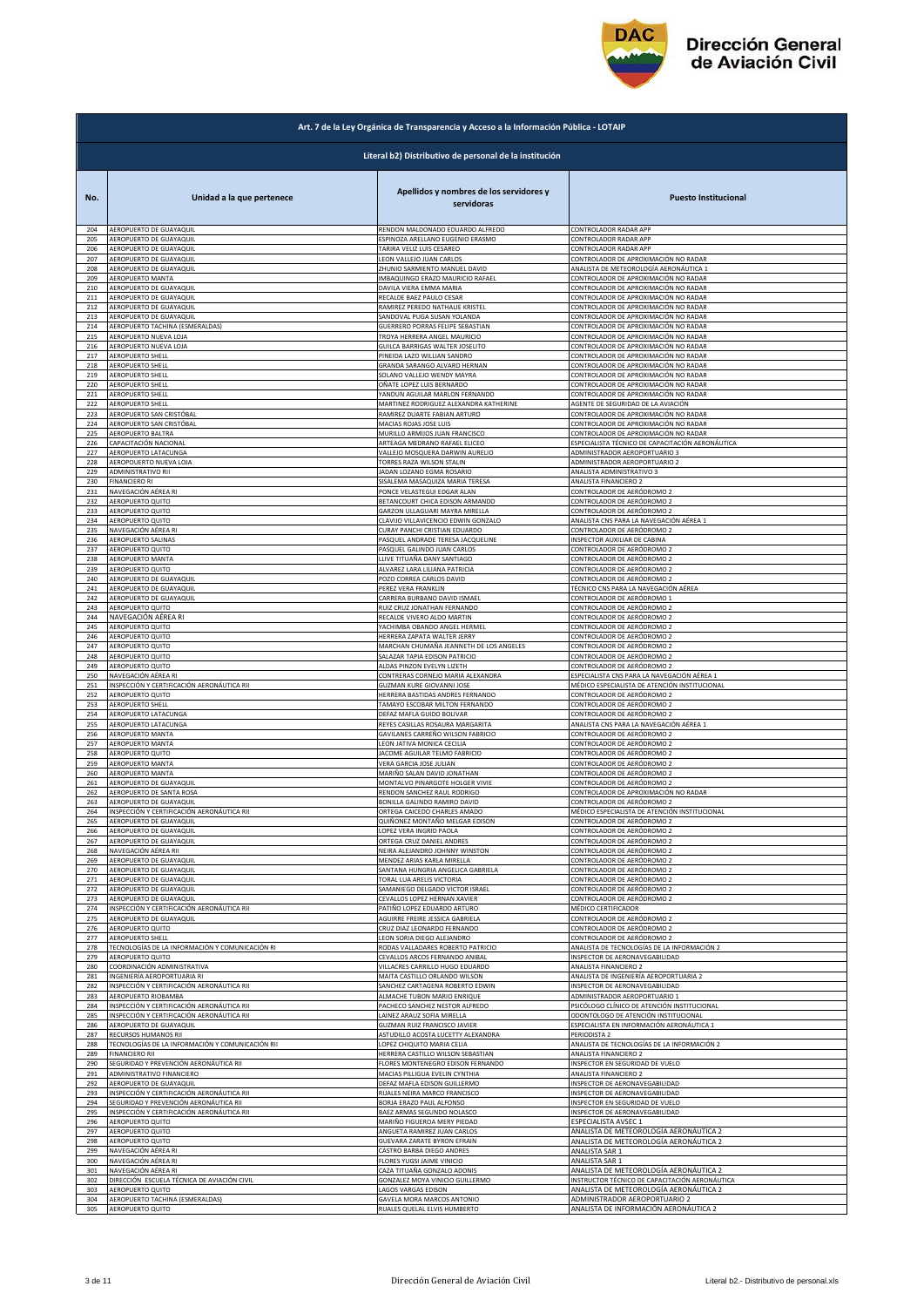

| Art. 7 de la Ley Orgánica de Transparencia y Acceso a la Información Pública - LOTAIP |                                                        |                                                                    |                                                                                    |  |
|---------------------------------------------------------------------------------------|--------------------------------------------------------|--------------------------------------------------------------------|------------------------------------------------------------------------------------|--|
|                                                                                       | Literal b2) Distributivo de personal de la institución |                                                                    |                                                                                    |  |
| No.                                                                                   | Unidad a la que pertenece                              | Apellidos y nombres de los servidores y<br>servidoras              | <b>Puesto Institucional</b>                                                        |  |
| 306                                                                                   | AEROPUERTO QUITO                                       | MONCAYO DIAZ FAUSTO BENIGNO                                        | INTENDENTE INSPECTOR PRINCIPAL PILOTO DE CONTROL                                   |  |
| 307                                                                                   | AEROPUERTO QUITO                                       | DALGO LARREA JOSE LUIS                                             | SUPERVISOR DE SEGURIDAD DE LA AVIACIÓN                                             |  |
| 308                                                                                   | AEROPUERTO QUITO                                       | TORRES BASTIDAS BYRON ORLANDO                                      | ESPECIALISTA EN OPERACIONES DE CERTIFICACIÓN                                       |  |
| 309                                                                                   | AEROPUERTO DE GUAYAQUIL                                | GRIJALVA JOHNSON HECTOR FERNANDO                                   |                                                                                    |  |
| 310                                                                                   | AEROPUERTO DE GUAYAQUIL                                | VALENZUELA DOMINGUEZ FREDDY OSWALDO                                | INSPECTOR DE AERÓDROMO<br>INSPECTOR DE AERÓDROMO                                   |  |
| 311                                                                                   | AEROPUERTO DE GUAYAQUIL                                | SANTI REINOSO EDGAR RAMIRO                                         | INSPECTOR DE SEGURIDAD DE LA AVIACIÓN                                              |  |
| 312                                                                                   | AEROPUERTO DE GUAYAQUIL                                | SEVILLA CALDERON SANTIAGO MAURICIO                                 | ANALISTA DE METEOROLOGÍA AERONÁUTICA 2                                             |  |
| 313                                                                                   | AEROPUERTO DE GUAYAQUIL                                | TORRES MORAN KAREN JAZMIN                                          | ASISTENTE DE TRANSPORTE AÉREO                                                      |  |
| 314                                                                                   | NAVEGACIÓN AÉREA RI                                    | PAREDES RIVERA VICENTE CELIANO                                     | ANALISTA DE METEOROLOGÍA AERONÁUTICA 1                                             |  |
| 315                                                                                   | NAVEGACIÓN AÉREA RI                                    | VACA GUAICHA FRANKLIN EUCLIDES                                     | ANALISTA CNS PARA LA NAVEGACIÓN AÉREA 1                                            |  |
| 316                                                                                   | NAVEGACIÓN AÉREA RI                                    | RAMIREZ ALVARO JUAN ELIAS                                          | ANALISTA DE METEOROLOGÍA AERONÁUTICA 1                                             |  |
| 317                                                                                   | AEROPUERTO QUITO                                       | HIDALGO ORTIZ IVAN ALEXANDER                                       | ANALISTA DE METEOROLOGÍA AERONÁUTICA 1                                             |  |
| 318                                                                                   | NAVEGACIÓN AÉREA RI                                    | DE LA TORRE ESPINOSA ALIS YALILE                                   | ANALISTA CNS PARA LA NAVEGACIÓN AÉREA 1                                            |  |
| 319                                                                                   | AEROPUERTO QUITO                                       | SIMBAÑA CONDOR CESAR EFRAIN                                        | ANALISTA DE METEOROLOGÍA AERONÁUTICA 1                                             |  |
| 320                                                                                   | AEROPUERTO QUITO                                       | ORBE CARDENAS WILMER PATRICIO                                      | ANALISTA DE INFORMACIÓN AERONÁUTICA 1                                              |  |
| 321                                                                                   | AEROPUERTO QUITO                                       | FLORES TAMAYO JORGE FERNANDO                                       | ANALISTA DE INFORMACIÓN AERONÁUTICA 1                                              |  |
| 322                                                                                   | AEROPUERTO QUITO                                       | LLIVE TITUAÑA LORENA SOLEDAD                                       | ANALISTA DE INFORMACIÓN AERONÁUTICA 1                                              |  |
| 323                                                                                   | AEROPUERTO DE GUAYAQUIL                                | HOLGUIN ROMERO ELVIS JUNIOR                                        | ANALISTA CNS PARA LA NAVEGACIÓN AÉREA 1                                            |  |
| 324                                                                                   | AEROPUERTO DE GUAYAQUIL                                | LOAIZA BERMEO CRISTIAN FERNANDO                                    | CONTROLADOR DE AERÓDROMO 1                                                         |  |
| 325                                                                                   | AEROPUERTO QUITO                                       | LARA GALLARDO DANIEL EDUARDO                                       | CONTROLADOR DE AERÓDROMO 1                                                         |  |
| 326<br>327                                                                            | AEROPUERTO QUITO<br>NAVEGACIÓN AÉREA RI                | CHAVEZ SIERRA MARCELO CLIMACO                                      | ANALISTA EN COMUNICACIONES AFS 1                                                   |  |
| 328                                                                                   | CAPACITACIÓN NACIONAL                                  | GUEVARA SUASNAVAS FREDDY HERNAN<br>CLAVIJO MONTEROS MARCO FERNANDO | ANALISTA CNS PARA LA NAVEGACIÓN AÉREA 1<br>ANALISTA CNS PARA LA NAVEGACIÓN AÉREA 1 |  |
| 329                                                                                   | AEROPUERTO QUITO                                       | SANTACRUZ ANDRADE RUBEN MARCELO                                    | ANALISTA CNS PARA LA NAVEGACIÓN AÉREA 1                                            |  |
| 330                                                                                   | NAVEGACIÓN AÉREA RI                                    | TORRES MORALES ERNESTO ROLANDO                                     | ANALISTA EN COMUNICACIONES AFS 1                                                   |  |
| 331                                                                                   | INSPECCIÓN Y CERTIFICACIÓN AERONÁUTICA RI              | CEVALLOS RUBIO SANTIAGO PAUL                                       | ANALISTA EN COMUNICACIONES AFS 1                                                   |  |
| 332                                                                                   | AEROPUERTO SAN CRISTÓBAL                               | ECHEVERRIA MARTINEZ WLADIMIR ABDON                                 | ANALISTA DE METEOROLOGÍA AERONÁUTICA 1                                             |  |
| 333                                                                                   | AEROPUERTO QUITO                                       | SALAZAR CANGO CARMEN ALEJANDRA                                     | ANALISTA DE INFORMACIÓN AERONÁUTICA 1                                              |  |
| 334                                                                                   | AEROPUERTO CUENCA                                      | RODAS MANCHENO CESAR ALEJANDRO                                     | CONTROLADOR DE APROXIMACIÓN NO RADAR                                               |  |
| 335                                                                                   | AEROPUERTO CUENCA                                      | LEON BERNAL MILTON AUGUSTO                                         | ANALISTA CNS PARA LA NAVEGACIÓN AÉREA 1                                            |  |
| 336                                                                                   | NAVEGACIÓN AÉREA RI                                    | GALVEZ CHAMORRO CARLOS ALBERTO                                     | ANALISTA EN COMUNICACIONES AFS 1                                                   |  |
| 337                                                                                   | NAVEGACIÓN AÉREA RI                                    | PALLO DE LA CUEVA HERNAN MAURICIO                                  | ANALISTA DE METEOROLOGÍA AERONÁUTICA 1                                             |  |
| 338                                                                                   | AEROPUERTO QUITO                                       | FREIRE ROSERO JUAN RAMIRO                                          | ANALISTA DE METEOROLOGÍA AERONÁUTICA 1                                             |  |
| 339                                                                                   | AEROPUERTO QUITO                                       | ERAZO VINUEZA CARLOS CIVILINO                                      | ANALISTA DE METEOROLOGÍA AERONÁUTICA 1                                             |  |
| 340                                                                                   | AEROPUERTO LATACUNGA                                   | JACHO CAYO WILMA PIEDAD                                            | ANALISTA DE INFORMACIÓN AERONÁUTICA 1                                              |  |
| 341                                                                                   | NAVEGACIÓN AÉREA RI                                    | RUBIO HIDALGO JORGE VINICIO                                        | ANALISTA EN COMUNICACIONES AFS 1                                                   |  |
| 342                                                                                   | AEROPUERTO QUITO                                       | MORALES CALVOPIÑA SANDY FERNANDA                                   | ANALISTA DE INFORMACIÓN AERONÁUTICA 1                                              |  |
| 343                                                                                   | AEROPUERTO LATACUNGA                                   | OLIVO SARABIA EDGAR LEONARDO                                       | ANALISTA CNS PARA LA NAVEGACIÓN AÉREA 1                                            |  |
| 344                                                                                   | AEROPUERTO LATACUNGA                                   | GUALPA MAMARANDI ANGEL MESIAS                                      | ANALISTA CNS PARA LA NAVEGACIÓN AÉREA 1                                            |  |
| 345                                                                                   | NAVEGACIÓN AÉREA RI                                    | YAZBEK SARMIENTO DARWIN MANOLO                                     | ANALISTA EN COMUNICACIONES AFS 1                                                   |  |
| 346                                                                                   | NAVEGACIÓN AÉREA RI                                    | OCAÑA DAVALOS MILTON GIOVANNY                                      | ANALISTA EN COMUNICACIONES AFS 1                                                   |  |
| 347                                                                                   | GESTIÓN CNS                                            | OCAÑA ESPIN GERARDO ALEJANDRO                                      | ANALISTA CNS PARA LA NAVEGACIÓN AÉREA 1                                            |  |
| 348                                                                                   | NAVEGACIÓN AÉREA RI                                    | NIETO TOAPANTA NESTOR ROGELIO                                      | ANALISTA CNS PARA LA NAVEGACIÓN AÉREA 1                                            |  |
| 349                                                                                   | AEROPUERTO QUITO                                       | MARTINEZ PULLES PIEDAD AIDA                                        | ANALISTA CNS PARA LA NAVEGACIÓN AÉREA 1                                            |  |
| 350                                                                                   | AEROPUERTO LATACUNGA                                   | CULQUI PANCHI SIMON EDUARDO                                        | ANALISTA CNS PARA LA NAVEGACIÓN AÉREA 1                                            |  |
| 351                                                                                   | NAVEGACIÓN AÉREA RI                                    | JARAMILLO BONE XAVIER GUSTAVO                                      | ANALISTA DE INFORMACIÓN AERONÁUTICA 1                                              |  |
| 352                                                                                   | AEROPUERTO QUITO                                       | BAZANTES CHICO DANILO EDUARDO                                      | ANALISTA DE INFORMACIÓN AERONÁUTICA 1                                              |  |
| 353                                                                                   | AEROPUERTO CUENCA                                      | CARRILLO CRESPO LORENA MARIUXI                                     | CONTROLADOR DE AERÓDROMO 1                                                         |  |
| 354                                                                                   | NAVEGACIÓN AÉREA RI                                    | PIEDRA RAMIREZ EDWIN MAURICIO                                      | ANALISTA CNS PARA LA NAVEGACIÓN AÉREA 1                                            |  |
| 355                                                                                   | AEROPUERTO QUITO                                       | FLORES LLANOS ZOILA ELOIZA                                         | ANALISTA CNS PARA LA NAVEGACIÓN AÉREA 1                                            |  |
| 356                                                                                   | AEROPUERTO QUITO                                       | SAENZ REVELO ANGELA BELEN                                          | ANALISTA DE INFORMACIÓN AERONÁUTICA 1                                              |  |
| 357                                                                                   | AEROPUERTO QUITO                                       | TOAPANTA BANDA BAYRON ALEXANDER                                    | ANALISTA CNS PARA LA NAVEGACIÓN AÉREA 1                                            |  |
| 358                                                                                   | AEROPUERTO QUITO                                       | PACHECO GONZALEZ ANDRES ENRIQUE                                    | ANALISTA CNS PARA LA NAVEGACIÓN AÉREA 1                                            |  |
| 359                                                                                   | AEROPUERTO QUITO                                       | HERRERA FERNANDEZ JORGE PATRICIO                                   | ESPECIALISTA AVSEC 2                                                               |  |
| 360                                                                                   | GESTIÓN OPERATIVA EMPRESARIAL                          | MEJIA PEÑAHERRERA EDGAR ROBERTO                                    | SUPERVISOR DE OPERACIONES DE COMBUSTIBLE DE AVIACIÓN                               |  |
| 361                                                                                   | AEROPUERTO QUITO                                       | HERRERA ZAPATA OLGER MARCELO                                       | ANALISTA DE INFORMACIÓN AERONÁUTICA 1                                              |  |
| 362                                                                                   | AEROPUERTO QUITO                                       | SANTAMARIA CASTILLO MARIA BELEN                                    | ANALISTA CNS PARA LA NAVEGACIÓN AÉREA 1                                            |  |
| 363                                                                                   | NAVEGACIÓN AÉREA RI<br>NAVEGACIÓN AÉREA RI             | DAVALOS ALBUJA WINSOR JUNIOR                                       | ANALISTA EN COMUNICACIONES AFS 1                                                   |  |
| 364                                                                                   | NAVEGACIÓN AÉREA RI                                    | PAZOS DUQUE LOTARIO ERNESTO                                        | ANALISTA EN COMUNICACIONES AFS 1                                                   |  |
| 365                                                                                   |                                                        | PAEZ CHANGOTASIG MARTHA ISABEL                                     | ANALISTA CNS PARA LA NAVEGACIÓN AÉREA 1                                            |  |
| 366                                                                                   | AEROPUERTO QUITO                                       | SUAREZ JARAMILLO HECTOR FERNANDO                                   | ANALISTA DE INFORMACION AERONAUTICA 1                                              |  |
| 367                                                                                   | NAVEGACIÓN AÉREA RI                                    | GALLARDO GALLARDO LAURO FRANCISCO                                  | ANALISTA CNS PARA LA NAVEGACIÓN AÉREA 1                                            |  |
| 368                                                                                   | AEROPUERTO COCA                                        | BAEZ SANTIANA DIEGO FERNANDO                                       | CONTROLADOR DE AERÓDROMO 1<br>CONTROLADOR DE AERÓDROMO 1                           |  |
| 369                                                                                   | AEROPUERTO LA TOMA (LOJA)                              | ALTAMIRANO ACURIO RAUL MAURICIO                                    | ANALISTA DE METEOROLOGÍA AERONÁUTICA 1                                             |  |
| 370                                                                                   | AEROPUERTO LA TOMA (LOJA)                              | RIVAS MORA TERESA DE JESUS                                         |                                                                                    |  |
| 371                                                                                   | AEROPUERTO LA TOMA (LOJA)                              | ROMERO IBARRA SANTIAGO VINICIO                                     | ANALISTA CNS PARA LA NAVEGACIÓN AÉREA 1                                            |  |
| 372                                                                                   | AEROPUERTO LA TOMA (LOJA)                              | CORREA GUAMAN JUAN OSWALDO                                         | INSPECTOR DESPACHADOR DE VUELO 2                                                   |  |
| 373                                                                                   | AEROPUERTO LA TOMA (LOJA)<br>AEROPUERTO LA TOMA (LOJA) | VERDESOTO LEMA MARCO ANTONIO                                       | ANALISTA DE METEOROLOGÍA AERONÁUTICA 1                                             |  |
| 374                                                                                   | AEROPUERTO DE GUAYAQUIL                                | ROMERO IBARRA DELFOS REMIGIO                                       | INSPECTOR DESPACHADOR DE VUELO 2                                                   |  |
| 375                                                                                   |                                                        | LOYOLA ALAMA SILVIA ALEXANDRA                                      | CONTROLADOR DE AERÓDROMO 1                                                         |  |
| 376                                                                                   | AEROPUERTO DE GUAYAQUIL                                | RIVADENEIRA LAGOS NATHALY HAYMETH                                  | SECRETARIA                                                                         |  |
| 377                                                                                   | AEROPUERTO DE GUAYAQUIL                                | MOROCHO TINOCO JHONNY FRANCISCO                                    | TÉCNICO CNS PARA LA NAVEGACIÓN AÉREA                                               |  |
| 378                                                                                   | AEROPUERTO CUENCA                                      | CAMPOVERDE PATIÑO JUAN CARLOS                                      | CONTROLADOR DE AERÓDROMO 1                                                         |  |
| 379                                                                                   | AEROPUERTO CUENCA                                      | NIVICELA PULLA MAYRA PATRICIA                                      | INSPECTOR DE AERÓDROMO                                                             |  |
| 380                                                                                   | AEROPUERTO RIOBAMBA                                    | CISNEROS INCA LILIANA PATRICIA                                     | ANALISTA DE METEOROLOGÍA AERONÁUTICA 1                                             |  |
| 381                                                                                   | AEROPUERTO DE GUAYAQUIL                                | MEJIA ZAMBRANO JEAN PAUL                                           | CONTROLADOR DE AERÓDROMO 1                                                         |  |
| 382                                                                                   | AEROPUERTO LATACUNGA                                   | ULLOA LARA LUIS RODRIGO                                            | ANALISTA DE METEOROLOGÍA AERONÁUTICA 1                                             |  |
| 383                                                                                   | AEROPUERTO LATACUNGA                                   | VARGAS PAZMIÑO JOSE ABELARDO                                       | ANALISTA DE METEOROLOGÍA AERONÁUTICA 1                                             |  |
| 384                                                                                   | AEROPUERTO LATACUNGA                                   | TOBAR BERRAZUETA PAULINA FRANCISCA                                 | ANALISTA DE INFORMACIÓN AERONÁUTICA 1                                              |  |
| 385                                                                                   | <b>AEROPUERTO QUITO</b>                                | QUISHPE OÑA CARLOS ALBERTO                                         | ANALISTA DE INFORMACIÓN AERONÁUTICA 1                                              |  |
|                                                                                       | AEROPUERTO LATACUNGA                                   | PASOCHOA NUÑEZ TEOFILO EDUARDO                                     | ANALISTA DE INFORMACIÓN AERONÁUTICA 1                                              |  |
| 386<br>387                                                                            | AEROPUERTO LATACUNGA                                   | JIMENEZ GARCIA BYRON RODRIGO                                       | CONTROLADOR DE AERÓDROMO 2                                                         |  |
| 388                                                                                   | AEROPUERTO LATACUNGA                                   | MARTINEZ SEGOVIA MYRIAM ELENA                                      | ANALISTA DE INFORMACIÓN AERONÁUTICA 1                                              |  |
| 389                                                                                   | AEROPUERTO LATACUNGA                                   | MARTINEZ SEGOVIA ALBA JEANETTE                                     | NSPECTOR DESPACHADOR DE VUELO 2                                                    |  |
| 390                                                                                   | AEROPUERTO LATACUNGA                                   | CUNALATA CORDOVA CARLOS DAVID                                      | INSPECTOR DESPACHADOR DE VUELO 2                                                   |  |
| 391                                                                                   | AEROPUERTO SHELL                                       | VILLACIS GUERRON LENIN ANIBAL                                      | ANALISTA DE INFORMACIÓN AERONÁUTICA 1                                              |  |
| 392                                                                                   | AEROPUERTO LATACUNGA                                   | BUENAÑO GONZALEZ GLORIA IRENE                                      | ANALISTA DE INFORMACIÓN AERONÁUTICA 1                                              |  |
| 393                                                                                   | AEROPUERTO SHELL                                       | RIOS TORO MARIA GABRIELA                                           | INSPECTOR DESPACHADOR DE VUELO 2                                                   |  |
| 394                                                                                   | AEROPUERTO LATACUNGA                                   | MIRANDA GUEVARA RICHARD PAUL                                       | ANALISTA CNS PARA LA NAVEGACIÓN AÉREA 1                                            |  |
| 395                                                                                   | GESTIÓN OPERATIVA EMPRESARIAL                          | FLORES SARZOSA EDWIN REMBERTO                                      | OPERADOR DE DESPACHO DE COMBUSTIBLES                                               |  |
| 396                                                                                   | AEROPUERTO TULCÁN                                      | ROSERO VILLARREAL JEFFERSON OMAR                                   | ANALISTA DE METEOROLOGÍA AERONÁUTICA 1                                             |  |
| 397                                                                                   | AEROPUERTO TULCÁN                                      | VILLARREAL MEDINA SEGUNDO MANUEL                                   | INSPECTOR DESPACHADOR DE VUELO 2                                                   |  |
| 398                                                                                   | AEROPUERTO TULCÁN                                      | FIERRO MONTENEGRO JULIO EDIBERTO                                   | ANALISTA DE METEOROLOGÍA AERONÁUTICA 1                                             |  |
| 399                                                                                   | AEROPUERTO TULCÁN                                      | BOLAÑOS JACOME SIXTO BAYARDO                                       | CONTROLADOR DE AERÓDROMO 1                                                         |  |
| 400                                                                                   | AEROPUERTO CUENCA<br>AEROPUERTO CUENCA                 | CARRANCO PIEDRA JAIME VICENTE<br>ENCALADA BRAVO PABLO DAVID        | ANALISTA CNS PARA LA NAVEGACIÓN AÉREA 1                                            |  |
| 401<br>402                                                                            | AEROPUERTO CUENCA                                      | MENDEZ GOMEZ ANA ELIZABETH                                         | ANALISTA CNS PARA LA NAVEGACIÓN AÉREA 1<br>CONTROLADOR DE AERÓDROMO 1              |  |
| 403                                                                                   | AEROPUERTO MANTA                                       | INTRIAGO ALCIVAR JORGE LUIS                                        | CONTROLADOR DE AERÓDROMO 1                                                         |  |
| 404                                                                                   | AEROPUERTO MANTA                                       | ZAPATA PARRAGA MARIANO DARIO                                       | CONTROLADOR DE AERÓDROMO 1                                                         |  |
| 405                                                                                   | AEROPUERTO MANTA                                       | ZAMBRANO PARRALES JOHANNA LISSETTE                                 | CONTROLADOR DE AERÓDROMO 2                                                         |  |
|                                                                                       | AEROPUERTO MANTA                                       | LASCANO CALDERON KARINA ISABEL                                     | ANALISTA DE INFORMACIÓN AERONÁUTICA 1                                              |  |
| 406<br>407                                                                            | <b>AEROPUERTO MANTA</b>                                | OCAMPO INTRIAGO JOSE OLIVER                                        | ANALISTA DE METEOROLOGÍA AERONÁUTICA 1                                             |  |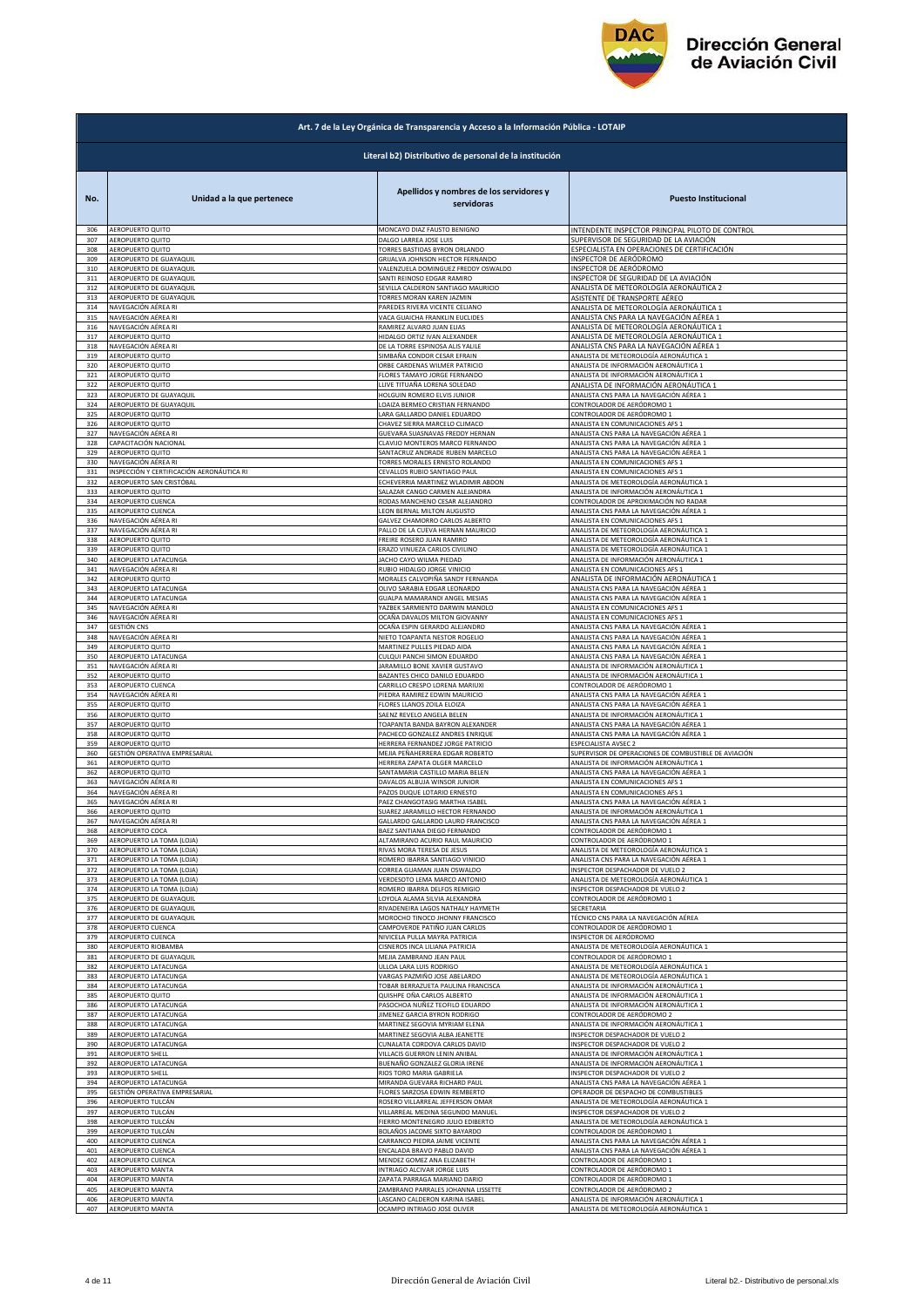

|     | Art. 7 de la Ley Orgánica de Transparencia y Acceso a la Información Pública - LOTAIP |                                                       |                                                      |  |
|-----|---------------------------------------------------------------------------------------|-------------------------------------------------------|------------------------------------------------------|--|
|     | Literal b2) Distributivo de personal de la institución                                |                                                       |                                                      |  |
| No. | Unidad a la que pertenece                                                             | Apellidos y nombres de los servidores y<br>servidoras | <b>Puesto Institucional</b>                          |  |
| 408 | AEROPUERTO MANTA                                                                      | BRITO DILLON EDUARDO VINICIO                          | ANALISTA DE METEOROLOGÍA AERONÁUTICA 1               |  |
| 409 | AEROPUERTO MANTA                                                                      | ORTEGA ZAMBRANO LUIS LEONARDO                         | ANALISTA DE METEOROLOGÍA AERONÁUTICA 1               |  |
| 410 | AEROPUERTO MANTA                                                                      | ALMEIDA ALBUJA WILSON GERARDO                         | ANALISTA DE METEOROLOGÍA AERONÁUTICA 1               |  |
| 411 | AEROPUERTO CUENCA                                                                     | ORDOÑEZ SANCHEZ CARLOS ALBERTO                        | CONTROLADOR DE AERÓDROMO 1                           |  |
| 412 | AEROPUERTO MANTA                                                                      | ZAPATA MENESES FRANKLIN GEOVANNY                      | ANALISTA DE METEOROLOGÍA AERONÁUTICA 1               |  |
| 413 | AEROPUERTO MANTA                                                                      | PAZOS HEREDIA JAVIER DARIO                            | <b>NSPECTOR DESPACHADOR DE VUELO 2</b>               |  |
| 414 | AEROPUERTO MANTA                                                                      | ALMEIDA ALBUJA BYRON GUSTAVO                          | ANALISTA CNS PARA LA NAVEGACIÓN AÉREA 1              |  |
| 415 | AEROPUERTO MANTA                                                                      | BONILLA SUAREZ JORGE JAVIER                           | ANALISTA DE METEOROLOGÍA AERONÁUTICA 1               |  |
| 416 | AEROPUERTO MANTA                                                                      | CHANCAY PACHECO ROBERTH ANTONIO                       | ANALISTA DE INFORMACIÓN AERONÁUTICA 1                |  |
| 417 | AEROPUERTO MANTA                                                                      | CAIZA GUACHAMIN LUIS RIGOBERTO                        | ANALISTA DE INFORMACIÓN AERONÁUTICA 1                |  |
| 418 | AEROPUERTO DE GUAYAQUIL                                                               | MAZON MARTILLO MARIO FERNANDO                         | ANALISTA DE INFORMACIÓN AERONÁUTICA 1                |  |
| 419 | INSPECCIÓN Y CERTIFICACIÓN AERONÁUTICA RII                                            | SPARZA ESTEVEZ EDWIN LENIN                            | <b>NSPECTOR OPERACIONES DE VUELO</b>                 |  |
| 420 | INSPECCIÓN Y CERTIFICACIÓN AERONÁUTICA RII                                            | CAICEDO JIMENEZ CRISTIAN MAURICIO                     | <b>NSPECTOR DESPACHADOR DE VUELO 2</b>               |  |
| 421 | INSPECCIÓN Y CERTIFICACIÓN AERONÁUTICA RII                                            | CASTRO ESPINOZA GINA GLENDA                           | FISIOTERAPISTA DE ATENCIÓN INSTITUCIONAL             |  |
| 422 | AEROPUERTO DE GUAYAQUIL                                                               | POLIT CHACON FERNANDO GUILLERMO                       | ANALISTA DE INFORMACIÓN AERONÁUTICA 1                |  |
| 423 | AEROPUERTO DE GUAYAQUIL                                                               | QUINDE MUÑOZ WASHINGTON WILFRIDO                      | ANALISTA CNS PARA LA NAVEGACIÓN AÉREA 1              |  |
| 424 | AEROPUERTO DE GUAYAQUIL                                                               | GAVILANEZ SECAIRA JAVIER ENRIQUE                      | ANALISTA CNS PARA LA NAVEGACIÓN AÉREA 1              |  |
| 425 | AEROPUERTO DE GUAYAQUII                                                               | TAPIA YAGUAL NANCY KARINA                             | ANALISTA CNS PARA LA NAVEGACIÓN AÉREA 1              |  |
| 426 | AEROPUERTO DE GUAYAQUIL                                                               | ULLOA PEREZ SEGUNDO NEPTALI                           | ANALISTA EN COMUNICACIONES AFS 1                     |  |
| 427 | INSPECCIÓN Y CERTIFICACIÓN AERONÁUTICA RII                                            | SOTO VERA LAURA PATRICIA                              | <b>NSPECTOR DESPACHADOR DE VUELO 2</b>               |  |
| 428 | AEROPUERTO DE GUAYAQUIL                                                               | ESPINOZA ROSADO MARIA DE FATIMA                       | ANALISTA CNS PARA LA NAVEGACIÓN AÉREA 1              |  |
| 429 | AEROPUERTO DE GUAYAQUIL                                                               | CASTILLO DEL PEZO EFREN ANTONIO                       | ANALISTA CNS PARA LA NAVEGACIÓN AÉREA 1              |  |
| 430 | AEROPUERTO DE GUAYAQUIL                                                               | CALLE FLORES KATHERINE MICHELLE                       | CONTROLADOR DE AERÓDROMO 1                           |  |
| 431 | GESTIÓN OPERATIVA EMPRESARIAL                                                         | DAVALOS BERNIS FREDDY RENATO                          | SUPERVISOR DE OPERACIONES DE COMBUSTIBLE DE AVIACIÓN |  |
| 432 | AEROPUERTO DE GUAYAQUIL                                                               | TEJENA CASTILLO OSCAR OSWALDO                         | ANALISTA CNS PARA LA NAVEGACIÓN AÉREA 1              |  |
| 433 | AEROPUERTO DE GUAYAQUIL                                                               | BERMEO MINCHALA EDGAR PATRICIO                        | ANALISTA CNS PARA LA NAVEGACIÓN AÉREA 1              |  |
| 434 | AEROPUERTO DE GUAYAQUIL                                                               | UVIDIA ANDRADE VERONICA ROSARIO                       | ANALISTA CNS PARA LA NAVEGACIÓN AÉREA 1              |  |
| 435 | AEROPUERTO DE GUAYAQUIL                                                               | RAMOS LEON JHON ISMAEL                                | ANALISTA DE INFORMACIÓN AERONÁUTICA :                |  |
| 436 | AEROPUERTO DE GUAYAQUIL                                                               | ROMAN BARRAGAN GABRIELA VERONICA                      | ANALISTA DE METEOROLOGÍA AERONÁUTICA 1               |  |
| 437 | AEROPUERTO DE GUAYAQUIL                                                               | SOLORZANO ROMERO DIEGO MAURICIO                       | ANALISTA DE METEOROLOGÍA AERONÁUTICA 2               |  |
| 438 | AEROPUERTO DE GUAYAQUIL                                                               | POZO TATES FRANKLIN RODRIGO                           | ANALISTA DE INFORMACIÓN AERONÁUTICA 1                |  |
| 439 | AEROPUERTO DE GUAYAQUIL                                                               | CASTILLO RIVERA JULIANA MAGALY                        | ANALISTA DE METEOROLOGÍA AERONÁUTICA 1               |  |
| 440 | AEROPUERTO DE GUAYAQUIL                                                               | LOZA GAVILANES IVAN ANDRES                            | CONTROLADOR DE AERÓDROMO 1                           |  |
| 441 | AEROPUERTO DE GUAYAQUIL                                                               | PUENTE SILVA JHON ANTONIO                             | ANALISTA DE INFORMACIÓN AERONÁUTICA 1                |  |
| 442 | AEROPUERTO DE GUAYAQUIL                                                               | VELASTEGUI ALVARADO MARIA ALEXANDRA                   | CONTROLADOR DE AERÓDROMO 1                           |  |
| 443 | AEROPUERTO DE GUAYAQUIL                                                               | BARCHI RODRIGUEZ ALVARO RODRIGO                       | CONTROLADOR DE AERÓDROMO 1                           |  |
| 444 | AEROPUERTO DE GUAYAQUIL                                                               | MOSQUERA MORQUECHO PATRICIO ARTURO                    | ANALISTA CNS PARA LA NAVEGACIÓN AÉREA 1              |  |
| 445 | AEROPUERTO DE GUAYAQUIL                                                               | PINOS CHANCAY JOSE ANTONIO                            | ANALISTA DE INFORMACIÓN AERONÁUTICA 1                |  |
| 446 | ADMINISTRATIVO FINANCIERO                                                             | SALAS COLOMA ISABEL ANGELA                            | ANALISTA FINANCIERO 1                                |  |
| 447 | AEROPUERTO DE GUAYAQUIL                                                               | MARTINEZ MARTINEZ CELSO FABIAN                        | ANALISTA DE INFORMACIÓN AERONÁUTICA 1                |  |
| 448 | NAVEGACIÓN AÉREA RII                                                                  | PEREZ VELEZ JESSICA PETITA                            | ANALISTA EN COMUNICACIONES AFS 1                     |  |
| 449 | AEROPUERTO DE GUAYAQUIL                                                               | PEÑA SAN LUCAS JUAN CARLOS                            | NSPECTOR DE SEGURIDAD DE LA AVIACIÓN                 |  |
| 450 | <b>AEROPUERTO DE GUAYAQUIL</b>                                                        | ALOMOTO CATOTA EDUARDO XAVIER                         | ANALISTA DE METEOROLOGÍA AERONÁUTICA :               |  |
| 451 | AEROPUERTO DE GUAYAQUIL                                                               | BAYAS FERNANDEZ CESAR JAVIER                          | ANALISTA DE INFORMACIÓN AERONÁUTICA 1                |  |
| 452 | AEROPUERTO DE GUAYAQUIL                                                               | RAMIREZ GUEVARA NELSON RAUL                           | ANALISTA DE INFORMACIÓN AERONÁUTICA 1                |  |
| 453 | AEROPUERTO DE GUAYAQUIL                                                               | MIRANDA GUEVARA MIGUEL ANGEL                          | ANALISTA CNS PARA LA NAVEGACIÓN AÉREA 1              |  |
| 454 | AEROPUERTO DE GUAYAQUIL                                                               | RECALDE SANCHEZ JOSE VICENTE                          | ANALISTA DE INFORMACIÓN AERONÁUTICA 1                |  |
| 455 | INSPECCIÓN Y CERTIFICACIÓN AERONÁUTICA RII                                            | MURRIETA OQUENDO SOLANGE CATHERINE                    | INSPECTOR DESPACHADOR DE VUELO 2                     |  |
| 456 | INSPECCIÓN Y CERTIFICACIÓN AERONÁUTICA RII                                            | MALDONADO VIVANCO CESAR LENIN                         | ESPECIALISTA CNS PARA LA NAVEGACIÓN AÉREA 1          |  |
| 457 | AEROPUERTO DE GUAYAQUIL                                                               | ARIAS JURADO LUIS ALBERTO                             | ANALISTA DE INFORMACIÓN AERONÁUTICA 1                |  |
| 458 | AEROPUERTO DE GUAYAQUIL                                                               | ARGUDO GUZMAN BORIS JOSE                              | ANALISTA DE INFORMACIÓN AERONÁUTICA 1                |  |
| 459 | AEROPUERTO DE GUAYAQUIL                                                               | VITERI MACIAS STEVEN RONALD                           | ANALISTA DE INFORMACIÓN AERONÁUTICA 1                |  |
| 460 | AEROPUERTO DE GUAYAQUIL                                                               | ROSERO MEJIA ANDREA NATHALY                           | CONTROLADOR DE AERÓDROMO 1                           |  |
| 461 | <b>AEROPUERTO DE GUAYAQUIL</b>                                                        | ARTEAGA MONTENEGRO JORGE LUIS                         | CONTROLADOR DE AERÓDROMO 1                           |  |
| 462 | AEROPUERTO DE GUAYAQUIL                                                               | GRANDA ENCALADA ANTONIO FIDEL                         | INSPECTOR DESPACHADOR DE VUELO 2                     |  |
| 463 | <b>FINANCIERO RII</b>                                                                 | PLAZA GUEVARA VERONICA LISSETTE                       | ANALISTA FINANCIERO 1                                |  |
| 464 | AEROPUERTO DE GUAYAQUIL                                                               | APOLO CAICEDO VICTOR HUGO                             | ANALISTA DE INFORMACIÓN AERONÁUTICA 1                |  |
| 465 | INSPECCIÓN Y CERTIFICACIÓN AERONÁUTICA RII                                            | VALVERDE YEPEZ MYRIAM JEANNET                         | ANALISTA DE SEGUROS AERONÁUTICOS 1                   |  |
| 466 | AEROPUERTO DE GUAYAQUIL                                                               | CEDEÑO OVIEDO JORGE ADRIAN                            | ANALISTA DE INFORMACIÓN AERONÁUTICA 1                |  |
| 467 | AEROPUERTO DE GUAYAQUIL                                                               | MORENO DELGADO MARCO GUILLERMO                        | ANALISTA CNS PARA LA NAVEGACIÓN AÉREA 1              |  |
| 468 | AEROPUERTO DE GUAYAQUIL                                                               | DUCHI SILVA WALTER EGIDIO                             | ANALISTA CNS PARA LA NAVEGACION AEREA 1              |  |
| 469 | AEROPUERTO DE GUAYAQUIL                                                               | ARAMILLO HEREDIA CHRISTIAN EDUARDO                    | ANALISTA DE INFORMACIÓN AERONÁUTICA 1                |  |
| 470 | AEROPUERTO DE GUAYAQUIL                                                               | VILLACRES VALAREZO ALISON ANDREA                      | CONTROLADOR DE AERÓDROMO 1                           |  |
| 471 | AEROPUERTO DE GUAYAQUIL                                                               | ORTIZ CONTRERAS WILSON DANIEL                         | CONTROLADOR DE AERÓDROMO 1                           |  |
| 472 | AEROPUERTO MANTA                                                                      | CORONADO MARTINEZ MARIA FERNANDA                      | CONTROLADOR DE AERÓDROMO 1                           |  |
| 473 | AEROPUERTO TACHINA (ESMERALDAS)                                                       | QUIÑONEZ CHANCAY CRISTIAN RENAN                       | ANALISTA DE METEOROLOGÍA AERONÁUTICA 1               |  |
| 474 | AEROPUERTO TACHINA (ESMERALDAS)                                                       | EGAS GARCIA EDGAR EDUARDO                             | ANALISTA DE METEOROLOGÍA AERONÁUTICA 1               |  |
| 475 | AEROPUERTO TULCÁN                                                                     | VENEGAS RECALDE EDWIN ULISES                          | CONTROLADOR DE AERÓDROMO 1                           |  |
| 476 | AEROPUERTO DE SANTA ROSA                                                              | <b>IIMENEZ ORTIZ EDISON JOWAR</b>                     | <b>NSPECTOR DESPACHADOR DE VUELO 2</b>               |  |
| 477 | AEROPUERTO DE SANTA ROSA                                                              | ALMEIDA GUDIÑO CHRISTIAN GUSTAVO                      | ANALISTA DE METEOROLOGÍA AERONÁUTICA 1               |  |
| 478 | NAVEGACIÓN AÉREA RII                                                                  | ALARCON FAJARDO ROBERTO CARLOS                        | ADMINISTRADOR AEROPORTUARIO 1                        |  |
| 479 | AEROPUERTO DE GUAYAQUIL                                                               | MEJIA RICAURTE GABRIELA CAROLINA                      | CONTROLADOR DE AERÓDROMO 1                           |  |
| 480 | NAVEGACIÓN AÉREA RI                                                                   | CONDOR SIMBAÑA EDGAR RAMIRO                           | ANALISTA DE INFORMACIÓN AERONÁUTICA 1                |  |
| 481 | AEROPUERTO COCA                                                                       | GUALOTUÑA GUEVARA FREDDY ALBERTO                      | ANALISTA DE METEOROLOGÍA AERONÁUTICA 1               |  |
| 482 | NAVEGACIÓN AÉREA RI                                                                   | RIOS TORO OSCAR GABRIEL                               | CONTROLADOR DE AERÓDROMO 1                           |  |
| 483 | AEROPUERTO SHELL                                                                      | MASABANDA GUANCHA ALEXANDRA ELIZABETH                 | CONTROLADOR DE AERÓDROMO 1                           |  |
| 484 | AEROPUERTO COCA                                                                       | PACHECO JARAMILLO OSCAR ALEXANDER                     | ANALISTA DE INFORMACIÓN AERONÁUTICA 1                |  |
| 485 | AEROPUERTO NUEVA LOJA                                                                 | CHUGA ENRIQUEZ MARCO ANTONIO                          | ANALISTA DE METEOROLOGÍA AERONÁUTICA 1               |  |
| 486 | AEROPUERTO QUITO                                                                      | GALVEZ NICOLALDE DANIEL MAURICIO                      | ANALISTA DE METEOROLOGÍA AERONÁUTICA 1               |  |
| 487 | AEROPUERTO NUEVA LOJA                                                                 | PEREZ YEPEZ JOHNNY SILVERIO                           | <b>NSPECTOR DESPACHADOR DE VUELO 2</b>               |  |
| 488 | AEROPUERTO NUEVA LOJA                                                                 | CAZA ZAGAL ANDREA SARAHI                              | CONTROLADOR DE AERÓDROMO 1                           |  |
| 489 | AEROPUERTO SHELL                                                                      | CUNALATA CORDOVA EDWIN SANTIAGO                       | CONTROLADOR DE AERÓDROMO 1                           |  |
| 490 | <b>AEROPUERTO SHELL</b>                                                               | FLORES RODRIGUEZ NELSON IVAN                          | CONTROLADOR DE AERÓDROMO 1                           |  |
| 491 | <b>AEROPUERTO SHELL</b>                                                               | SALAN TORRES PAUL ISRAEL                              | CONTROLADOR DE AERÓDROMO 1                           |  |
| 492 | <b>AEROPUERTO SHELL</b>                                                               | SOLORZANO SOLORZANO MARIO GONZALO                     | <b>NALISTA DE METEOROLOGÍA AERONÁUTICA 1</b>         |  |
| 493 | AEROPUERTO SHELL                                                                      | CABRERA VIVANCO FREDY BOLIVAR                         | ANALISTA DE INFORMACIÓN AERONÁUTICA 1                |  |
| 494 | AEROPUERTO SHELL                                                                      | CISNEROS FONSECA MIGUEL ANGEL                         | ANALISTA CNS PARA LA NAVEGACIÓN AÉREA 1              |  |
| 495 | AEROPUERTO SHELL                                                                      | ANDINO GAVIDIA JOHNNY FABRICIO                        | INSPECTOR DESPACHADOR DE VUELO 2                     |  |
| 496 | AEROPUERTO SHELL                                                                      | RAMOS NAVEDA EDISON GIOVANNY                          | ANALISTA DE INFORMACIÓN AERONÁUTICA 1                |  |
| 497 | <b>AEROPUERTO SHELL</b>                                                               | VEGA AGUILAR EVELYN PATRICIA                          | CONTROLADOR DE AERÓDROMO 1                           |  |
| 498 | <b>AEROPUERTO SHELL</b>                                                               | TAMAYO ESCOBAR MAYRA ALEJANDRA                        | CONTROLADOR DE AERÓDROMO 1                           |  |
| 499 | <b>AEROPUERTO SHELL</b>                                                               | ANDINO GAVIDIA PAOLA ODERAY                           | ANALISTA DE INFORMACIÓN AERONÁUTICA 1                |  |
| 500 | <b>AEROPUERTO SHELL</b>                                                               | ORTIZ JARA LENIN GUALBERTO                            | ANALISTA DE METEOROLOGÍA AERONÁUTICA 1               |  |
| 501 | <b>AEROPUERTO SHELL</b>                                                               | MONTENEGRO CAJAMARCA PATRICIO RAMIRO                  | CONTROLADOR DE AERÓDROMO 1                           |  |
| 502 | <b>AEROPUERTO SHELL</b>                                                               | PACHECO ESPIN DANIELA FERNANDA                        | ANALISTA DE METEOROLOGÍA AERONÁUTICA 1               |  |
| 503 | <b>AEROPUERTO SHELL</b>                                                               | NARANJO CABRERA JAIME PATRICIO                        | BOMBERO AERONÁUTICO                                  |  |
| 504 | <b>FINANCIERO RIII</b>                                                                | VALLADOLID NOA NANCY JAQUELINE                        | ANALISTA FINANCIERO 1                                |  |
| 505 | <b>AEROPUERTO SHELL</b>                                                               | OCAÑA CHUGA JOHANA PAOLA                              | CONTROLADOR DE AERÓDROMO 1                           |  |
| 506 | AEROPUERTO TENA                                                                       | QUIÑONEZ CEDILLO JAIME ANTONIO                        | ANALISTA DE METEOROLOGÍA AERONÁUTICA 1               |  |
| 507 | AEROPUERTO SHELL                                                                      | QUISHPI ZISA JAIME FERNANDO                           | BOMBERO AERONÁUTICO                                  |  |
| 508 | <b>FINANCIERO RIII</b>                                                                | QUICHIMBO VINTIMILLA JOSE DIEGO                       | ANALISTA FINANCIERO 1                                |  |
| 509 | <b>AEROPUERTO TENA</b>                                                                | VARGAS COELLO HENRY JULIER                            | CONTROLADOR DE AERÓDROMO 1                           |  |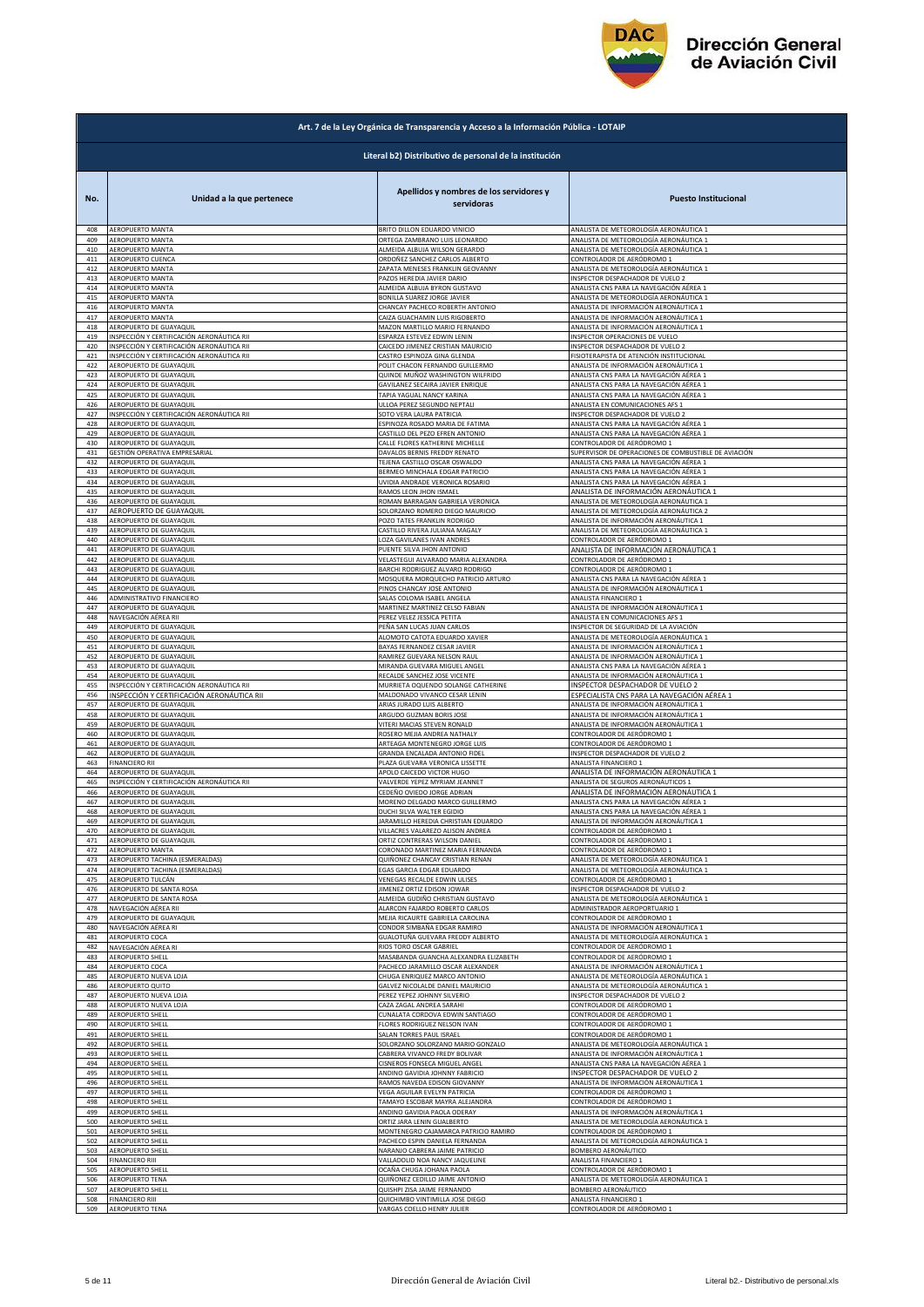

|     | Art. 7 de la Ley Orgánica de Transparencia y Acceso a la Información Pública - LOTAIP |                                                       |                                                                        |  |
|-----|---------------------------------------------------------------------------------------|-------------------------------------------------------|------------------------------------------------------------------------|--|
|     | Literal b2) Distributivo de personal de la institución                                |                                                       |                                                                        |  |
| No. | Unidad a la que pertenece                                                             | Apellidos y nombres de los servidores y<br>servidoras | <b>Puesto Institucional</b>                                            |  |
| 510 | AEROPUERTO MACAS                                                                      | DELGADO ROMERO MARCO VINICIO                          | INSPECTOR DESPACHADOR DE VUELO 2                                       |  |
| 511 | AEROPUERTO LATACUNGA                                                                  | GUERRERO NARANJO PABLO ALEX                           | ANALISTA DE METEOROLOGÍA AERONÁUTICA 1                                 |  |
| 512 | AEROPUERTO SHELL                                                                      | BATALLAS ESCOBAR LORENA DEL PILAR                     | CONTROLADOR DE AERÓDROMO 1                                             |  |
| 513 | AEROPUERTO MACAS                                                                      | REVELO CESAR WLADIMIR                                 | INSPECTOR DESPACHADOR DE VUELO 2                                       |  |
| 514 | AEROPUERTO MACAS                                                                      | NETO REINOSO RODRIGO GERARDO                          | ANALISTA DE METEOROLOGÍA AERONÁUTICA 1                                 |  |
| 515 | <b>AEROPUERTO MACAS</b>                                                               | VELASTEGUI PARRA MAURICIO JAVIER                      | ANALISTA CNS PARA LA NAVEGACIÓN AÉREA 1                                |  |
| 516 | AEROPUERTO SHELL                                                                      | CISNEROS GUZMAN FREDY ARMANDO                         | CONTROLADOR DE AERÓDROMO 1                                             |  |
| 517 | AEROPUERTO MACAS                                                                      | MONTENEGRO MEJIA CARLOS EDUARDO                       | ANALISTA DE METEOROLOGÍA AERONÁUTICA 1                                 |  |
| 518 | <b>AEROPUERTO SHELL</b>                                                               | PAREDES CASTRO RAUL ISRAEL                            | CONTROLADOR DE AERÓDROMO 1                                             |  |
| 519 | AEROPUERTO TAISHA                                                                     | PAVON JARAMILLO AIDA ELIZABETH                        | CONTROLADOR DE AERÓDROMO 1                                             |  |
| 520 | AEROPUERTO SAN CRISTÓBAL                                                              | VALENCIA VEGA TANIA LORENA                            | CONTROLADOR DE AERÓDROMO 1                                             |  |
| 521 | AEROPUERTO SAN CRISTÓBAL                                                              | OCHOA BUSTOS CHARLIE JAVIER                           | CONTROLADOR DE AERÓDROMO 1                                             |  |
| 522 | AEROPUERTO SAN CRISTÓBAL                                                              | RAMIREZ VALLE JOSE ANGEL                              | ANALISTA DE METEOROLOGÍA AERONÁUTICA 1                                 |  |
| 523 | AEROPUERTO DE GUAYAQUIL                                                               | ROMERO IBARRA FELIPE PATRICIO                         | CONTROLADOR RADAR APP                                                  |  |
| 524 | AEROPUERTO DE ISABELA                                                                 | JACOME CRUZ RAUL VICENTE                              | INSPECTOR DESPACHADOR DE VUELO 2                                       |  |
| 525 | AEROPUERTO BALTRA                                                                     | CHANGO ALGUIAR ELSA MARINA                            | ANALISTA DE INFORMACIÓN AERONÁUTICA 1                                  |  |
| 526 | AEROPUERTO BALTRA                                                                     | GUERRERO CULQUICONDOR AMPARITO ELIZABETH              | ANALISTA DE INFORMACIÓN AERONÁUTICA 1                                  |  |
| 527 | AEROPUERTO BALTRA                                                                     | AYALA ANDRADE CARLOS ANDRES                           | CONTROLADOR DE AERÓDROMO 1                                             |  |
| 528 | AEROPUERTO BALTRA                                                                     | SALAZAR NEIRA ANDRES GABRIEL                          | CONTROLADOR DE AERÓDROMO 1                                             |  |
| 529 | AEROPUERTO QUITO                                                                      | ABRIL MAYORGA HERNAN PATRICIO                         | TÉCNICO CNS PARA LA NAVEGACIÓN AÉREA                                   |  |
| 530 | AEROPUERTO QUITO                                                                      | VASQUEZ NAUPARI HECTOR ENRIQUE                        | TÉCNICO CNS PARA LA NAVEGACIÓN AÉREA                                   |  |
| 531 | INSPECCIÓN Y CERTIFICACIÓN AERONÁUTICA RI                                             | MAITA BARRERA AIDA PAULINA                            | ENFERMERA DE ATENCIÓN INSTITUCIONAL                                    |  |
| 532 | AEROPUERTO LA TOMA (LOJA)                                                             | RIOS MAGALI GIENITT                                   | SUPERVISOR DE SEGURIDAD DE LA AVIACIÓN                                 |  |
| 533 | AEROPUERTO TULCÁN                                                                     | VIVAS BOLAÑOS EDWIN ALIRIO                            | SUPERVISOR DE SEGURIDAD DE LA AVIACIÓN                                 |  |
| 534 | <b>AEROPUERTO MANTA</b>                                                               | HOLGUIN BRIONES GONZALO PACATO                        | SUPERVISOR DE SEGURIDAD DE LA AVIACIÓN                                 |  |
| 535 | AEROPUERTO DE GUAYAQUIL                                                               | HUERTA PINARGOTE ASTER GUSTAVO ENRIQUE                | TÉCNICO CNS PARA LA NAVEGACIÓN AÉREA                                   |  |
| 536 | AEROPUERTO DE GUAYAQUIL                                                               | APOLO GARBOA SANDRA KATUSKA                           | SUPERVISOR DE SEGURIDAD DE LA AVIACIÓN                                 |  |
| 537 | AEROPUERTO DE GUAYAQUIL                                                               | BURGOS LOPEZ MAURICIO DAVID                           | TÉCNICO CNS PARA LA NAVEGACIÓN AÉREA                                   |  |
| 538 | INSPECCIÓN Y CERTIFICACIÓN AERONÁUTICA RII                                            | SALTOS DOMINGUEZ VILMA NARCISA                        | ENFERMERA DE ATENCIÓN INSTITUCIONAL                                    |  |
| 539 | AEROPUERTO TACHINA (ESMERALDAS)                                                       | ANDRADE CUESTA ANTONIO JOSE                           | SUPERVISOR DE SEGURIDAD DE LA AVIACIÓN                                 |  |
| 540 | AEROPUERTO DE SANTA ROSA                                                              | TENESACA ROMERO LIONEL ORLANDO                        | SUPERVISOR DE SEGURIDAD DE LA AVIACIÓN                                 |  |
| 541 | AEROPUERTO DE SANTA ROSA                                                              | RIVERA ORDOÑEZ JUNIOR IVAN                            | TÉCNICO CNS PARA LA NAVEGACIÓN AÉREA                                   |  |
| 542 | AEROPUERTO COCA                                                                       | SALAZAR CANDO HOLGUER VINICIO                         | SUPERVISOR DE SEGURIDAD DE LA AVIACIÓN                                 |  |
| 543 | <b>AEROPUERTO SHELL</b>                                                               | VITERI NORIEGA MARIO FROILAN                          | TÉCNICO CNS PARA LA NAVEGACIÓN AÉREA                                   |  |
| 544 | AEROPUERTO MACAS                                                                      | ALARCON JARAMILLO MANUEL FACUNDO                      | SUPERVISOR DE SEGURIDAD DE LA AVIACIÓN                                 |  |
| 545 | <b>FINANCIERO RI</b>                                                                  | JUMBO CUMBICOS MARIA FERNANDA                         | <b>ASISTENTE FINANCIERO</b>                                            |  |
| 546 | COORDINACIÓN ADMINISTRATIVA                                                           | CABEZAS MENA AMPARITO DEL ROCIO                       | ASISTENTE FINANCIERO                                                   |  |
| 547 | AEROPUERTO QUITO                                                                      | TORRES SUAREZ PIEDAD SILVANA                          | ASISTENTE DE TRANSPORTE AÉREO                                          |  |
| 548 | AEROPUERTO QUITO                                                                      | ABARCA ROSILLO MARIA PAULINA                          | ASISTENTE DE TRANSPORTE AÉREO                                          |  |
| 549 | AEROPUERTO QUITO                                                                      | AMORES CASTRO HECTOR LEONARDO                         | ANALISTA DE INFORMACIÓN AERONÁUTICA 1                                  |  |
| 550 | AEROPUERTO QUITO                                                                      | VITERI CORRALES ROCIO ALEJANDRA                       | INSPECTOR DESPACHADOR DE VUELO 2                                       |  |
| 551 | AEROPUERTO DE GUAYAQUIL                                                               | ESTRELLA OCHOA KARLINA TATIANA                        | ASISTENTE DE TRANSPORTE AÉREO                                          |  |
| 552 | <b>FINANCIERO RI</b>                                                                  | LARREA NAVARRETE ERIKA GERMANIA                       | ASISTENTE FINANCIERO                                                   |  |
| 553 | ADMINISTRATIVO R1                                                                     | ARIAS PEREZ HUGO HIPOLITO                             | CHOFER                                                                 |  |
| 554 | FINANCIERO RI                                                                         | ULLOA RAMOS PAUL ANIBAL                               | ASISTENTE FINANCIERO                                                   |  |
| 555 | COORDINACIÓN ADMINISTRATIVA                                                           | TERAN CEVALLOS MARCOS DAVID                           | ASISTENTE DE TECNOLOGÍAS DE LA INFORMACIÓN                             |  |
| 556 | AEROPUERTO QUITO                                                                      | ERAZO CUASAPAZ MARISOL TAMARA                         | ASISTENTE DE TRANSPORTE AÉREO                                          |  |
| 557 | AEROPUERTO DE GUAYAQUIL                                                               | CAZARES CEVALLOS JOSE DARIO                           | AGENTE DE SEGURIDAD DE LA AVIACIÓN                                     |  |
| 558 | AEROPUERTO QUITO                                                                      | SANTANA RODRIGUEZ JORGE ANIBAL                        | ASISTENTE DE TRANSPORTE AÉREO                                          |  |
| 559 | <b>FINANCIERO RI</b>                                                                  | GUZMAN SALAZAR MIGUEL ANGEL                           | ASISTENTE FINANCIERO                                                   |  |
| 560 | AEROPUERTO MACAS                                                                      | CHUQUI MERINO RICARDO MARIO                           | AGENTE DE SEGURIDAD DE LA AVIACIÓN                                     |  |
| 561 | AEROPUERTO NUEVA LOJA                                                                 | MIHALACHE GUAITA CARLA                                | AGENTE DE SEGURIDAD DE LA AVIACIÓN                                     |  |
| 562 | AEROPUERTO NUEVA LOJA                                                                 | PAREDES DURAN ROSARIO ALEJANDRA                       | AGENTE DE SEGURIDAD DE LA AVIACIÓN                                     |  |
| 563 | AEROPUERTO LA TOMA (LOJA)                                                             | JIMENEZ MOTOCHE MARIA EUGENIA                         | AGENTE DE SEGURIDAD DE LA AVIACIÓN                                     |  |
| 564 | AEROPUERTO LA TOMA (LOJA)                                                             | CORREA PARDO OSCAR GEOVANY                            | AGENTE DE SEGURIDAD DE LA AVIACIÓN                                     |  |
| 565 | AEROPUERTO LATACUNGA                                                                  | VARGAS CARRERA JOSE BAYRON                            | AGENTE DE SEGURIDAD DE LA AVIACIÓN                                     |  |
| 566 | AEROPUERTO LATACUNGA                                                                  | SAMPEDRO VASQUEZ KARINA SOLEDAD                       | AGENTE DE SEGURIDAD DE LA AVIACIÓN                                     |  |
| 567 | <b>AEROPUERTO SHELL</b>                                                               | BALSECA TORRES DARWIN MEDARDO                         | AGENTE DE SEGURIDAD DE LA AVIACIÓN                                     |  |
| 568 | AEROPUERTO TULCÁN                                                                     | <b>GUERRON GUERRON PATRICIA</b>                       | AGENTE DE SEGURIDAD DE LA AVIACIÓN                                     |  |
| 569 | AEROPUERTO TULCÁN                                                                     | PALACIOS GUERRON FELIX OSWALDO                        | AGENTE DE SEGURIDAD DE LA AVIACIÓN                                     |  |
| 570 | AEROPUERTO CUENCA                                                                     | TFI LO CEDILLO MARIA IOSE                             | ASISTENTE DE TRANSPORTE AEREO                                          |  |
| 571 | AEROPUERTO CUENCA                                                                     | BRITO VASQUEZ ALVARO MODESTO                          | INSPECTOR DESPACHADOR DE VUELO 1                                       |  |
| 572 | AEROPUERTO MANTA                                                                      | GAVILANEZ GRANIZO FAUSTO ALEXANDER                    | AGENTE DE SEGURIDAD DE LA AVIACIÓN                                     |  |
| 573 | AEROPUERTO MANTA                                                                      | CORONEL CORONEL JULIO ALEJANDRO                       |                                                                        |  |
| 574 | AEROPUERTO MANTA                                                                      | ALVEAR LOZANO VICTOR IVAN                             | INSPECTOR DESPACHADOR DE VUELO 1<br>AGENTE DE SEGURIDAD DE LA AVIACIÓN |  |
| 575 | AEROPUERTO MANTA                                                                      | MOREIRA MACIAS MARIA REBECA                           | AGENTE DE SEGURIDAD DE LA AVIACIÓN                                     |  |
| 576 | AEROPUERTO MANTA                                                                      | BARCIA ALAVA JOSELO NOEL                              | AGENTE DE SEGURIDAD DE LA AVIACIÓN                                     |  |
| 577 | <b>AEROPUERTO MANTA</b>                                                               | BONILLA ESCUDERO RAQUEL ANTONIETA                     | ASISTENTE DE TRANSPORTE AÉREO                                          |  |
| 578 | <b>AEROPUERTO MANTA</b>                                                               | BARCIA LEON ANGEL ENRIQUE                             | AGENTE DE SEGURIDAD DE LA AVIACIÓN                                     |  |
| 579 | AEROPUERTO MANTA                                                                      | CEDEÑO VELEZ LEONARDO ALEXANDER                       | ANALISTA CNS PARA LA NAVEGACIÓN AÉREA 1                                |  |
| 580 | AEROPUERTO SAN VICENTE                                                                | MUÑOZ RODRIGUEZ MARIA DEL ROCIO                       | AGENTE DE SEGURIDAD DE LA AVIACIÓN                                     |  |
| 581 | ADMINISTRATIVO FINANCIERO                                                             | ANDRADE BARBA HOMERO ANTONIO                          | ASISTENTE DE RECURSOS HUMANOS                                          |  |
| 582 | AEROPUERTO DE GUAYAQUIL                                                               | ECHEVERRIA CONTRERAS DIGNA AMALIA                     | ASISTENTE DE TRANSPORTE AÉREO                                          |  |
| 583 | AEROPUERTO DE GUAYAQUIL                                                               | CEDEÑO PROAÑO LILIAN DEL ROCIO                        | ASISTENTE DE TRANSPORTE AÉREO                                          |  |
| 584 | <b>FINANCIERO RII</b>                                                                 | QUIMIS QUIMIS ROBERT FELIPE                           | ASISTENTE FINANCIERO                                                   |  |
| 585 | ADMINISTRATIVO FINANCIERO                                                             | MEJIA GARCIA MARCOS ALFREDO                           | ASISTENTE FINANCIERO                                                   |  |
| 586 | ADMINISTRATIVO FINANCIERO                                                             | CRUZ ALVEAR JUAN RAMON                                | ASISTENTE FINANCIERO                                                   |  |
| 587 | <b>FINANCIERO RII</b>                                                                 | SANTAMARIA ZAVALA ALEXANDRA ELIZABETH                 | ASISTENTE FINANCIERO                                                   |  |
| 588 | AEROPUERTO DE GUAYAQUIL                                                               | FIGUEROA QUIMI MILTON CAYETANO                        | ASISTENTE DE TRANSPORTE AÉREO                                          |  |
| 589 | AEROPUERTO DE GUAYAQUIL                                                               | VELIZ ROSADO MAGNO GUSTAVO                            | ASISTENTE DE TRANSPORTE AÉREO                                          |  |
| 590 | TECNOLOGÍAS DE LA INFORMACIÓN Y COMUNICACIÓN RII                                      | SCHLOBOHM EGAS HANS DIETER                            | ANALISTA DE TECNOLOGÍAS DE LA INFORMACIÓN 1                            |  |
| 591 | TECNOLOGÍAS DE LA INFORMACIÓN Y COMUNICACIÓN                                          | CHIRIBOGA ANDRADE JORGE GONZALO                       | ANALISTA DE TECNOLOGÍAS DE LA INFORMACIÓN 1                            |  |
| 592 | TECNOLOGÍAS DE LA INFORMACIÓN Y COMUNICACIÓN RII                                      | INTRIAGO HENRIQUEZ DARWIN ERWIN                       | ASISTENTE DE TECNOLOGÍAS DE LA INFORMACIÓN                             |  |
| 593 | AEROPUERTO DE GUAYAQUIL                                                               | CARRILLO GUAMANQUISPE CLEVER MAURICIO                 | ASISTENTE DE TRANSPORTE AÉREO                                          |  |
| 594 | AEROPUERTO DE GUAYAQUIL                                                               | MORALES ARAUJO DENICE ANABELLE                        | SISTENTE DE TRANSPORTE AÉREO                                           |  |
| 595 | <b>FINANCIERO RII</b>                                                                 | COBA ESPINOZA KATTY DEL ROCIO                         | <b>ASISTENTE FINANCIERO</b>                                            |  |
| 596 | AEROPUERTO DE GUAYAQUIL                                                               | CARRERA MOLINA GEOVANNY HUMBERTO                      | ASISTENTE DE TRANSPORTE AÉREO                                          |  |
| 597 | AEROPUERTO DE GUAYAQUIL                                                               | MURILLO VELASQUEZ MELBA ROXANA                        | ASISTENTE DE TRANSPORTE AÉREO                                          |  |
| 598 | AEROPUERTO QUITO                                                                      | RIVERA PAREDES JOSE ALBERTO                           | TÉCNICO EN SERVICIOS AERONÁUTICOS                                      |  |
| 599 | AEROPUERTO TACHINA (ESMERALDAS)                                                       | EGAS VILLACRES GIOVANNA DE LOS ANGELES                | AGENTE DE SEGURIDAD DE LA AVIACIÓN                                     |  |
| 600 | AEROPUERTO TACHINA (ESMERALDAS)                                                       | RODRIGUEZ TOZCANO ROYER JESUS                         | AGENTE DE SEGURIDAD DE LA AVIACIÓN                                     |  |
| 601 | AEROPUERTO TACHINA (ESMERALDAS)                                                       | BONE BOLAÑOS DIGNA MERCEDES                           | AGENTE DE SEGURIDAD DE LA AVIACIÓN                                     |  |
| 602 | AEROPUERTO TACHINA (ESMERALDAS)                                                       | MOREIRA MOREIRA VICENTE SOCRATE                       | AGENTE DE SEGURIDAD DE LA AVIACIÓN                                     |  |
| 603 | AEROPUERTO TACHINA (ESMERALDAS)                                                       | HURTADO ANGULO RAMON GENARO                           | AGENTE DE SEGURIDAD DE LA AVIACIÓN                                     |  |
| 604 | AEROPUERTO TACHINA (ESMERALDAS)                                                       | PAZMIÑO CARRERA LUIS EDUARDO                          | INSPECTOR DESPACHADOR DE VUELO 1                                       |  |
| 605 | AEROPUERTO DE SANTA ROSA                                                              | CARVAJAL CEVALLOS JHONNY FABRICIO                     | AGENTE DE SEGURIDAD DE LA AVIACIÓN                                     |  |
| 606 | AEROPUERTO DE SANTA ROSA                                                              | SERRANO MOSCOSO TANIA KARINA                          | AGENTE DE SEGURIDAD DE LA AVIACIÓN                                     |  |
| 607 | AEROPUERTO DE SANTA ROSA                                                              | LASSO ALBAN MARIA DEL CARMEN                          | AGENTE DE SEGURIDAD DE LA AVIACIÓN                                     |  |
| 608 | AEROPUERTO COCA                                                                       | SUAREZ RODRIGUEZ KARLA JANINA                         | AGENTE DE SEGURIDAD DE LA AVIACIÓN                                     |  |
| 609 | AEROPUERTO COCA                                                                       | MOREIRA CHAUCA ANGEL EFREN                            | AGENTE DE SEGURIDAD DE LA AVIACIÓN                                     |  |
| 610 | AEROPUERTO COCA                                                                       | LLORI LLORI OFELIA SILVIA                             | AGENTE DE SEGURIDAD DE LA AVIACIÓN                                     |  |
| 611 | AEROPUERTO NUEVA LOJA                                                                 | BALSECA TORRES DARIO JAVIER                           | AGENTE DE SEGURIDAD DE LA AVIACIÓN                                     |  |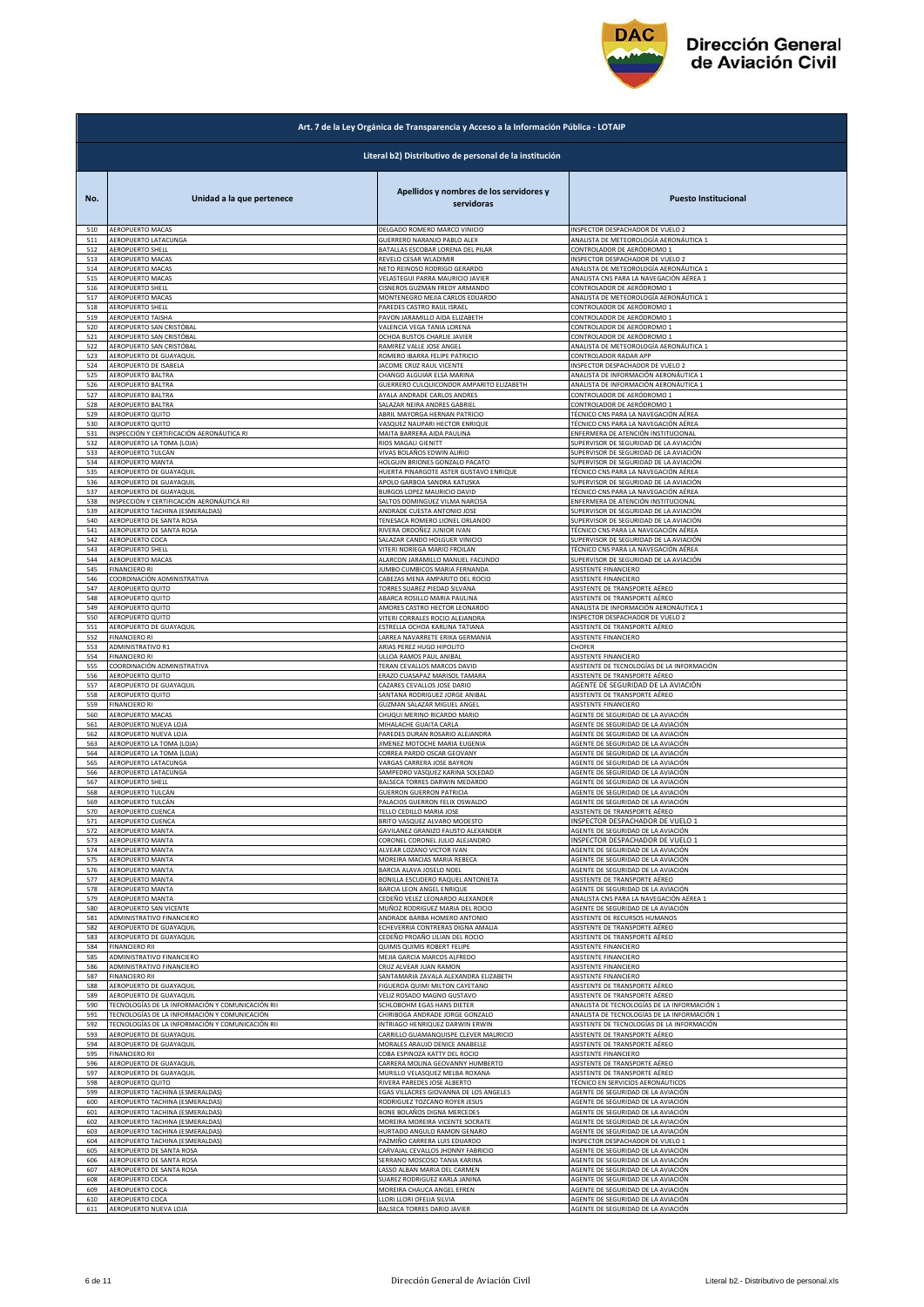

|            | Art. 7 de la Ley Orgánica de Transparencia y Acceso a la Información Pública - LOTAIP |                                                       |                                                   |  |
|------------|---------------------------------------------------------------------------------------|-------------------------------------------------------|---------------------------------------------------|--|
|            | Literal b2) Distributivo de personal de la institución                                |                                                       |                                                   |  |
| No.        | Unidad a la que pertenece                                                             | Apellidos y nombres de los servidores y<br>servidoras | <b>Puesto Institucional</b>                       |  |
| 612        | AEROPUERTO SHELL                                                                      | BAEZ BAEZ LUIS FERNANDO                               | AGENTE DE SEGURIDAD DE LA AVIACIÓN                |  |
| 613        | AEROPUERTO SHELL                                                                      | CAICEDO SORIA SILVIO FRANCISCO                        | AGENTE DE SEGURIDAD DE LA AVIACIÓN                |  |
| 614        | <b>AEROPUERTO TENA</b>                                                                | JIMBO GALLARDO JUAN GABRIEL                           | AGENTE DE SEGURIDAD DE LA AVIACIÓN                |  |
| 615        | <b>AEROPUERTO MACAS</b>                                                               | MANOSALVAS SANGURIMA ALFREDA REBECA                   | AGENTE DE SEGURIDAD DE LA AVIACIÓN                |  |
| 616        | AEROPUERTO QUITO                                                                      | ROJAS LOZA ANDRES ALBERTO                             | INSPECTOR DESPACHADOR DE VUELO 2                  |  |
| 617        | AEROPUERTO NUEVA LOJA                                                                 | PAREDES DURAN PATRICIO RODRIGO                        | AGENTE DE SEGURIDAD DE LA AVIACIÓN                |  |
| 618        | AEROPUERTO SAN CRISTÓBAL                                                              | LLERENA MARTILLO NATALY JOHANA                        | AGENTE DE SEGURIDAD DE LA AVIACIÓN                |  |
| 619        | AEROPUERTO SAN CRISTÓBAL                                                              | CEVALLOS BAQUE NADIA ANDREA                           | AGENTE DE SEGURIDAD DE LA AVIACIÓN                |  |
| 620        | AEROPUERTO SAN CRISTÓBAL                                                              | MALIZA ILLICACHI MARIO JAVIER                         | AGENTE DE SEGURIDAD DE LA AVIACIÓN                |  |
| 621        | AEROPUERTO BALTRA                                                                     | HIDALGO ARMIJOS JAVIER ALEJANDRO                      | AGENTE DE SEGURIDAD DE LA AVIACIÓN                |  |
| 622        | AEROPUERTO BALTRA                                                                     | MARGRABER CULQUICONDOR ERIK DAVID                     | AGENTE DE SEGURIDAD DE LA AVIACIÓN                |  |
| 623        | ADMINISTRATIVO R1                                                                     | TIPAN CAILLAGUA MARIA MERCEDES                        | ASISTENTE DE PROVEEDURÍA                          |  |
| 624        | ADMINISTRATIVO R1                                                                     | BONE RUMBEA TEODORO RODOLFO                           | ASISTENTE DE ACTIVOS FIJOS                        |  |
| 625        | ADMINISTRATIVO R1                                                                     | ACOSTA MONTIEL ANA LUCIA                              | ASISTENTE DE PROVEEDURÍA                          |  |
| 626        | ADMINISTRATIVO R2                                                                     | BUSTILLOS CALVACHE JUAN ELIAS                         | GUARDALMACEN                                      |  |
| 627        | ADMINISTRATIVO FINANCIERO                                                             | AGURTO CHANGO OSCAR ENRIQUE                           | ASISTENTE FINANCIERO                              |  |
| 628        | ADMINISTRATIVO RII                                                                    | LUNA JIMENEZ JAIME CARLOS                             | ASISTENTE DE PROVEEDURÍA                          |  |
| 629        | CAPACITACIÓN NACIONAL                                                                 | SORIA VALENCIA PATRICIA VERONICA                      | TÉCNICO DEL CENTRO DE OPERACIONES DE EMERGENCIA   |  |
| 630        | NSPECCIÓN Y CERTIFICACIÓN AERONÁUTICA RI                                              | BENITEZ ESPINOSA FAUSTO RODRIGO                       | TÉCNICO DEL CENTRO DE OPERACIONES DE EMERGENCIA   |  |
|            | AEROPUERTO LA TOMA (LOJA)                                                             | PALADINES LARGO CONSUELO ESPERANZA                    | ASISTENTE DE ENFERMERÍA DE ATENCIÓN INSTITUCIONAL |  |
| 631<br>632 | AEROPUERTO DE GUAYAQUIL                                                               | CELI PARADA NANCY ALEXANDRA                           | ASISTENTE DE ENFERMERÍA DE ATENCIÓN INSTITUCIONAL |  |
| 633        | INSPECCIÓN Y CERTIFICACIÓN AERONÁUTICA RII                                            | DOMINGUEZ MESIAS ANGELA DE LA CRUZ                    | ASISTENTE DE ENFERMERÍA DE ATENCIÓN INSTITUCIONAL |  |
| 634        | DIRECCIÓN ESCUELA TÉCNICA DE AVIACIÓN CIVIL                                           | ANDRADE DIAZ MARIA VICTORIA                           | SECRETARIA EJECUTIVA 2                            |  |
| 635        | AEROPUERTO QUITO                                                                      | REVELO CARVAJAL ALICIA JACQUELINE                     | SECRETARIA                                        |  |
| 636        | AEROPUERTO LATACUNGA                                                                  | <b>GUTIERREZ RAMON MARIA ERCILIA</b>                  | SECRETARIA                                        |  |
| 637        | AEROPUERTO TULCÁN                                                                     | ARGOTI ORTIZ LIDIA FABIOLA                            | ASISTENTE DE ENFERMERÍA DE ATENCIÓN INSTITUCIONAL |  |
| 638        | FINANCIERO RII                                                                        | CORONEL ALVARADO NELLY MARGARITA                      | OFICINISTA                                        |  |
| 639        | AEROPUERTO DE GUAYAQUIL                                                               | MAQUILON GOMEZ SILVANA EUNICE                         | SECRETARIA                                        |  |
| 640        | <b>ADMINISTRATIVO RII</b>                                                             | URBINA YAGUAL WALTER ANTONIO                          | OFICINISTA                                        |  |
| 641        | INSPECCIÓN Y CERTIFICACIÓN AERONÁUTICA RII                                            | AVILES ROSADO MARIA DEL CARMEN                        | SECRETARIA                                        |  |
| 642        | ADMINISTRATIVO RII                                                                    | LEON ZAMBRANO DILIA ELIZABETH                         | OFICINISTA                                        |  |
| 643        | ADMINISTRATIVO FINANCIERO                                                             | VELEZ FAJARDO CECILIA MARIA                           | SECRETARIA                                        |  |
| 644        | ASESORÍA JURÍDICA RII                                                                 | HIDALGO MINDA BRENDA DEL PILAR                        | OFICINISTA                                        |  |
| 645        | DIRECCIÓN REGIONAL II                                                                 | IDROVO GRANIZO YOLANDA VERONICA                       | SECRETARIA                                        |  |
| 646        | INSPECCIÓN Y CERTIFICACIÓN AERONÁUTICA RII                                            | AGUILAR ORELLANA SANDRA GLORIA                        | SECRETARIA                                        |  |
| 647        | TECNOLOGÍAS DE LA INFORMACIÓN Y COMUNICACIÓN RII                                      | RUALES ESPINOZA JUANA ELIZABETH                       | SECRETARIA                                        |  |
| 648        | RECURSOS HUMANOS RII                                                                  | TORRES CANADAS ELSA LEONOR                            | SECRETARIA                                        |  |
| 649        | <b>FINANCIERO RII</b>                                                                 | MELENDREZ PEREZ DOLORES MERCEDES                      | ASISTENTE FINANCIERA                              |  |
| 650        | AEROPUERTO TACHINA (ESMERALDAS)                                                       | MARTINEZ BRAVO IRMA DEL ROCIO                         | SECRETARIA                                        |  |
| 651        | AEROPUERTO TACHINA (ESMERALDAS)                                                       | PALACIOS MONTESDEOCA EDDWIN GABRIEL                   | CHOFER                                            |  |
| 652        | GESTIÓN OPERATIVA EMPRESARIAL                                                         | CADENA CASTILLO EDISON ALBERTO                        | TÉCNICO DE MANTENIMIENTO                          |  |
| 653        | ADMINISTRATIVO R1                                                                     | LOPEZ LAMA LUIS EFREN                                 | CHOFER                                            |  |
| 654        | NAVEGACIÓN AÉREA RI                                                                   | LEVOYER RAMIREZ EDUARDO PATRICIO                      | CHOFER                                            |  |
| 655        | NAVEGACIÓN AÉREA RI                                                                   | BARRIGA CHICAIZA LUIS PAUI                            | ANALISTA CNS PARA LA NAVEGACIÓN AÉREA 1           |  |
| 656        | ADMINISTRATIVO R1                                                                     | BAHAMONDE TIPAN NELSON OSWALDO                        | CHOFER                                            |  |
| 657        | ADMINISTRATIVO R1                                                                     | AYERVE TOBAR ARMANDO ALEXANDER                        | CHOFER                                            |  |
| 658        | GESTIÓN OPERATIVA EMPRESARIAL                                                         | RAMIREZ TAPIA JORGE RAFAEL                            | TÉCNICO EN DESPACHO DE COMBUSTIBLE DE AVIACIÓN    |  |
| 659        | GESTIÓN OPERATIVA EMPRESARIAL                                                         | PACHECO CALDERON MIGUEL PATRICIO                      | TÉCNICO EN DESPACHO DE COMBUSTIBLE DE AVIACIÓN    |  |
| 660        | ADMINISTRATIVO R1                                                                     | CRUZ GOMEZ FREDDY JESUS                               | CHOFER                                            |  |
| 661        | AEROPUERTO SALINAS                                                                    | RODRIGUEZ ROMERO KATIUSCA SORAYA                      | CONSERJE                                          |  |
| 662        | ADMINISTRATIVO R1                                                                     | VERA VINUEZA LUIS IVAN                                | CHOFER                                            |  |
| 663        | ADMINISTRATIVO R1                                                                     | SAN PEDRO MALAGON LETICIA CECIBEL                     | CONSERJE                                          |  |
| 664        | GESTIÓN OPERATIVA EMPRESARIAL                                                         | GUZMAN QUIROZ LUIS ANDRES                             | TÉCNICO EN DESPACHO DE COMBUSTIBLE DE AVIACIÓN    |  |
| 665        | AEROPUERTO DE GUAYAQUIL                                                               | ACUÑA SALAZAR MELANY VALERIA                          | CONTROLADOR DE AERÓDROMO 1                        |  |
| 666        | ADMINISTRATIVO R1                                                                     | CHASILUISA ESCOBAR MARIO ROSENDO                      | TÉCNICO EN SERVICIOS DE MANTENIMIENTO 1           |  |
| 667        | ADMINISTRATIVO R1                                                                     | LINCANGO ALVARO JOSE LUIS                             | CHOFER                                            |  |
| 668        | ADMINISTRATIVO R1                                                                     | ANDRADE AGUIRRE FRANKLIN IVAN                         | TÉCNICO EN SERVICIOS DE MANTENIMIENTO 2           |  |
| 669        | GESTIÓN OPERATIVA EMPRESARIAL                                                         | MEDINA VASQUEZ PAOLO CESAR                            | TÉCNICO EN DESPACHO DE COMBUSTIBLE DE AVIACIÓN    |  |
| 670        | GESTIÓN OPERATIVA EMPRESARIAL                                                         | ROMERO TOLEDO PATRICIO TRAJANO                        | TÉCNICO EN DESPACHO DE COMBUSTIBLE DE AVIACIÓN    |  |
| 671        | AEROPUERTO LA TOMA (LOJA)                                                             | NARVAEZ ROGELIO                                       | BOMBERO AERONÁUTICO                               |  |
| 672        | AEROPUERTO LA TOMA (LOJA                                                              | LOYOLA MORA LEONEL ALBERTO                            | BOMBERO AERONAUTIC(                               |  |
| 673        | AEROPUERTO LA TOMA (LOJA)                                                             | CORDOVA LUZURIAGA JUAN CARLOS                         | BOMBERO AERONÁUTICO                               |  |
| 674        | AEROPUERTO LA TOMA (LOJA)                                                             | CHAMBA RAMON EDUARDO BOLIVAR                          | BOMBERO AERONÁUTICO                               |  |
| 675        | AEROPUERTO LATACUNGA                                                                  | ARMENDARIZ CAICEDO VICTOR HUGO                        | BOMBERO AERONÁUTICO                               |  |
| 676        | AEROPUERTO LATACUNGA                                                                  | HIDALGO MORENO HUGO FERNANDO                          | BOMBERO AERONÁUTICO                               |  |
| 677        | AEROPUERTO LATACUNGA                                                                  | MORENO RIOS WALTER GUILLERMO                          | BOMBERO AERONÁUTICO                               |  |
| 678        | AEROPUERTO LATACUNGA                                                                  | MARTINEZ BUSTILLOS WILLIAM PATRICIO                   | BOMBERO AERONÁUTICO                               |  |
| 679        | AEROPUERTO LATACUNGA                                                                  | SEGOVIA PAZMIÑO FLAVIO FERNANDO                       | BOMBERO AERONÁUTICO                               |  |
| 680        | AEROPUERTO LATACUNGA                                                                  | QUINALUISA SHULCA IVAN ESTUARDO                       | BOMBERO AERONÁUTICO                               |  |
| 681        | AEROPUERTO LATACUNGA                                                                  | ALBAN TOVAR EDMUNDO MARCELO                           | BOMBERO AERONÁUTICO                               |  |
| 682        | AEROPUERTO LATACUNGA                                                                  | GUACHO SALAZAR JHON KLEBER                            | BOMBERO AERONÁUTICO                               |  |
| 683        | AEROPUERTO LATACUNGA                                                                  | LEON ARROYO ROGHER IGNACIO                            | BOMBERO AERONÁUTICO                               |  |
| 684        | AEROPUERTO MACAS                                                                      | CADENA PANTOJA JORDAN STALIN                          | BOMBERO AERONÁUTICO                               |  |
| 685        | AEROPUERTO LATACUNGA                                                                  | <b>GUANO TOAPANTA CARLOS PATRICIO</b>                 | TÉCNICO EN DESPACHO DE COMBUSTIBLE DE AVIACIÓN    |  |
| 686        | AEROPUERTO LATACUNGA                                                                  | CUNALATA ASQUI LUIS ARMANDO                           | GUARDIÁN                                          |  |
| 687        | AEROPUERTO LATACUNGA                                                                  | TOAPANTA PILA ALVARO RODRIGO                          | ANALISTA CNS PARA LA NAVEGACIÓN AÉREA 1           |  |
| 688        | GESTIÓN OPERATIVA EMPRESARIAL                                                         | PAREDES TAPIA GUIDO GIOVANI                           | TÉCNICO EN DESPACHO DE COMBUSTIBLE DE AVIACIÓN    |  |
| 689        | GESTIÓN OPERATIVA EMPRESARIAL                                                         | MOREIRA GARCIA MARIO VEYROT                           | TÉCNICO EN DESPACHO DE COMBUSTIBLE DE AVIACIÓN    |  |
| 690        | GESTIÓN OPERATIVA EMPRESARIAL                                                         | NAVEDA NARANJO FRANKLIN WLADIMIR                      | TÉCNICO EN DESPACHO DE COMBUSTIBLE DE AVIACIÓN    |  |
| 691        | AEROPUERTO MANTA                                                                      | PAZMIÑO CONRADO MARCO VINICIO                         | BOMBERO AERONÁUTICO                               |  |
| 692        | AEROPUERTO MANTA                                                                      | MOLINA CAICEDO FRANCISCO JAVIER                       | CONTROLADOR DE AERÓDROMO 1                        |  |
| 693        | AEROPUERTO MACAS                                                                      | FALCONY HIDALGO ROLANDO EUGENIO                       | BOMBERO AERONÁUTICO                               |  |
| 694        | AEROPUERTO LATACUNGA                                                                  | DEFAZ CAJAS MARCO ANTONIO                             | BOMBERO AERONÁUTICO                               |  |
| 695        | AEROPUERTO LATACUNGA                                                                  | CAMPAÑA CAICEDO VICTOR HUGO                           | BOMBERO AERONÁUTICO                               |  |
| 696        | AEROPUERTO LATACUNGA                                                                  | CAIZA VEINTIMILLA JOSE LUIS                           | BOMBERO AERONÁUTICO                               |  |
| 697        | AEROPUERTO LATACUNGA                                                                  | ANCHATIPAN NAVAS LUIS ARTURO                          | TÉCNICO EN SERVICIOS DE MANTENIMIENTO 2           |  |
| 698        | AEROPUERTO LATACUNGA                                                                  | GUTIERREZ BONILLA HUGO PATRICIO                       | BOMBERO AERONÁUTICO                               |  |
| 699        | AEROPUERTO SHELL                                                                      | RUIZ SOSA MARIO VINICIO                               | BOMBERO AERONÁUTICO                               |  |
| 700        | AEROPUERTO TULCÁN                                                                     | VILLARREAL YANDUN JOSE LUIS                           | BOMBERO AERONÁUTICO                               |  |
| 701        | AEROPUERTO TULCÁN                                                                     | MORILLO BOLAÑOS AMILCAR EUGENIO                       | BOMBERO AERONÁUTICO                               |  |
| 702        | AEROPUERTO TULCÁN                                                                     | LIMA MEJIA SEGUNDO JOSE PEDRO                         | BOMBERO AERONÁUTICO                               |  |
| 703        | AEROPUERTO TULCÁN                                                                     | DEL HIERRO ORTEGA GALO GERMAN                         | BOMBERO AERONÁUTICO                               |  |
| 704        | AEROPUERTO TULCÁN                                                                     | MARTINEZ GUZMAN MANUEL MESIAS                         | CHOFER                                            |  |
| 705        | AEROPUERTO TULCÁN                                                                     | CHUGA VILLARREAL WILSON ALFREDO                       | CHOFER                                            |  |
| 706        | AEROPUERTO TULCÁN                                                                     | JATIVA GARCIA XAVIER FERNANDO                         | BOMBERO AERONÁUTICO                               |  |
| 707        | AEROPUERTO LA TOMA (LOJA)                                                             | SALTOS MOYANO BENJAMIN AURELIO                        | CHOFER                                            |  |
| 708        | AEROPUERTO CUENCA                                                                     | CHIMBO GRANDA SERGIO ANTONIO                          | CHOFER                                            |  |
| 709        | AEROPUERTO MANTA                                                                      | VIVANCO CALVA JORGE ALFREDO                           | BOMBERO AERONÁUTICO                               |  |
| 710        | AEROPUERTO LA TOMA (LOJA)                                                             | UCHUARI CAJILIMA MARIO BALTAZAR                       | BOMBERO AERONÁUTICO                               |  |
| 711        | AEROPUERTO MANTA                                                                      | SANDOVAL LOPEZ OSCAR ALFREDO                          | BOMBERO AERONÁUTICO                               |  |
| 712        | AEROPUERTO QUITO                                                                      | IZA VIERA LEOPOLDO FERNANDO                           | BOMBERO AERONÁUTICO                               |  |
| 713        | <b>AEROPUERTO MANTA</b>                                                               | CASTILLO RUEDA JUAN CARLOS                            | BOMBERO AERONÁUTICO                               |  |
|            |                                                                                       |                                                       |                                                   |  |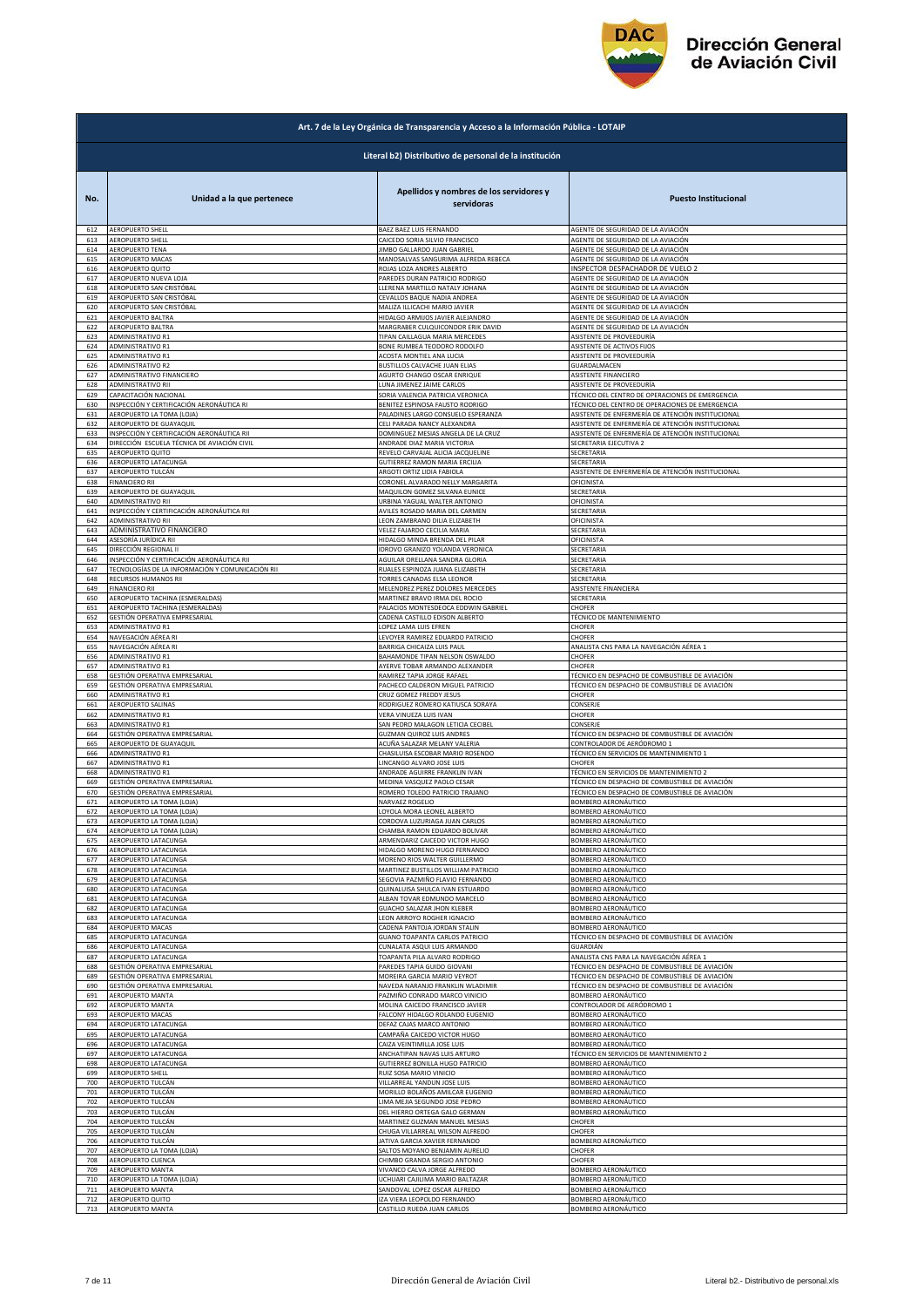

|            | Art. 7 de la Ley Orgánica de Transparencia y Acceso a la Información Pública - LOTAIP |                                                                         |                                                                       |  |
|------------|---------------------------------------------------------------------------------------|-------------------------------------------------------------------------|-----------------------------------------------------------------------|--|
|            | Literal b2) Distributivo de personal de la institución                                |                                                                         |                                                                       |  |
| No.        | Unidad a la que pertenece                                                             | Apellidos y nombres de los servidores y<br>servidoras                   | <b>Puesto Institucional</b>                                           |  |
| 714        | AEROPUERTO MANTA                                                                      | AGUILERA CARRILLO CARLOS MARCELO                                        | BOMBERO AERONÁUTICO                                                   |  |
| 715        | AEROPUERTO MANTA                                                                      | GUZMAN FREIRE STALIN BLADIMIR                                           | INSPECTOR DESPACHADOR DE VUELO 2                                      |  |
| 716        | GESTIÓN OPERATIVA EMPRESARIAL                                                         | VELIZ CASTRO JAIME JAVIER                                               | TÉCNICO EN DESPACHO DE COMBUSTIBLE DE AVIACIÓN                        |  |
| 717        | AEROPUERTO MANTA                                                                      | SALCEDO LEON JOB GUILLERMO                                              | CHOFER                                                                |  |
| 718<br>719 | GESTIÓN OPERATIVA EMPRESARIAL                                                         | QUIÑONEZ CORTEZ JUAN CARLOS                                             | TÉCNICO EN DESPACHO DE COMBUSTIBLE DE AVIACIÓN<br>BOMBERO AERONÁUTICO |  |
| 720        | AEROPUERTO MANTA<br>GESTIÓN OPERATIVA EMPRESARIAL                                     | CHAVEZ NEVAREZ DINO RODOLFO AUGUSTO<br>HERNANDEZ ZAMBRANO MARIO HONORIO | TÉCNICO EN DESPACHO DE COMBUSTIBLE DE AVIACIÓN                        |  |
| 721        | AEROPUERTO MANTA                                                                      | INTRIAGO TORRES JUAN EFREN                                              | <b>BOMBERO AERONÁUTICO</b>                                            |  |
| 722        | <b>AEROPUERTO MANTA</b>                                                               | CHAVEZ VASQUEZ MANUEL ABELARDO                                          | BOMBERO AERONÁUTICO                                                   |  |
| 723        | AEROPUERTO SAN VICENTE                                                                | QUIROZ BARRETO JOSE ANTONIO                                             | BOMBERO AERONÁUTICO                                                   |  |
| 724        | AEROPUERTO MANTA                                                                      | SALAZAR TELLO ANGEL JESUS                                               | TÉCNICO EN SERVICIOS DE MANTENIMIENTO 1                               |  |
| 725        | GESTIÓN OPERATIVA EMPRESARIAL                                                         | LOPEZ MOREIRA JOSE SANTIAGO                                             | TÉCNICO EN DESPACHO DE COMBUSTIBLE DE AVIACIÓN                        |  |
| 726        | NAVEGACIÓN AÉREA RII                                                                  | QUIMIS INDACOCHEA FREDDY NARCISO                                        | CHOFER                                                                |  |
| 727        | AEROPUERTO DE GUAYAQUIL                                                               | ESPINOZA ROMERO JOSE BOLIVAR                                            | CHOFER                                                                |  |
| 728        | AEROPUERTO DE GUAYAQUIL                                                               | CAICEDO DE LA CRUZ RIGOBERTO JAVIER                                     | TÉCNICO EN SERVICIOS DE MANTENIMIENTO 2                               |  |
| 729        | AEROPUERTO DE GUAYAQUIL                                                               | VEGA PIGUAVE ENRIQUE YARI                                               | TÉCNICO EN SERVICIOS DE MANTENIMIENTO 1                               |  |
| 730        | INSPECCIÓN Y CERTIFICACIÓN AERONÁUTICA RII                                            | ZUÑIGA ROSAS MANUEL EDUARDO                                             | <b>INTENDENTE INSPECTOR PILOTO DE CONTROL</b>                         |  |
| 731        | COMERCIALIZACIÓN ESPACIOS AEROPORTUARIOS E INMUEBLES RII                              | SEGOVIA BONILLA CARLOS ALEJANDRO                                        | ANALISTA DE COMERCIALIZACIÓN 1                                        |  |
| 732        | AEROPUERTO DE SANTA ROSA<br>AEROPUERTO DE GUAYAQUIL                                   | CERVANTES ENGRACIA JULIO AUGUSTO                                        | BOMBERO AERONÁUTICO                                                   |  |
| 733        | AEROPUERTO DE GUAYAQUIL                                                               | AVILES SUAREZ JOHN WILLIAN                                              | TÉCNICO EN SERVICIOS DE MANTENIMIENTO 1                               |  |
| 734        |                                                                                       | FRANCO VICUÑA CESAR ERNESTO                                             | TÉCNICO EN SERVICIOS DE MANTENIMIENTO 1                               |  |
| 735        | AEROPUERTO DE GUAYAQUIL                                                               | TOAPANTA ARIAS MILTON JACINTO                                           | TÉCNICO EN SERVICIOS DE MANTENIMIENTO 1                               |  |
| 736        | <b>FINANCIERO RII</b>                                                                 | RAMIREZ ALCIVAR IVAN GIOVANNI                                           | CONSERJE                                                              |  |
| 737        | AEROPUERTO DE GUAYAQUIL                                                               | BARRENO PARRA RAMON EDELBERTO                                           | GUARDIÁN                                                              |  |
| 738        | ADMINISTRATIVO RII                                                                    | PACHECO MOSQUERA COLON ELIAS                                            | TÉCNICO EN SERVICIOS DE MANTENIMIENTO 1                               |  |
| 739        | AEROPUERTO DE GUAYAQUIL                                                               | VILLACIS MORA RODRIGO WILFRIDO                                          | CHOFER<br>BOMBERO AERONÁUTICO                                         |  |
| 740        | AEROPUERTO DE SANTA ROSA                                                              | VIVANCO ESPINOZA ALEXANDER EFREN                                        | TÉCNICO EN SERVICIOS DE MANTENIMIENTO 2                               |  |
| 741        | AEROPUERTO DE GUAYAQUIL                                                               | MEDINA YAGUAL WILSON GIOVANNI                                           |                                                                       |  |
| 742        | AEROPUERTO DE GUAYAQUIL                                                               | RAMOS BARBA ROGELIO RAMIRO                                              | TÉCNICO EN SERVICIOS DE MANTENIMIENTO 2                               |  |
| 743        | AEROPUERTO DE GUAYAQUIL                                                               | SALAZAR ANDACHI HEYDI ARIEL                                             | ASISTENTE DE TRANSPORTE AÉREO                                         |  |
| 744        | AEROPUERTO DE GUAYAQUIL                                                               | <b>FRANCO FERRUZOLA GABRIEL FERNANDO</b>                                | CONTROLADOR DE AERÓDROMO 1                                            |  |
| 745        | DIRECCIÓN REGIONAL II                                                                 | COELLO CABRERA LUIS JOHN                                                | CONSERJE                                                              |  |
| 746        | RECURSOS HUMANOS RIII                                                                 | REYES RODAS MONICA BALBINA                                              | ASISTENTE DE RECURSOS HUMANOS                                         |  |
| 747        | SEGURIDAD Y PREVENCIÓN AERONÁUTICA RI                                                 | CARRERA CORO CRISTIAN JAVIER                                            | TÉCNICO EN SERVICIO EN MANTENIMIENTO 1                                |  |
| 748        | NAVEGACIÓN AÉREA RI                                                                   | CAÑADAS ORTIZ FRANKLIN XAVIER                                           | ANALISTA CNS PARA LA NAVEGACIÓN AÉREA 1                               |  |
| 749        | AEROPUERTO LA TOMA (LOJA)                                                             | CASTILLO CARRION DARWIN ALBERTO                                         | BOMBERO AERONÁUTICO                                                   |  |
| 750        | AEROPUERTO DE GUAYAQUIL                                                               | ALMEIDA CASTRO JOFFRE ANTONIO                                           | BOMBERO AERONÁUTICO                                                   |  |
| 751        | AEROPUERTO TACHINA (ESMERALDAS)                                                       | BAUTISTA VELASCO CRISTHIAN YOVANY                                       | GUARDIÁN                                                              |  |
| 752        | AEROPUERTO TACHINA (ESMERALDAS)                                                       | LASSO RODRIGUEZ JUAN JOSE                                               | BOMBERO AERONÁUTICO                                                   |  |
| 753        | AEROPUERTO TACHINA (ESMERALDAS)                                                       | GARZON POZO ERICK RITCHARI                                              | BOMBERO AERONÁUTICO                                                   |  |
| 754        | AEROPUERTO TACHINA (ESMERALDAS)                                                       | PARRA MORALES ALEX SANTIAGO                                             | BOMBERO AERONÁUTICO                                                   |  |
| 755        | AEROPUERTO TACHINA (ESMERALDAS)                                                       | SIMBA DE LA CRUZ JHONN JAIRO                                            | BOMBERO AERONÁUTICO                                                   |  |
| 756        | AEROPUERTO TACHINA (ESMERALDAS)                                                       | CANCIO CHEME EXON CLARD                                                 | GUARDIÁN                                                              |  |
| 757        | AEROPUERTO MACAS                                                                      | MATAMOROS ESPINOZA JOSE ALEXANDER                                       | GUARDIÁN                                                              |  |
| 758        | AEROPUERTO COCA                                                                       | PALADINES ALAVA JOHN ALFREDO                                            | AGENTE DE SEGURIDAD DE LA AVIACIÓN                                    |  |
| 759        | AEROPUERTO COCA                                                                       | CHAMBA ALBERCA JAIRO JOSE                                               | CONTROLADOR DE AERÓDROMO 1                                            |  |
| 760        | AEROPUERTO DE SANTA ROSA                                                              | IIMENEZ BENITEZ SEGUNDO ALEJANDRO                                       | BOMBERO AERONÁUTICO                                                   |  |
| 761        | AEROPUERTO DE SANTA ROSA                                                              | LEON LOZANO ANDERSON MAX                                                | BOMBERO AERONÁUTICO                                                   |  |
| 762        | AEROPUERTO DE SANTA ROSA                                                              | VASQUEZ LAINES WILSON JAVIER                                            | BOMBERO AERONÁUTICO                                                   |  |
| 763        | SEGURIDAD Y PREVENCIÓN AERONÁUTICA RI                                                 | ALOMOTO ANALUISA FREDY FABIAN                                           | SUPERVISOR DE SEGURIDAD DE LA AVIACIÓN                                |  |
| 764        | AEROPUERTO DE SANTA ROSA                                                              | RODAS ORELLANA ENRIQUE JONAS ALEJANDRO                                  | BOMBERO AERONÁUTICO                                                   |  |
| 765        | AEROPUERTO DE SANTA ROSA                                                              | ARBOLEDA BRIONES LEOPOLDO ERNESTO                                       | BOMBERO AERONÁUTICO                                                   |  |
| 766        | AEROPUERTO DE SANTA ROSA                                                              | URDIN SURIAGA ELDER ERMEL                                               | BOMBERO AERONÁUTICO                                                   |  |
| 767        | AEROPUERTO DE SANTA ROSA                                                              | AJILA CHAPIN HUMBERTO STALIN                                            | BOMBERO AERONÁUTICO                                                   |  |
| 768        | AEROPUERTO SHELL                                                                      | ROMERO CONSTANTE OSCAR RODRIGO                                          | <b>BOMBERO AERONÁUTICO</b>                                            |  |
| 769        | AEROPUERTO COCA                                                                       | CONDO NOA CARLIN LIBERATO                                               | GUARDIÁN                                                              |  |
| 770        | AEROPUERTO COCA                                                                       | DUMAN LLIGUICHUZHCA JOSE CARLOS JULIO                                   | BOMBERO AERONÁUTICO                                                   |  |
| 771        | AEROPUERTO COCA                                                                       | TOSCANO SANCHEZ JORGE ALEJANDRO                                         | BOMBERO AERONÁUTICO                                                   |  |
| 772        | AEROPUERTO COCA                                                                       | REYES VARGAS JOSE LUIS                                                  | BOMBERO AERONÁUTICO                                                   |  |
| 773        | AEROPUERTO COCA                                                                       | DALGO UQUILLAS FAUSTO RUFINO                                            | <b>BOMBERO AERONÁUTICO</b>                                            |  |
| 774        | AEROPUERTO COCA                                                                       | LASTRO GUERRERO SEGUNDO RENE                                            | BOMBERO AERONAUTICO                                                   |  |
| 775        | AEROPUERTO COCA                                                                       | LINCANGO ALVARO NELSON RODRIGO                                          | BOMBERO AERONÁUTICO                                                   |  |
| 776        | AEROPUERTO COCA                                                                       | ALEMAN CRIOLLO ALFREDO EFRAIN                                           | BOMBERO AERONÁUTICO                                                   |  |
| 777        | AEROPUERTO COCA                                                                       | <b>IIMENEZ PARDO JULIO CESAR</b>                                        | BOMBERO AERONÁUTICO                                                   |  |
| 778        | AEROPUERTO COCA                                                                       | CHASI MERA ANGEL EDUARDO                                                | AGENTE DE SEGURIDAD DE LA AVIACIÓN                                    |  |
| 779        | AEROPUERTO NUEVA LOJA                                                                 | GUERRERO JIMENEZ RAMIRO GUSTAVO                                         | BOMBERO AERONÁUTICO                                                   |  |
| 780        | AEROPUERTO NUEVA LOJA                                                                 | BONE CARVAJAL HERMINIO VLADIMIR                                         | <b>BOMBERO AERONÁUTICO</b>                                            |  |
| 781        | AEROPUERTO NUEVA LOJA                                                                 | CALDERON CHIMBO MARCO FLORENTINO                                        | BOMBERO AERONÁUTICO                                                   |  |
| 782        | AEROPUERTO NUEVA LOJA                                                                 | GUAMAN PAGUAY ERALDO HOMERO                                             | BOMBERO AERONÁUTICO                                                   |  |
| 783        | AEROPUERTO NUEVA LOJA                                                                 | NUÑEZ SILVA DANILO AGAPITO                                              | BOMBERO AERONÁUTICO                                                   |  |
| 784        | AEROPUERTO NUEVA LOJA                                                                 | ALVARADO ALVARADO NORMAN OSWALDO                                        | BOMBERO AERONÁUTICO                                                   |  |
| 785        | AEROPUERTO NUEVA LOJA                                                                 | LOAYZA OCHOA JORGE VISMAR                                               | BOMBERO AERONÁUTICO                                                   |  |
| 786        | AEROPUERTO NUEVA LOJA                                                                 | OÑATE LAZO CARLOS ALFREDO                                               | ANALISTA CNS PARA LA NAVEGACIÓN AÉREA 1                               |  |
| 787        | AEROPUERTO SHELL                                                                      | GAVIDIA ROBALINO MARCO VICENTE                                          | BOMBERO AERONÁUTICO                                                   |  |
| 788        | <b>AEROPUERTO SHELL</b>                                                               | ORTIZ SUAREZ HECTOR GONZALO                                             | GUARDIÁN                                                              |  |
| 789        | <b>AEROPUERTO TENA</b>                                                                | GUAMAN MENDOZA POLIVIO MESIAS                                           | BOMBERO AERONÁUTICO                                                   |  |
| 790        | AEROPUERTO SHELL                                                                      | ARIAS VELASCO WILLIAN EDUARDO                                           | BOMBERO AERONÁUTICO                                                   |  |
| 791        | AEROPUERTO SHELL                                                                      | CHANCUSIG CHANCUSIG MARIO FERNANDO                                      | ANALISTA CNS PARA LA NAVEGACIÓN AÉREA 1                               |  |
| 792        | AEROPUERTO LATACUNGA                                                                  | ALVAREZ MOLINA CARLOS GILBERTO                                          | BOMBERO AERONÁUTICO                                                   |  |
| 793        | <b>AEROPUERTO TENA</b>                                                                | MIRANDA CASTRO GALO FAVIAN                                              | <b>BOMBERO AERONÁUTICO</b>                                            |  |
| 794        | <b>AEROPUERTO TENA</b>                                                                | GREFA RIVADENEYRA HECTOR MARCELO                                        | GUARDIÁN                                                              |  |
| 795        | AEROPUERTO MACAS                                                                      | GRANDA ALARCON RODRIGO VINICIO                                          | BOMBERO AERONÁUTICO                                                   |  |
| 796        | <b>AEROPUERTO MACAS</b>                                                               | PALACIOS JARAMILLO GONZALO WILLAN                                       | BOMBERO AERONÁUTICO                                                   |  |
| 797        | AEROPUERTO MACAS                                                                      | MOLINA ESPINOZA JORGE WILFRIDO                                          | BOMBERO AERONÁUTICO                                                   |  |
| 798        | <b>AEROPUERTO TENA</b>                                                                | GAVILANES ALTAMIRANO EDISON XAVIER                                      | <b>3OMBERO AERONÁUTICO</b>                                            |  |
| 799        | AEROPUERTO MACAS                                                                      | ASCANO FREIRE CARLOS RAUL                                               | BOMBERO AERONÁUTICO                                                   |  |
| 800        | AEROPUERTO SAN CRISTÓBAL                                                              | ALVARADO CELI ANGEL BENIGNO                                             | BOMBERO AERONÁUTICO                                                   |  |
| 801        | AEROPUERTO SAN CRISTÓBAL                                                              | ORTEGA SANDOVAL JHONNY PAUL                                             | BOMBERO AERONÁUTICO                                                   |  |
| 802        | AEROPUERTO SAN CRISTÓBAL                                                              | CHAUCA PALLO CARLOS MAURICIO                                            | BOMBERO AERONÁUTICO                                                   |  |
| 803        | AEROPUERTO DE ISABELA                                                                 | CONTRERAS DELGADO PEDRO JAVIER                                          | BOMBERO AERONÁUTICO                                                   |  |
| 804        | AEROPUERTO DE SANTA ROSA                                                              | STERLING HERNANDEZ ERWIN ULIANOV                                        | BOMBERO AERONÁUTICO                                                   |  |
| 805        | CALIDAD Y MEJORA CONTINUA                                                             | MALDONADO PAZMIÑO MARCIA SEMIRAMIS                                      | ANALISTA DE PLANIFICACIÓN Y CALIDAD 2                                 |  |
| 806        | AEROPUERTO SAN CRISTÓBAL                                                              | YANGARE TORRES ABEL DARIO                                               | AGENTE DE SEGURIDAD DE LA AVIACIÓN                                    |  |
| 807        | AEROPUERTO SALINAS                                                                    | MAYORGA BERMEO DAISY LORENA                                             | AGENTE DE SEGURIDAD DE LA AVIACIÓN                                    |  |
| 808        | AEROPUERTO SAN CRISTÓBAL                                                              | BUENAÑO ZAVALA HENRRY ANDRES                                            | BOMBERO AERONÁUTICO                                                   |  |
| 809        | AEROPUERTO NUEVA LOJA                                                                 | TOSCANO BORJA MARCELO ANDRES                                            | CONTROLADOR DE AERÓDROMO 1                                            |  |
| 810        | AEROPUERTO COCA                                                                       | MUÑOZ CERDA CARLOS ROBERTO                                              | CONTROLADOR DE AERÓDROMO 1                                            |  |
| 811        | <b>AEROPUERTO MACAS</b>                                                               | ANDINO GAVIDIA KARLA SABRINA                                            | CONTROLADOR DE AERÓDROMO 1                                            |  |
| 812        | AEROPUERTO MACAS                                                                      | CANTOS BORJA DIEGO ALBERTO                                              | CONTROLADOR DE AERÓDROMO 1                                            |  |
| 813        | AEROPUERTO TACHINA (ESMERALDAS)                                                       | VERA GARCIA JOSE VICENTE                                                | CONTROLADOR DE AERÓDROMO 1                                            |  |
| 814        | AEROPUERTO TENA                                                                       | HARO FLORES SLENDY VANESSA                                              | ANALISTA CNS PARA LA NAVEGACIÓN AÉREA 1                               |  |
| 815        | <b>AEROPUERTO TENA</b>                                                                | TOAPANTA SANTOS SHOGO XAVIER                                            | ANALISTA CNS PARA LA NAVEGACIÓN AÉREA 1                               |  |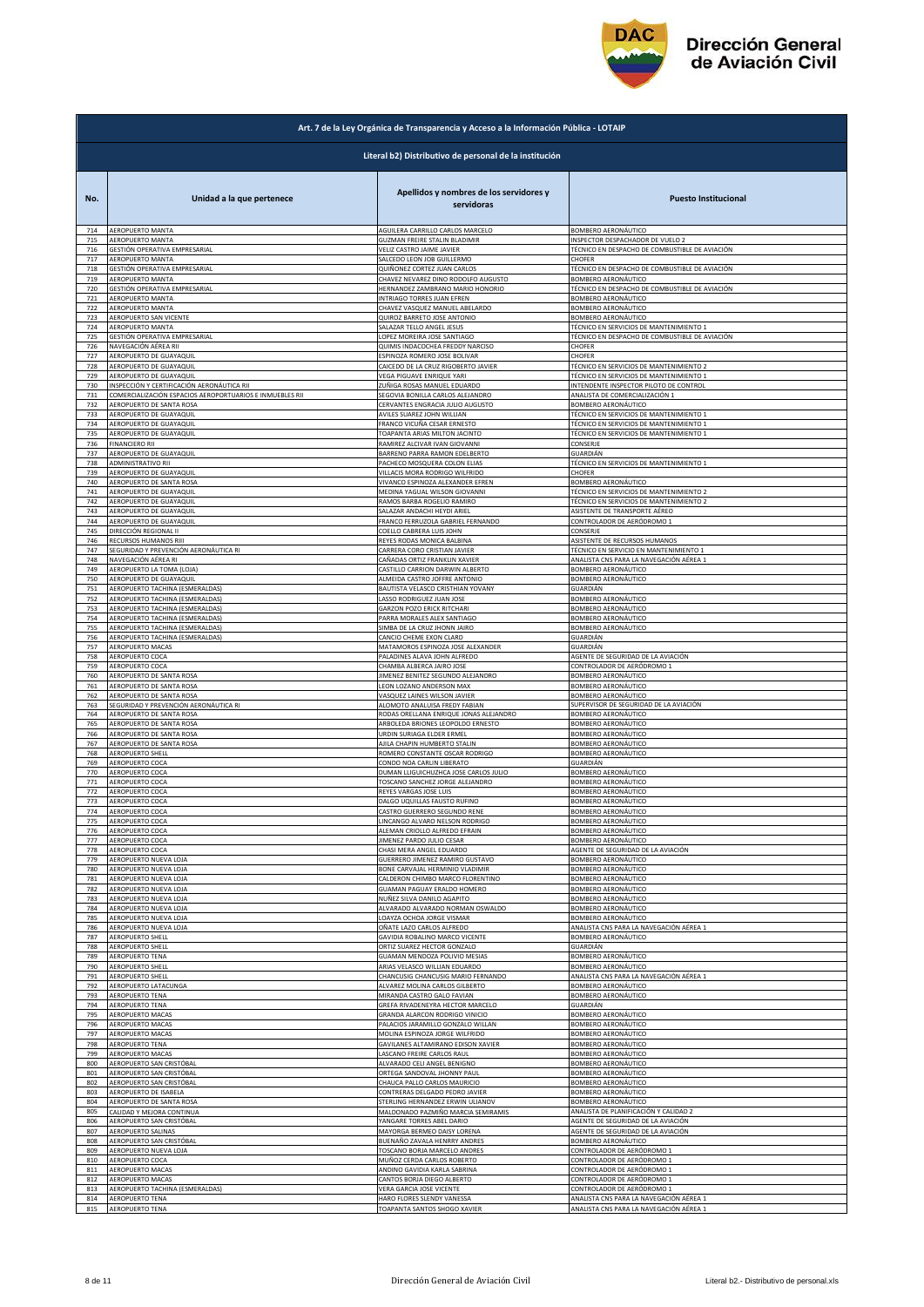

|            | Art. 7 de la Ley Orgánica de Transparencia y Acceso a la Información Pública - LOTAIP |                                                               |                                                                        |  |
|------------|---------------------------------------------------------------------------------------|---------------------------------------------------------------|------------------------------------------------------------------------|--|
|            | Literal b2) Distributivo de personal de la institución                                |                                                               |                                                                        |  |
| No.        | Unidad a la que pertenece                                                             | Apellidos y nombres de los servidores y<br>servidoras         | <b>Puesto Institucional</b>                                            |  |
| 816        | AEROPUERTO TENA                                                                       | CALUCHO LOPEZ RONALD ALEXANDER                                | CHOFER                                                                 |  |
| 817        | TECNOLOGÍAS DE LA INFORMACIÓN Y COMUNICACIÓN RIII                                     | CARRILLO ROBALINO EULALIA XIMENA                              | ANALISTA DE TECNOLOGÍAS DE LA INFORMACIÓN 1                            |  |
| 818        | AEROPUERTO TACHINA (ESMERALDAS)                                                       | ZUÑIGA TAMAYO MARLON MAURICIO                                 | ANALISTA CNS PARA LA NAVEGACIÓN AÉREA 1                                |  |
| 819        | COORDINACIÓN ADMINISTRATIVA                                                           | VALENCIA QUIROZ JENNY ADRIANA                                 | OFICINISTA                                                             |  |
| 820        | AEROPUERTO QUITO                                                                      | BONILLA CUADRADO ALEX JAVIER                                  | ANALISTA CNS PARA LA NAVEGACIÓN AÉREA 1                                |  |
| 821        | INSPECCIÓN Y CERTIFICACIÓN AERONÁUTICA RI                                             | SANCHEZ VALLEJO NELLY FERNANDA                                | <b>NSPECTOR AUXILIAR DE CABINA</b>                                     |  |
| 822        | AEROPUERTO QUITO                                                                      | ZAPATA NARANJO SANDRA VERONICA                                | ASISTENTE DE TRANSPORTE AÉREO                                          |  |
| 823        | AEROPUERTO QUITO                                                                      | JIMENEZ RIVAS EVELYN DAYANA                                   | ASISTENTE DE TRANSPORTE AÉREO                                          |  |
| 824        | <b>AEROPUERTO QUITO</b>                                                               | DARQUEA REVELO MARCOS ALEXANDER                               | CONTROLADOR DE AERÓDROMO 1                                             |  |
| 825        | AEROPUERTO QUITO                                                                      | IPIALES BUNCI DARWIN ROLANDO                                  | ANALISTA CNS PARA LA NAVEGACIÓN AÉREA 1                                |  |
| 826        | ADMINISTRATIVO R1                                                                     | TACO TAIPE JORGE ENRIQUE                                      | GUARDIÁN                                                               |  |
| 827        | GESTIÓN OPERATIVA EMPRESARIAL                                                         | CEPEDA CELA WASHINGTON FERNANDO                               | TÉCNICO EN DESPACHO DE COMBUSTIBLE DE AVIACIÓN                         |  |
| 828        | GESTIÓN OPERATIVA EMPRESARIAL                                                         | MERO MERA PATRICIO ROBERTO                                    | TÉCNICO EN DESPACHO DE COMBUSTIBLE DE AVIACIÓN                         |  |
| 829        | GESTIÓN OPERATIVA EMPRESARIAL                                                         | ALVAREZ SOLORZANO JAIME JAVIER                                | TÉCNICO EN DESPACHO DE COMBUSTIBLE DE AVIACIÓN                         |  |
| 830        | GESTIÓN OPERATIVA EMPRESARIAL                                                         | GARCIA SANCHEZ CARLOS DANIEL                                  | SUPERVISOR DE OPERACIONES DE COMBUSTIBLE DE AVIACIÓN                   |  |
| 831        | ADMINISTRATIVO FINANCIERO                                                             | ALVARADO ROSADO KATHERINE ELIZABETH                           | OFICINISTA                                                             |  |
| 832        | AEROPUERTO DE GUAYAQUIL                                                               | WBRASLERS ENDARA AARON DAMIAN                                 | ANALISTA CNS PARA LA NAVEGACIÓN AÉREA 1                                |  |
| 833        | AEROPUERTO DE GUAYAQUIL                                                               | RUGEL ANCHUNDIA MARIA MAGDALENA                               | ANALISTA CNS PARA LA NAVEGACIÓN AÉREA 1                                |  |
| 834        | AEROPUERTO DE GUAYAQUIL                                                               | ZUÑIGA FARIÑO GUIDO FABRICIO                                  | ANALISTA CNS PARA LA NAVEGACIÓN AÉREA 1                                |  |
| 835        | AEROPUERTO DE GUAYAQUIL                                                               | BARAHONA VEGA PLACIDO JESUS                                   | SUPERVISOR DE SEGURIDAD DE LA AVIACIÓN                                 |  |
| 836        | AEROPUERTO DE GUAYAQUIL                                                               | ITURRALDE GARCIA PAULINA ANDREA                               | INSPECTOR DE AERÓDROMO                                                 |  |
| 837        | AEROPUERTO SALINAS                                                                    | SALAZAR BEJEGUEN LUIS ENRIQUE                                 | TÉCNICO EN SERVICIOS AERONÁUTICOS                                      |  |
| 838        | <b>AEROPUERTO SALINAS</b>                                                             | TIPANTIZA PATIÑO ARMANDO ALIPIO                               | TÉCNICO EN SERVICIOS AERONÁUTICOS                                      |  |
| 839        | ADMINISTRATIVO FINANCIERO                                                             | VILLON CASTRO PATRICIO ALFREDO                                | ASISTENTE FINANCIERO                                                   |  |
| 840        | <b>FINANCIERO RII</b>                                                                 | VILLAVICENCIO PALMA JULIA DEL CARMEN                          | ANALISTA FINANCIERO 1                                                  |  |
| 841<br>842 | ADMINISTRATIVO RII<br>AEROPUERTO SAN CRISTÓBAL                                        | ROSERO RUILOVA EYBEL PRISCILLA                                | ABOGADO 2                                                              |  |
| 843        | NAVEGACIÓN AÉREA RI                                                                   | SANTANA SANCHEZ LUIS ARMANDO<br>BUENAÑO OROZCO SANDRA CECILIA | AGENTE DE SEGURIDAD DE LA AVIACIÓN<br>ANALISTA EN COMUNICACIONES AFS 1 |  |
| 844        | <b>AEROPUERTO CUENCA</b>                                                              | GUILLEN IGLESIAS BYRON GUSTAVO                                | SUPERVISOR DE SEGURIDAD DE LA AVIACIÓN                                 |  |
| 845        | AEROPUERTO CUENCA                                                                     | BONILLA YUCAILLA DIEGO FERNANDO                               | CONTROLADOR DE AERÓDROMO 1                                             |  |
| 846        | AEROPUERTO CUENCA                                                                     | ROMERO INGA MARIA FERNANDA                                    | ASISTENTE DE TRANSPORTE AÉREO                                          |  |
| 847        | AEROPUERTO CUENCA                                                                     | BERNAL PULLA VERONICA ALEXANDRA                               | OFICINISTA                                                             |  |
| 848        | GESTIÓN OPERATIVA EMPRESARIAL                                                         | ZARUMA HEREDIA SEGUNDO                                        | TÉCNICO EN DESPACHO DE COMBUSTIBLE DE AVIACIÓN                         |  |
| 849        | <b>AEROPUERTO LATACUNGA</b>                                                           | VILLALVA BARRIGA JAIME MIGUEL                                 | AGENTE DE SEGURIDAD DE LA AVIACIÓN                                     |  |
| 850        | RECURSOS HUMANOS RI                                                                   | CHICAIZA CHAUCA FELIX DE JESUS                                | CHOFER                                                                 |  |
| 851        | AEROPUERTO LATACUNGA                                                                  | CHANCUSIG CASA SEGUNDO DANIEL                                 | CHOFER                                                                 |  |
| 852        | AEROPUERTO LATACUNGA                                                                  | ALMEIDA PASTRANO DIEGO FRANCISCO                              | CHOFER                                                                 |  |
| 853        | AEROPUERTO LATACUNGA                                                                  | ORTIZ MENA DARWIN ISRAEL                                      | AGENTE DE SEGURIDAD DE LA AVIACIÓN                                     |  |
| 854        | AEROPUERTO SHELL                                                                      | HIDALGO MARQUEZ JOSE RAFAEL                                   | CHOFER                                                                 |  |
| 855        | AEROPUERTO LA TOMA (LOJA)                                                             | PALADINES BRAVO CESAR AUGUSTO                                 | ANALISTA CNS PARA LA NAVEGACIÓN AÉREA 1                                |  |
| 856        | AEROPUERTO LA TOMA (LOJA)                                                             | CORDOVA CORDOVA JOSE LUIS                                     | AGENTE DE SEGURIDAD DE LA AVIACIÓN                                     |  |
| 857        | GESTIÓN OPERATIVA EMPRESARIAL                                                         | MOSQUERA ROMERO JOEL GUILLERMO                                | TÉCNICO EN DESPACHO DE COMBUSTIBLE DE AVIACIÓN                         |  |
| 858        | NAVEGACIÓN AÉREA RI                                                                   | ESTRELLA MENA JENNIFER PAULINA                                | CONTROLADOR DE AERÓDROMO 1                                             |  |
| 859        | AEROPUERTO MANTA                                                                      | ECHEVERRIA LUCERO CARLOS FERNANDO                             | CONTROLADOR DE AERÓDROMO 1                                             |  |
| 860        | AEROPUERTO MANTA                                                                      | NOLE CURIMILMA MANUEL ENRIQUE                                 | CONTROLADOR DE AERÓDROMO 1                                             |  |
| 861        | AEROPUERTO MANTA                                                                      | ESCALANTE CODENA MIREYA ELIZABETH                             | CONTROLADOR DE AERÓDROMO 1                                             |  |
| 862        | <b>AEROPUERTO MANTA</b>                                                               | MERA CAMACHO MARIA JOSE                                       | AGENTE DE SEGURIDAD DE LA AVIACIÓN                                     |  |
| 863        | <b>AEROPUERTO MANTA</b>                                                               | ANDRADE LEON DAVID FERNANDO                                   | CONTROLADOR DE AERÓDROMO 1                                             |  |
| 864        | NAVEGACIÓN AÉREA RI                                                                   | CARDENAS AULESTIA LEONARDO ANDRES                             | CONTROLADOR DE AERÓDROMO 1                                             |  |
| 865        | AEROPUERTO TACHINA (ESMERALDAS)                                                       | MACIAS MARIN LUIS EMILIO                                      | BOMBERO AERONÁUTICO                                                    |  |
| 866        | GESTIÓN OPERATIVA EMPRESARIAL                                                         | VANEGAS VALLE DARIO JAVIER                                    | TÉCNICO EN DESPACHO DE COMBUSTIBLE DE AVIACIÓN                         |  |
| 867        | GESTIÓN OPERATIVA EMPRESARIAL                                                         | GRANDA VALAREZO MARLON HALAIN                                 | TÉCNICO EN DESPACHO DE COMBUSTIBLE DE AVIACIÓN                         |  |
| 868        | AEROPUERTO DE SANTA ROSA                                                              | CARRION LAM ANTONY JOSUE                                      | BOMBERO AERONÁUTICO                                                    |  |
| 869        | AEROPUERTO SALINAS                                                                    | MANCHENO MUÑOZ JONATHAN OMAR                                  | AGENTE DE SEGURIDAD DE LA AVIACIÓN                                     |  |
| 870        | AEROPUERTO DE GUAYAQUIL                                                               | PADILLA MORA GEOVANNI FRANCISCO                               | TÉCNICO CNS PARA LA NAVEGACIÓN AÉREA                                   |  |
| 871        | AEROPUERTO SALINAS                                                                    | ORRALA PITA KAREN TATIANA                                     | AGENTE DE SEGURIDAD DE LA AVIACIÓN                                     |  |
| 872        | AEROPUERTO COCA                                                                       | CABEZAS GUAYASAMIN LUIS DAVID                                 | INSPECTOR DESPACHADOR DE VUELO 1                                       |  |
| 873        | AEROPUERTO LA TOMA (LOJA)                                                             | CORDOVA VILLAVICENCIO IVONE MARGOHT                           | AGENTE DE SEGURIDAD DE LA AVIACIÓN                                     |  |
| 874        | AEROPUERTO DE SANTA ROSA                                                              | CAISAGUANO USHIÑA MARCO ANTONIO                               | NSPECTOR DESPACHADOR DE VUELO 2                                        |  |
| 875        | AEROPUERTO DE SANTA ROSA                                                              | MARCA ALEX ELADIO                                             | CONSERJE                                                               |  |
| 876        | AEROPUERTO COCA                                                                       | DULCE GRANDA EDMUNDO JAVIEF                                   | AGENTE DE SEGURIDAD DE LA AVIACION                                     |  |
| 877        | <b>AEROPUERTO MANTA</b>                                                               | MORA CURIPOMA EDER DANILO                                     | AGENTE DE SEGURIDAD DE LA AVIACIÓN                                     |  |
| 878        | ADMINISTRATIVO RII                                                                    | ORTIZ VILLACIS EDUARDO ALBERTO                                | CONSERJE                                                               |  |
| 879        | AEROPUERTO DE SANTA ROSA                                                              | FEIJOO LOAYZA JAVIER MANRIQUE                                 | BOMBERO AERONÁUTICO                                                    |  |
| 880        | AEROPUERTO DE SANTA ROSA                                                              | SUAREZ QUIMI ALEX PAOLO                                       | TÉCNICO CNS PARA LA NAVEGACIÓN AÉREA                                   |  |
| 881        |                                                                                       | PULLAS GUZMAN PAMELA MICHELLE                                 | AGENTE DE SEGURIDAD DE LA AVIACIÓN                                     |  |
| 882        | SEGURIDAD Y PREVENCIÓN AERONÁUTICA RIII<br>AEROPUERTO LA TOMA (LOJA)                  | VERDESOTO RODRIGUEZ MIJAIL ALEJANDRO                          | BOMBERO AERONÁUTICO                                                    |  |
| 883        | AEROPUERTO LA TOMA (LOJA)                                                             | GRANDA OCAMPOS KLEVER FERNANDO                                | AGENTE DE SEGURIDAD DE LA AVIACIÓN                                     |  |
| 884        | AEROPUERTO MANTA                                                                      | SANTILLAN LARA WILLIAM FERNANDO                               | CONTROLADOR DE AERÓDROMO 1                                             |  |
| 885        | NAVEGACIÓN AÉREA RI                                                                   | HIDALGO PROAÑO ORLANDO MARCELO                                | ANALISTA DE METEOROLOGÍA AERONÁUTICA 1                                 |  |
| 886        | CAPACITACIÓN NACIONAL                                                                 | RUIZ CHAVEZ VERONICA ALICIA                                   | NSTRUCTOR TÉCNICO DE CAPACITACIÓN AERONÁUTICA                          |  |
| 887        | AEROPUERTO LA TOMA (LOJA)                                                             | CORDOVA LOAIZA CESAR AUGUSTO                                  | BOMBERO AERONÁUTICO                                                    |  |
| 888        | GESTIÓN OPERATIVA EMPRESARIAL                                                         | PALACIOS ZABALA SAUL                                          | TÉCNICO EN DESPACHO DE COMBUSTIBLE DE AVIACIÓN                         |  |
| 889        | NAVEGACIÓN AÉREA RI                                                                   | QUINGA MEZA ANGELA ELIZABETH                                  | ANALISTA CNS PARA LA NAVEGACIÓN AÉREA 1                                |  |
| 890        | GESTIÓN OPERATIVA EMPRESARIAL                                                         | AREVALO GUARTATANGA JUAN EZEQUIEL                             | TÉCNICO EN DESPACHO DE COMBUSTIBLE DE AVIACIÓN                         |  |
| 891        | GESTIÓN OPERATIVA EMPRESARIAL                                                         | MENDOZA CASA LUIS WASHINGTON                                  | TÉCNICO EN DESPACHO DE COMBUSTIBLE DE AVIACIÓN                         |  |
| 892        | GESTIÓN OPERATIVA EMPRESARIAL                                                         | CHICAIZA GUAYTA WALTER LUIS                                   | TÉCNICO EN DESPACHO DE COMBUSTIBLE DE AVIACIÓN                         |  |
| 893        | AEROPUERTO MANTA                                                                      | CEVALLOS PONCE JOSE EPIMENIDES                                | AGENTE DE SEGURIDAD DE LA AVIACIÓN                                     |  |
| 894        | <b>AEROPUERTO MANTA</b>                                                               | INTRIAGO CASANOVA RODY JOSE                                   | AGENTE DE SEGURIDAD DE LA AVIACIÓN                                     |  |
| 895        | AEROPUERTO DE GUAYAQUIL                                                               | AGUIRRE FREIRE OSCAR RAUL                                     | CONTROLADOR DE AERÓDROMO 1                                             |  |
| 896        | AEROPUERTO DE GUAYAQUIL                                                               | PINO SOLEDISPA MARLON JAVIER                                  | ANALISTA DE METEOROLOGÍA AERONÁUTICA 1                                 |  |
| 897        | AEROPUERTO DE SANTA ROSA                                                              | ZAMBRANO SILVA JUAN FABRICIO                                  | CONTROLADOR DE AERÓDROMO 1                                             |  |
| 898        | AEROPUERTO BALTRA                                                                     | DIAZ TORRES ROSA BEATRIZ                                      | AGENTE DE SEGURIDAD DE LA AVIACIÓN                                     |  |
| 899        | GESTIÓN OPERATIVA EMPRESARIAL                                                         | ENCALADA SANCHEZ RICHARD PABLO                                | TÉCNICO EN DESPACHO DE COMBUSTIBLE DE AVIACIÓN                         |  |
| 900        | GESTIÓN OPERATIVA EMPRESARIAL                                                         | TOAPANTA ALMACHI VICTOR OCTAVIO                               | TÉCNICO EN DESPACHO DE COMBUSTIBLE DE AVIACIÓN                         |  |
| 901        | ADMINISTRATIVO RII                                                                    | DELGADO MUÑOZ RUBEN DARIO                                     | CHOFER                                                                 |  |
| 902        | GESTIÓN OPERATIVA EMPRESARIAL                                                         | MEJIA PARRA FRANKLIN JAVIER                                   | TÉCNICO EN DESPACHO DE COMBUSTIBLE DE AVIACIÓN                         |  |
| 903        | GESTIÓN OPERATIVA EMPRESARIAL                                                         | RONQUILLO VARGAS DANNY COLON                                  | TÉCNICO EN DESPACHO DE COMBUSTIBLE DE AVIACIÓN                         |  |
| 904        | AEROPUERTO LATACUNGA                                                                  | QUIJANO ERAZO CARLOS ROBERTO                                  | AGENTE DE SEGURIDAD DE LA AVIACIÓN                                     |  |
| 905        | AEROPUERTO DE SANTA ROSA                                                              | ROSALES ALAÑA RONALD PATRICIO                                 | CONTROLADOR DE APROXIMACIÓN NO RADAR                                   |  |
| 906        | ADMINISTRATIVO R1                                                                     | CATUCUAMBA NICOLALDE FAUSTO WILIAN                            | GUARDIÁN                                                               |  |
| 907        | <b>FINANCIERO RI</b>                                                                  | VIVAS SIMBAÑA JULIO CESAR                                     | ASISTENTE FINANCIERO                                                   |  |
| 908        | <b>FINANCIERO RI</b>                                                                  | PROAÑO VALDOSPINOS MARIA FERNANDA                             | ANALISTA FINANCIERO 1                                                  |  |
| 909        | <b>FINANCIERO RI</b>                                                                  | QUILUMBA SAMUEZA DANIEL ESTEBAN                               | ANALISTA FINANCIERO 2                                                  |  |
|            | AEROPUERTO DE GUAYAQUIL                                                               | ORTIZ TAPIA ISMAEL FERNANDO                                   | CONTROLADOR DE AERÓDROMO 1                                             |  |
| 910<br>911 | NAVEGACIÓN AÉREA RI                                                                   | QUEVEDO ESPINOZA NELSON MARCELO                               | ANALISTA DE INFORMACIÓN AERONÁUTICA 1                                  |  |
| 912        | AEROPUERTO TACHINA (ESMERALDAS)                                                       | CANTOS VERA CESAR AUGUSTO                                     | ANALISTA CNS PARA LA NAVEGACIÓN AÉREA 1                                |  |
| 913        | AEROPUERTO TACHINA (ESMERALDAS)                                                       | PADILLA QUIÑONEZ LUIS GERARDO                                 | <b>3OMBERO AERONÁUTICO</b>                                             |  |
| 914        | <b>AEROPUERTO DE GUAYAQUIL</b>                                                        | SANDOVAL PUGA DAISY MABEL                                     | ANALISTA DE METEOROLOGÍA AERONÁUTICA 1                                 |  |
| 915        | AEROPUERTO DE GUAYAQUIL                                                               | LLIGUISACA HIDALGO JORGE RICARDO                              | ANALISTA DE METEOROLOGÍA AERONÁUTICA 1                                 |  |
| 916        | ADMINISTRATIVO R1                                                                     | GARZON SANDOVAL EDISON FABIAN                                 | CHOFER                                                                 |  |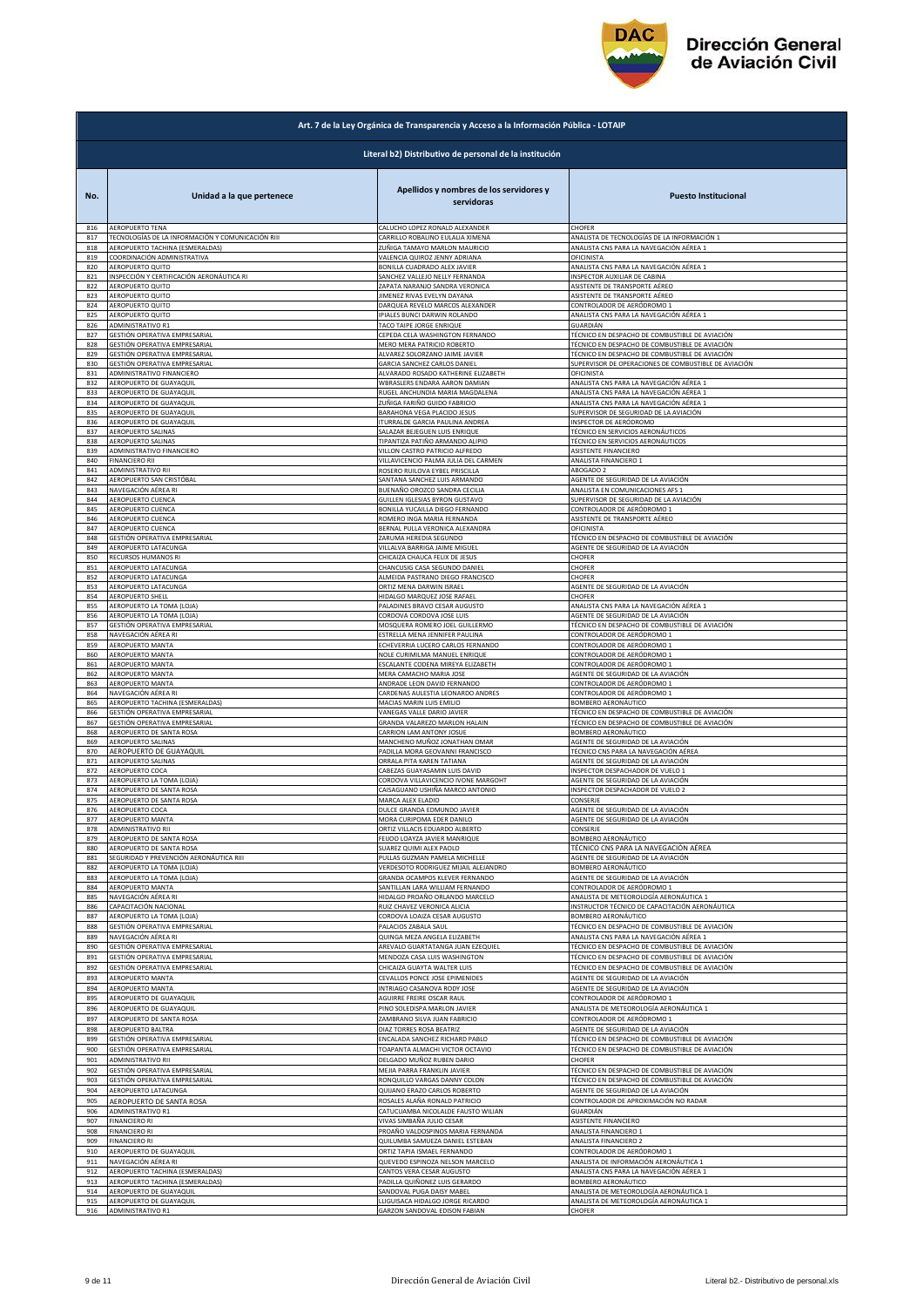

|                      | Art. 7 de la Ley Orgánica de Transparencia y Acceso a la Información Pública - LOTAIP                                  |                                                                                                         |                                                                                                                   |  |
|----------------------|------------------------------------------------------------------------------------------------------------------------|---------------------------------------------------------------------------------------------------------|-------------------------------------------------------------------------------------------------------------------|--|
|                      | Literal b2) Distributivo de personal de la institución                                                                 |                                                                                                         |                                                                                                                   |  |
|                      |                                                                                                                        |                                                                                                         |                                                                                                                   |  |
| No.                  | Unidad a la que pertenece                                                                                              | Apellidos y nombres de los servidores y<br>servidoras                                                   | <b>Puesto Institucional</b>                                                                                       |  |
| 917                  | AEROPUERTO NUEVA LOJA<br>AEROPUERTO COCA                                                                               | OJEDA CANO HERNAN JORGE                                                                                 | AGENTE DE SEGURIDAD DE LA AVIACIÓN<br>AGENTE DE SEGURIDAD DE LA AVIACIÓN                                          |  |
| 918<br>919           | <b>FINANCIERO RI</b>                                                                                                   | MOYA QUINATOA ARTURO JAVIER<br>TAPIA LUNA TANIA LORENA                                                  | SECRETARIA EJECUTIVA 1                                                                                            |  |
| 920<br>921           | AEROPUERTO SHELL<br>AEROPUERTO SHELL                                                                                   | CAMPOS NAULA MARITZA ELIZABETH<br>VALLE SUAREZ ANGEL FERNANDO                                           | ANALISTA CNS PARA LA NAVEGACIÓN AÉREA 1<br>AGENTE DE SEGURIDAD DE LA AVIACIÓN                                     |  |
| 922                  | AEROPUERTO COCA<br><b>FINANCIERO RII</b>                                                                               | CABEZAS MANZANO RAUL VINICIO<br>ROJAS PINCAY MARIA MAGDALENA                                            | ANALISTA CNS PARA LA NAVEGACIÓN AÉREA 1                                                                           |  |
| 923<br>924           | INGENIERÍA AEROPORTUARIA RII                                                                                           | LOZANO SANTANA EDGAR XAVIER                                                                             | ASISTENTE FINANCIERA<br>ANALISTA DE INGENIERÍA AEROPORTUARIA 1                                                    |  |
| 925<br>926           | ADMINISTRATIVO RII<br>COORDINACIÓN ADMINISTRATIVA                                                                      | VILLAGOMEZ ROCA FRANKLIN GERMAN<br>TOSCANO POZO PAOLA ALEJANDRA                                         | ASISTENTE DE PROVEEDURÍA<br>ANALISTA DE RECURSOS HUMANOS 2                                                        |  |
| 927                  | AEROPUERTO SAN CRISTÓBAL                                                                                               | ESPINOZA VERA JHOVANNY FARID                                                                            | INSPECTOR DESPACHADOR DE VUELO 1                                                                                  |  |
| 928<br>929           | AEROPUERTO QUITO<br>AEROPUERTO QUITO                                                                                   | CAICEDO MIRANDA VALERIA KATERINE<br>MELENDEZ SUAREZ MERCEDES CRISTINA                                   | INSPECTOR OPERACIONES DE VUELO<br>SECRETARIA                                                                      |  |
| 930                  | ADMINISTRATIVO R1                                                                                                      | MUÑOZ CHISAGUANO WILMAN PATRICIO                                                                        | CONSERJE                                                                                                          |  |
| 931<br>932           | <b>ADMINISTRATIVO R1</b><br><b>ADMINISTRATIVO R1</b>                                                                   | BARAHONA LOPEZ STALIN GERMAN<br>ANDRADE CARRION CARLOS ANDRES                                           | ASISTENTE DE PROVEEDURÍA<br>CONSERJE                                                                              |  |
| 933<br>934           | NAVEGACIÓN AÉREA RI<br>AEROPUERTO DE GUAYAQUIL                                                                         | PAREDES ATIENCIA ROBERTO CARLOS<br>SEGURA LAMOTA HJALMAR PAUL                                           | ANALISTA CNS PARA LA NAVEGACIÓN AÉREA 1<br>CONTROLADOR DE AERÓDROMO 1                                             |  |
| 935                  | AEROPUERTO DE GUAYAQUIL                                                                                                | VASQUEZ CEVALLOS EDGAR WILMER                                                                           | INSPECTOR DE AERÓDROMO                                                                                            |  |
| 936<br>937           | CAPACITACIÓN NACIONAL<br><b>FINANCIERO RII</b>                                                                         | NOBOA MALDONADO MARIA GABRIELA<br>VANONI SANTOS MARIA SOL                                               | INSTRUCTOR TÉCNICO DE CAPACITACIÓN AERONÁUTICA<br>ANALISTA FINANCIERO 2                                           |  |
| 938                  | <b>FINANCIERO RI</b><br><b>FINANCIERO RI</b>                                                                           | ALMEIDA RUIZ ANA LUCIA<br>ANDRADE MENA XAVIER WALTER                                                    | ANALISTA FINANCIERO 2                                                                                             |  |
| 939<br>940           | INGENIERÍA AEROPORTUARIA RII                                                                                           | MARIN MURILLO WASHINGTON LEONARDO                                                                       | ASISTENTE FINANCIERO<br>ANALISTA DE INGENIERÍA AEROPORTUARIA 1                                                    |  |
| 941<br>942           | INGENIERÍA AEROPORTUARIA RIII<br>AEROPUERTO LATACUNGA                                                                  | PALACIOS OBANDO MARIA ELIZABETH<br>TOBAR ATIAGA MARTIN GUSTAVO DE JESUS                                 | ANALISTA DE INGENIERÍA AEROPORTUARIA 1<br>INSPECTOR DESPACHADOR DE VUELO 2                                        |  |
| 943                  | AEROPUERTO LATACUNGA                                                                                                   | VASQUEZ CASTRO DARIO XAVIER                                                                             | ANALISTA CNS PARA LA NAVEGACIÓN AÉREA 1                                                                           |  |
| 944<br>945           | AEROPUERTO MANTA<br><b>AEROPUERTO MANTA</b>                                                                            | VILLACRES PINCAY ANGEL MARCELO<br>LIMA TORRES DEMETRIO WLADIMIR                                         | ANALISTA DE INFORMACIÓN AERONÁUTICA 1<br>INSPECTOR DESPACHADOR DE VUELO 2                                         |  |
| 946                  | AEROPUERTO MANTA                                                                                                       | AVEIGA VERA MARIA GABRIELA                                                                              | ASISTENTE DE TRANSPORTE AÉREO                                                                                     |  |
| 947<br>948           | AEROPUERTO MANTA<br>AEROPUERTO MANTA                                                                                   | LOPEZ MUÑOZ DAVID FABRICIO<br>POMA COSTA JUAN PABLO                                                     | CONTROLADOR DE AERÓDROMO 1<br>CONTROLADOR DE AERÓDROMO 1                                                          |  |
| 949<br>950           | AEROPUERTO MANTA<br>AEROPUERTO DE SANTA ROSA                                                                           | ROLDAN FARFAN GENNY JASMIN<br>SARMIENTO CABANILLA RONALD JAVIER                                         | AGENTE DE SEGURIDAD DE LA AVIACIÓN<br>ANALISTA DE METEOROLOGÍA AERONÁUTICA 1                                      |  |
| 951                  | AEROPUERTO LATACUNGA                                                                                                   | MALDONADO ORTIZ MARCO VINICIO                                                                           | ANALISTA CNS PARA LA NAVEGACIÓN AÉREA 1                                                                           |  |
| 952<br>953           | RECURSOS HUMANOS RII<br>AEROPUERTO TENA                                                                                | GUEVARA MENA JORGE FABRICIO<br>GUZMAN GUZMAN EDWIN                                                      | ANALISTA DE RECURSOS HUMANOS 1<br>ANALISTA DE COMERCIALIZACIÓN 1                                                  |  |
| 954                  | ASESORÍA JURÍDICA RII                                                                                                  | QUINDE PAREJA XIMENA CRISTINA                                                                           | ABOGADO 3                                                                                                         |  |
| 955<br>956           | ASESORÍA JURÍDICA RII<br>INSPECCIÓN Y CERTIFICACIÓN AERONÁUTICA RII                                                    | MORGAN AGURTO KENYA PRISCILA<br>ANCHUNDIA GARCIA CARLOS LUIS                                            | ABOGADO 1<br>ASISTENTE DE TRANSPORTE AÉREO                                                                        |  |
| 957                  | INSPECCIÓN Y CERTIFICACIÓN AERONÁUTICA RII                                                                             | GONZALEZ MORALES CHARLES EMIGDIO                                                                        | INTENDENTE INSPECTOR PILOTO DE CONTROL<br>INTENDENTE INSPECTOR PILOTO DE CONTROL                                  |  |
| 958<br>959           | DIRECCION DE SEGURIDAD OPERACIONAL<br>COORDINACIÓN ADMINISTRATIVA                                                      | LARRIVA DUEÑAS PATICIO ALEJANDRO<br>SALGADO LOMAS JUANA JEANNETH                                        | ASISTENTE FINANCIERO                                                                                              |  |
| 960<br>961           | AEROPUERTO TENA<br>RECURSOS HUMANOS RI                                                                                 | RIOS CASTRO ERIKA KATERINE<br>CALVOPIÑA ANDRADE ANDREA ALEJANDRA                                        | ASISTENTE DE ACTIVOS FIJOS<br>ANALISTA DE RECURSOS HUMANOS 2                                                      |  |
| 962                  | RECURSOS HUMANOS RI                                                                                                    | CARDOSO AVALOS MERY ELIZABETH                                                                           | ANALISTA DE RECURSOS HUMANOS 1                                                                                    |  |
| 963<br>964           | RECURSOS HUMANOS RI<br>ADMINISTRATIVO RII                                                                              | RODRIGUEZ AMORES CARLOS FERNANDO<br>ZAMBRANO MERCHAN PAMELA MILENA                                      | ASISTENTE DE RECURSOS HUMANOS<br>GUARDALMACÉN 1                                                                   |  |
| 965<br>966           | RECURSOS HUMANOS RII<br>AEROPUERTO QUITO                                                                               | BRIONES JARAMILLO TANIA CONSUELO<br>PEREZ TAPIA VICTOR ANDRES                                           | OFICINISTA<br>CONTROLADOR DE AERÓDROMO 1                                                                          |  |
| 967                  | ADMINISTRATIVO R1                                                                                                      | FLORES LARA EDGAR ANDRES                                                                                | ANALISTA DE SEGUROS AERONÁUTICOS 3                                                                                |  |
| 968                  | AEROPUERTO QUITO                                                                                                       | ACARO LEON EDGAR PATRICIO                                                                               | TÉCNICO EN SERVICIOS EN MANTENIMIENTO 1                                                                           |  |
|                      |                                                                                                                        | <b>ASESORIA / NIVEL DE APOYO</b>                                                                        |                                                                                                                   |  |
| 969<br>970           | COORDINACIÓN GENERAL ADMINISTRATIVA FINANCIERA<br>DIRECCIÓN DE CERTIFICACIÓN DOCUMENTACIÓN Y ARCHIVO                   | RUIZ JACOME NADYA GIULIANA<br>HUILCA COBOS RITA MILA                                                    | COORDINADOR GENERAL ADMINISTRATIVO FINANCIERO<br>DIRECTOR / A DE SECRETARIA GENERAL                               |  |
| 971<br>972           | DIRECCIÓN DE ASUNTOS REGULATORIOS DEL TRANSPORTE AÉREO                                                                 | VINUEZA ARMIJOS MARLON ROBERTO                                                                          | DIRECTOR / A DE ASUNTOS REGULATORIOS DEL TRANSPORTE AÉREO                                                         |  |
| 973                  | DIRECCION DE ADMINISTRACION DE TALENTO HUMANO<br>DIRECCIÓN FINANCIERA                                                  | VALENZUELA AMAYA KARINA VERONICA<br>SILVA CASTAÑEDA SANDRA MARIELA                                      | DIRECTOR / A DE ADMINISTRACION DE TALENTO HUMANO<br><b>TESORERO /A GENERAL</b>                                    |  |
| 974<br>975           | DIRECCION DE ASESORIA JURIDICA<br>DIRECCIÓN DE PLANIFICACIÓN Y CALIDAD                                                 | ALVAREZ RIVERA ROSA HERMINIA<br>SANCHEZ SANCHEZ BETY MARIBEL                                            | DIRECTOR /A DE ASESORIA JURIDICA<br>DIRECTOR / A DE PLANIFICACIÓN Y GESTIÓN ESTRATÉGICA                           |  |
| 976                  | DIRECCIÓN DE COMUNICACIÓN SOCIAL                                                                                       | GONZALEZ SALCEDO MARIA PAULINA                                                                          | DIRECTOR / A DE COMUNICACIÓN SOCIAL                                                                               |  |
| 977<br>978           | DIRECCIÓN DE TECNOLOGÍAS DE LA INFORMACIÓN Y COMUNICACIÓN<br>DIRECCIÓN ESCUELA TÉCNICA DE AVIACIÓN CIVIL               | CASTRO QUINDE CARLOS OSWALDO<br>ROBAYO ARAQUE RUBEN FRANCISCO                                           | DIRECTOR / A DE TECNOLOGÍAS DE INFORMACIÓN Y COMUNICACIÓN<br>DIRECTOR / A DE LA ESCUELA TÉCNICA DE AVIACIÓN CIVIL |  |
| 979                  | DIRECCIÓN DE ASESORÍA JURÍDICA<br>DIRECCIÓN DE ASESORÍA JURÍDICA                                                       | VALLE TORO RUTH ELIZABETH                                                                               | ABOGADO 2                                                                                                         |  |
| 980<br>981           | DIRECCIÓN DE ASESORÍA JURÍDICA                                                                                         | QUIMBITA PELAEZ MAYRA ALEJANDRA<br>PALACIOS PEREZ MAGDA GIOCONDA                                        | ABOGADO 2<br>ABOGADO 2                                                                                            |  |
| 982<br>983           | DIRECCIÓN DE ASESORÍA JURÍDICA<br>DIRECCIÓN DE ASESORÍA JURÍDICA                                                       | AGUILA BARRAGAN TELMO ITALO<br>CASTILLO CELIN JUAN CARLOS                                               | ABOGADO 2<br>ABOGADO 2                                                                                            |  |
| 984                  | DIRECCIÓN DE ASESORÍA JURÍDICA                                                                                         | OÑATE CUNALATA DORIS ARIANA                                                                             | ABOGADO 3                                                                                                         |  |
| 985<br>986           | DIRECCIÓN DE ASESORÍA JURÍDICA<br>DIRECCIÓN DE ASESORÍA JURÍDICA                                                       | LARREA VERGARA MELINA NATHALIA<br>LANDAZURI MORALES GUILLERMO XAVIER                                    | ABOGADO 2<br>ABOGADO 2                                                                                            |  |
| 987<br>988           | DIRECCIÓN DE ASESORÍA JURÍDICA<br>DIRECCIÓN DE ASESORÍA JURÍDICA                                                       | TINTIN AVILA ARTURO ADOLFO<br>HIDALGO BARQUET PRISCILLA FRANCHESKA                                      | ABOGADO 3<br>ABOGADO 3                                                                                            |  |
| 989                  | REGISTRO AERONÁUTICO<br>REGISTRO AERONÁUTICO                                                                           | VELOZ JIMENEZ JAIME OSWALDO                                                                             | REGISTRADOR AERONÁUTICO                                                                                           |  |
| 990<br>991           |                                                                                                                        | VALENCIA GONZALEZ CECILIA JANNETH                                                                       | ABOGADO 2                                                                                                         |  |
| 992<br>993           | DIRECCIÓN DE COMUNICACIÓN SOCIAL                                                                                       | JURADO VEGA JAVIER ALEJANDRO                                                                            | ASISTENTE DE PERIODISMO                                                                                           |  |
|                      | DIRECCIÓN DE COMUNICACIÓN SOCIAL                                                                                       | TOAPANTA TAPIA LIDIA MARGOT                                                                             | SECRETARIA                                                                                                        |  |
| 994                  | GESTIÓN DE TRÁNSITO AÉREO<br>SEGURIDAD, BIENESTAR Y SALUD OCUPACIONAL                                                  | QUIJANO GUERRERO GINA JUDITH<br>VALLEJO CABADIANA YOLANDA DEL ROCIO                                     | SECRETARIA EJECUTIVA 2<br>TRABAJADORA SOCIAL                                                                      |  |
| 995<br>996           | DIRECCIÓN DE TECNOLOGÍAS DE LA INFORMACIÓN Y COMUNICACIÓN<br>DIRECCIÓN DE TECNOLOGÍAS DE LA INFORMACIÓN Y COMUNICACIÓN | BASANTES MEJIA ALDO FABIO<br>CARDENAS QUENGUAN JUAN CARLOS                                              | ANALISTA DE TECNOLOGÍAS DE LA INFORMACIÓN 3<br>ANALISTA DE TECNOLOGÍAS DE LA INFORMACIÓN 1                        |  |
| 997<br>998           | DIRECCIÓN ADMINISTRATIVA<br>CONTABILIDAD                                                                               | VILLARRUEL PONCE EDISON DANILO<br>RUBIO MERIZALDE SANDRA DEL CARMEN                                     | ANALISTA ADMINISTRATIVO 3<br>ANALISTA DE ACTIVOS FIJOS 2                                                          |  |
| 999                  | ABASTECIMIENTOS                                                                                                        | MARTINEZ VILLAGOMEZ GRACE MARGOTH                                                                       | OFICINISTA                                                                                                        |  |
| 1000<br>1001         | ABASTECIMIENTOS<br>DIRECCIÓN DE CERTIFICACIÓN DOCUMENTACIÓN Y ARCHIVO                                                  | GARZON CARDENAS GEOVANNY JAVIER<br>ALMACHE SOLIS ANGELICA DEL ROCIO                                     | ANALISTA DE PROVEEDURIA 2<br>OFICINISTA                                                                           |  |
| 1002                 | DIRECCIÓN DE CERTIFICACIÓN DOCUMENTACIÓN Y ARCHIVO                                                                     | IÑIGUEZ ORELLANA ROCIO LORENA                                                                           | SECRETARIA                                                                                                        |  |
| 1003<br>1004         | SEGURIDAD, BIENESTAR Y SALUD OCUPACIONAL<br>SEGURIDAD, BIENESTAR Y SALUD OCUPACIONAL                                   | VARGAS JARAMILLO FREDDY ALEJANDRO<br>DUARTE CEDEÑO DORA PATRICIA FERNANDA                               | ANALISTA DE RECURSOS HUMANOS 2<br>ODONTÓLOGO DE ATENCIÓN INSTITUCIONAL                                            |  |
| 1005<br>1006         | SEGURIDAD, BIENESTAR Y SALUD OCUPACIONAL<br>ADMINISTRACIÓN DEL TALENTO HUMANO                                          | SALAZAR CERDA GERMAN ALBERTO<br>ALMEIDA HERRERA TANIA ALEJANDRA                                         | MÉDICO ESPECIALISTA DE ATENCIÓN INSTITUCIONAL<br>ANALISTA DE RECURSOS HUMANOS 2                                   |  |
| 1007                 | ADMINISTRACIÓN DEL TALENTO HUMANO                                                                                      | MORA LARREA VANEZA ALEXANDRA                                                                            | ANALISTA DE RECURSOS HUMANOS 2                                                                                    |  |
| 1008<br>1009         | DIRECCIÓN DE TECNOLOGÍAS DE LA INFORMACIÓN Y COMUNICACIÓN<br>ADMINISTRACIÓN DEL TALENTO HUMANO                         | CHICAIZA CHAUCA EDISON XAVIER<br>ESPINOZA ROMAN CARLOS MARCELO                                          | ANALISTA DE TECNOLOGÍAS DE LA INFORMACIÓN 2<br>ANALISTA DE RECURSOS HUMANOS 1                                     |  |
| 1010                 | DIRECCIÓN DE ASESORÍA JURÍDICA                                                                                         | FUENTES LUCERO JAIME ERNESTO                                                                            | ABOGADO 1                                                                                                         |  |
| 1011<br>1012         | DIRECCIÓN DE PLANIFICACIÓN Y CALIDAD<br>DIRECCIÓN DE ASESORÍA JURÍDICA                                                 | PADILLA JIMENEZ SILVIA ELIZABETH<br>RODRIGUEZ BERMEO MIRIAM PATRICIA                                    | ANALISTA DE PLANIFICACIÓN Y CALIDAD 2<br>ABOGADO 2                                                                |  |
| 1013<br>1014<br>1015 | DIRECCIÓN DE ASESORÍA JURÍDICA<br>DIRECCIÓN DE ASESORÍA JURÍDICA<br>ADMINISTRACIÓN DEL TALENTO HUMANO                  | SALVADOR JARAMILLO MARGIE IVONNE<br>EGAS DE LA TORRE MONICA ELIZABETH<br>DELGADO GUDIÑO FERNANDO XAVIER | ASISTENTE DE ABOGACÍA<br>ASISTENTE<br>ANALISTA DE RECURSOS HUMANOS 3                                              |  |